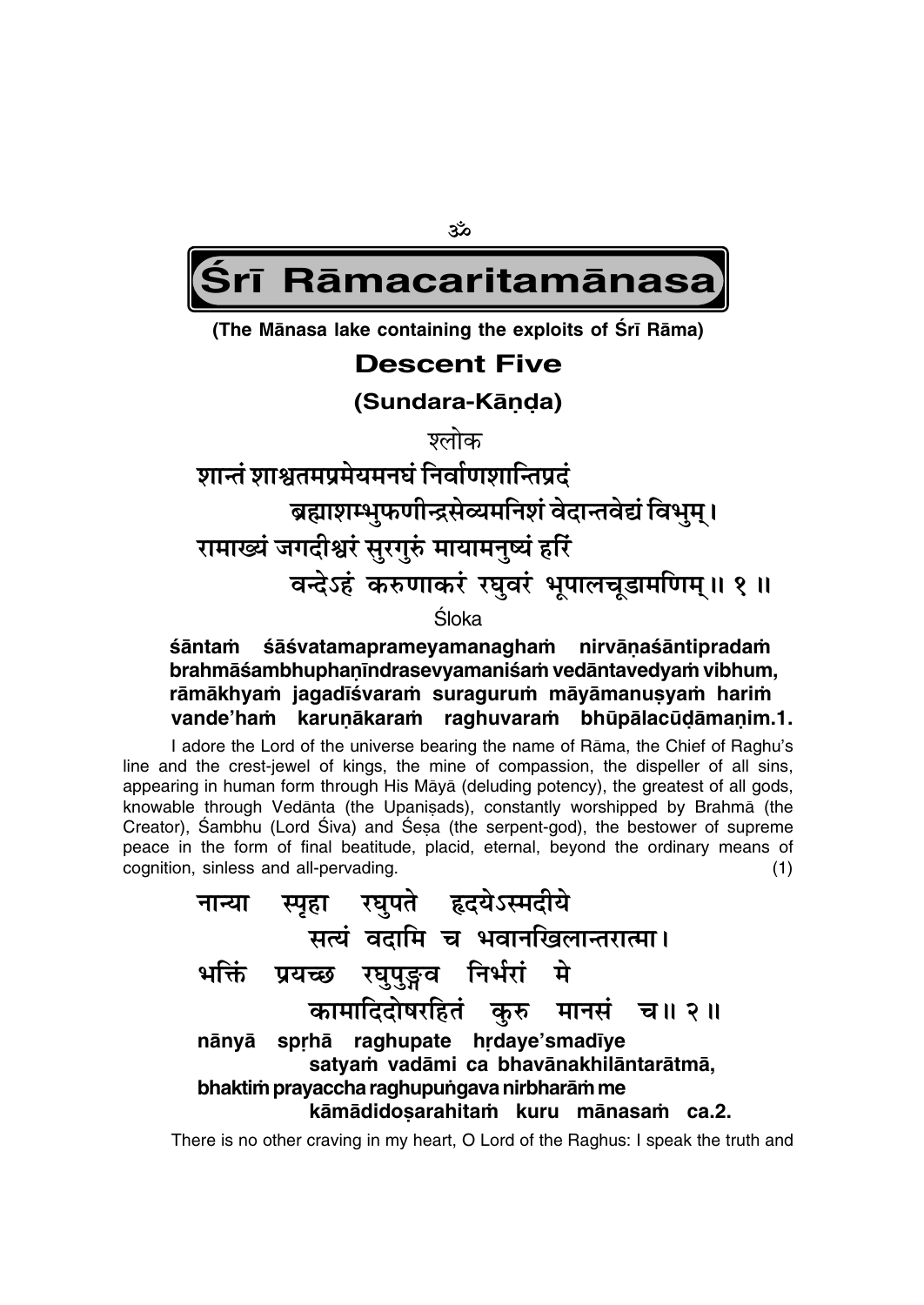You are the Spirit indwelling the hearts of all. Grant me intense devotion to Your feet, O crest-jewel of Raghus, and free my mind from faults like concupiscence etc.  $(2)$ 



I bow to the son of the wind-god, the beloved devotee of Sri Rama (the Lord of the Raghus), the chief of the monkeys, the repository of all virtues, the foremost among the wise, a fire to consume the forest of the demon race, possessing a body shining as a mountain of gold and a home of immeasurable strength.  $(3)$ 

- चौ०— जामवंत के सुहाए। सुनि हुनुमंत हृदय अति भाए॥ बचन तब लगि मोहि परिखेहु तुम्ह भाई। सहि दुख कंद मूल फल खाई॥१॥ जब लगि आवौं सीतहि देखी।होइहि काजु मोहि हरष बिसेषी॥ यह कहि नाइ सबन्हि कहुँ माथा। चलेउ हरषि हियँ धरि रघुनाथा॥२॥ भूधर सुंदर।कौतुक कृदि चढ़ेउ ता ऊपर॥ सिंध तीर एक रघबीर सँभारी। तरकेउ पवनतनय बल भारी॥ ३॥ बार बार देइ हनमंता। चलेउ सो गा पाताल तरंता॥ गिरि चरन जेहिं अमोघ रघुपति कर बाना। एही जिमि भाँति चलेउ हनुमाना ॥ ४॥ बिचारी । तैं होहि जलनिधि रघपति मैनाक श्रमहारी॥ ५॥ दुत
- suhāe, suni hanumamta hrdaya ati bhāe. Cau.: jāmavamta ke bacana taba lagi mohi parikhehu tumha bhāi, sahi dukha kamda mūla phala khāi.1. sītahi dekhī, hoihi kāju mohi harașa biseșī. jaba lagi āvaů yaha kahi nāi sabanhi kahů māthā, caleu harași hiyå dhari raghunāthā.2. simdhu tīra eka bhūdhara sumdara, kautuka kūdi caRheu tā ūpara. bāra såbhārī, tarakeu pavanatanaya bala bhārī.3. bāra raghubīra jehi giri carana dei hanumamtā, caleu **SO** qā pātāla turamtā. jimi amogha raghupati kara bānā, ehī bhăti hanumānā.4. caleu jalanidhi raghupati dūta bicārī, tat maināka hohi śramahārī.5.

Hanumān was much delighted at heart to hear the heartening speech of Jāmbavān. He said, "Suffering hardships and living on bulbs, roots and fruits, wait for me, brethren, till I return after seeing Sītā. I am sure our object will be accomplished as I feel very cheerful." So saying and after bowing his head to them all he set out full of joy with an image of Sri Rāma (the Lord of the Raghus) enshrined in his heart. There was a beautiful hill on the seacoast; he lightly sprang on to its top. And invoking the Hero of Raghus line again and again, the son of the wind-god took a leap with all his might. The hill on which Hanuman planted his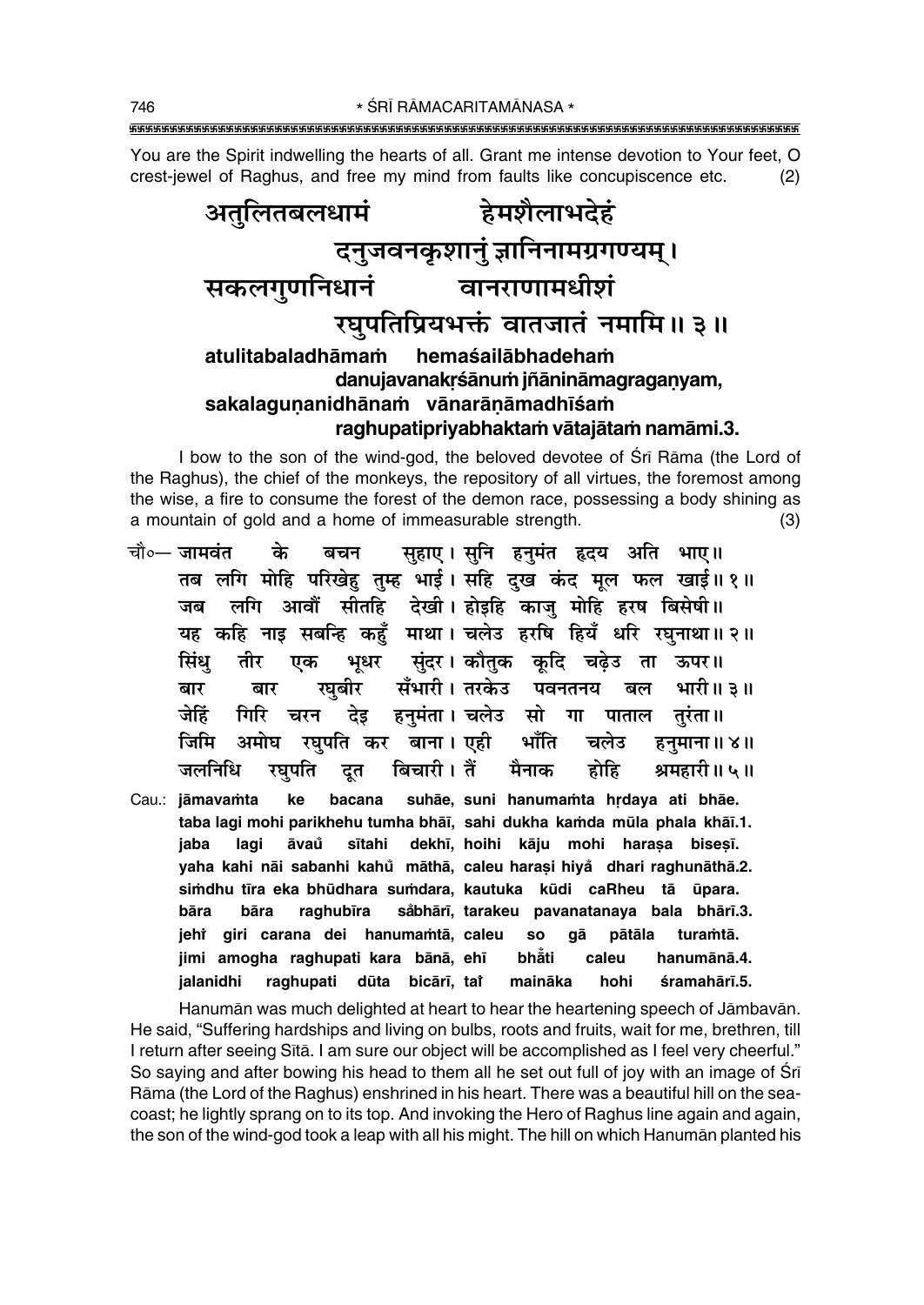\* SUNDARA-KĀNDA \* 

foot while leaping sank down immediately into the nethermost region (Pātāla). Hanumān sped forth in the same way as the unerring shaft of Sri Rama (the Lord of the Raghus). Knowing him to be Srī Rāma's emissary, the deity presiding over the ocean spoke to mount Maināka,\* "Relieve him of his fatigue, O Maināka (by allowing him to rest on you)." (1-5)

#### दो∘— हनूमान तेहि परसा कर पुनि कीन्ह प्रनाम। काजु कीन्हें बिनु मोहि कहाँ बिश्राम॥१॥ राम

Do.: hanūmāna tehi parasā kara puni kīnha pranāma. kīnhě binu mohi kahă biśrāma.1. rāma kāju

Hanuman simply touched the mountain with his hand and then made obeisance to it saying, "There can be no rest for me till I have accomplished Srī Rāma's work." (1)

चौ∘— जात देवन्ह देखा। जानैं कहँ बल बद्धि बिसेषा॥ पवनसत कै माता। पठइन्हि आइ कही तेहिं बाता॥१॥ नाम अहिन्ह सरसा मोहि दीन्ह अहारा।सूनत बचन कह पवनकुमारा॥ आज सरन्ह काजु करि फिरि मैं आवौं। सीता कइ सुधि प्रभुहि सुनावौं॥२॥ राम पैठिहउँ आई। सत्य कहउँ मोहि जान दे माई॥ बदन तब तव नहिं जाना। ग्रससि न मोहि कहेउ हनमाना॥३॥ देड कवनेहॅ जतन पसारा। कपि तन् कीन्ह दगन बिस्तारा॥ भरि तेहिं बदन जोजन जोजन मुख तेहिं ठयऊ। तुरत पवनसुत बत्तिस सोरह भयऊ॥४॥ सुरसा बदनु बढ़ावा।तासु दून कपि रूप देखावा॥ जस जस जोजन तेहिं आनन कीन्हा।अति लघु रूप पवनसुत लीन्हा॥५॥ सत पनि बाहेर आवा । मागा बिदा ताहि सिरु नावा ॥ पड़ठि बदन मोहि सुरन्ह जेहि लागि पठावा।बुधि बल मरम् तोर मैं पावा॥६॥ Cau.: jāta pavanasuta devanha dekhā, jānai kahů bala buddhi bisesā. surasā nāma ahinha kai mātā, pathainhi āi kahī tehr bātā.1. āju suranha mohi dīnha ahārā, sunata bacana kaha pavanakumārā. rāma kāju kari phiri mai āvau, sītā kai sudhi prabhuhi sunāvau.2. taba tava badana paithihaů āī, satya kahaů mohi jāna de māī. kavanehů jatana dei nahř jānā, grasasi na mohi kaheu hanumānā.3. jojana bhari tehr badanu pasārā, kapi tanu kīnha duguna bistārā. soraha jojana mukha tehi thayaū, turata pavanasuta battisa bhayaū.4.

\* It is mentioned in our scriptures that formerly mountains had wings and could fly like birds, but later on Indra clipped them of their wings by his thunderbolt and since then they became stationary. Maināka, however, who was able to accelerate his speed with the help of the wind-god, rushed into the ocean and hid himself under its waters. The deity presiding over the ocean, who had been begotten by King Sagara, and was thus an ancestor of the Lord, took this opportunity to oblige Sri Rāma and directed Maināka to come out of his hiding-place and give rest to His envoy in the mid-ocean so as to enable him to cross the ocean by easy stages. Out of gratitude to the ocean, who had afforded him shelter all the time, and in order to repay his obligation to the wind-god, Maināka emerged from his asylum and served as a stepping-stone for Hanuman to rest on and replenish his store of energy. Hanuman, however, who was spurred on by his devotion to Śrī Rāma and depended on His all-sufficient grace, needed no other support and took leave of the mountain by merely acknowledging his services. The incident further shows Hanumān's unremitting zeal in the service of his Lord.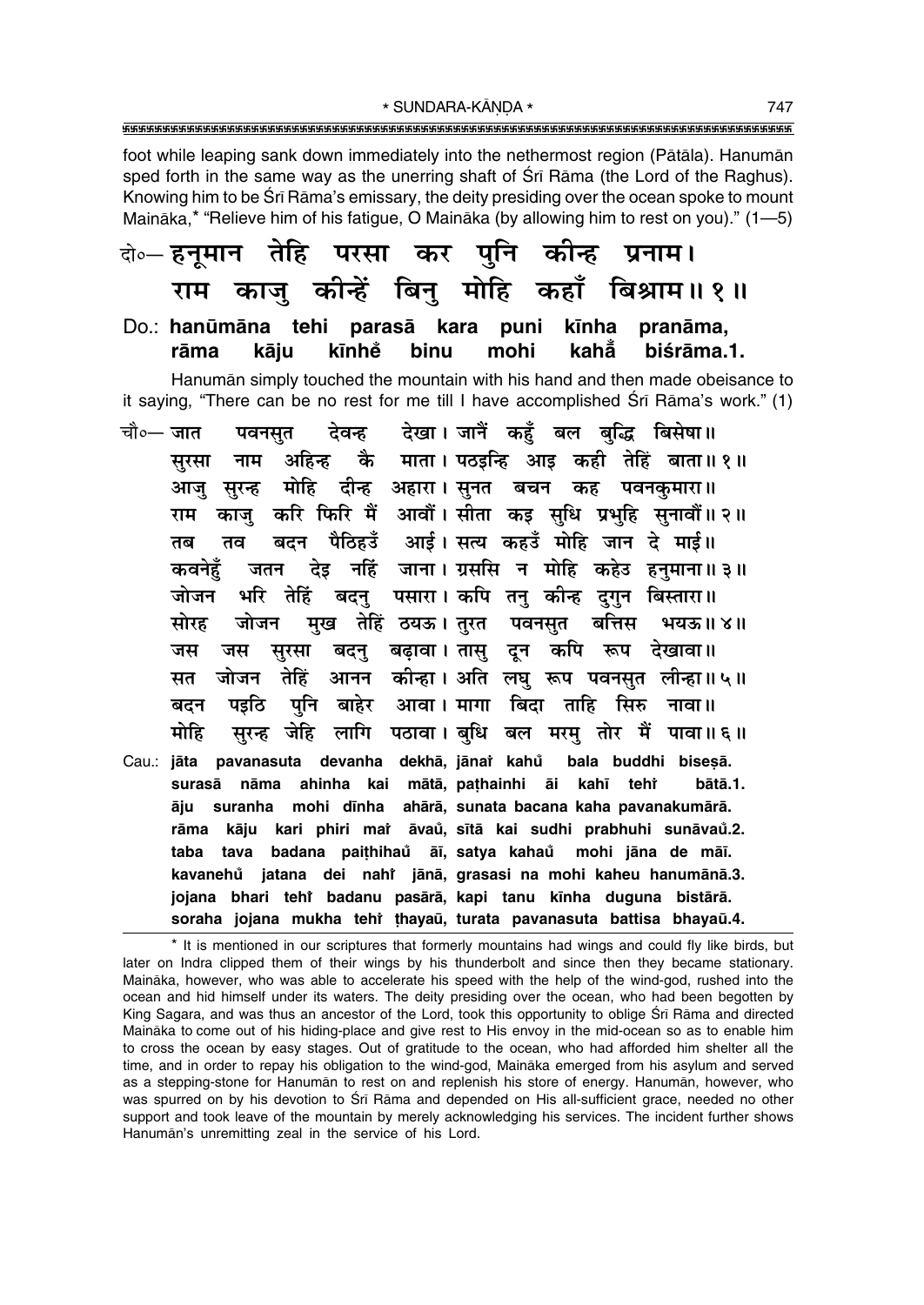#### """""""""""""""""""""""""""""""""""""""""""""""""""""""""""""""""""""""""""""""""""

**jasa jasa suraså badanu baRhåvå, tåsu dµuna kapi rµupa dekhåvå. sata jojana tehiÚ ånana k∂nhå, ati laghu rµupa pavanasuta l∂nhå.5. badana pai¢hi puni båhera åvå, mågå bidå tåhi siru nåvå. mohi suranha jehi lågi pa¢håvå, budhi bala maramu tora maiÚ påvå.6.**

The gods saw the son of the wind-god sweeping along; and in order to test his extraordinary strength and intelligence they sent Suraså, a mother of serpents, who came near him and said: "The gods have provided me a meal today." On hearing these words the son of the wind-god said in reply, "Let me return after accomplishing Śrī Rāma's errand and tell my lord the news of Sītā. Then I will approach you and enter your mouth; I tell you the truth. Mother, only let me go now." When, however, she would not let him go on any account, Hanumān said, "Then why not devour me?" She distended her mouth to a distance of eight miles, while the chief of monkeys grew double the size of her mouth. She stretched her mouth to a circumference of a hundred and twenty-eight miles, and the son of the wind-god immediately took a form covering two hundred and fifty-six miles. Even as Suraså expanded her jaws the chief of the monkeys manifested a form twice as large as her mouth. When she further expanded her mouth eight hundred miles wide, the son of the wind-god assumed a very minute form, by which he entered her mouth and came out again and bowing his head to her begged leave to proceed. "I have gauged the extent of your wit and strength, the errand for which the gods had despatched me.  $(1-6)$ 

# दो**०– राम काजु सबु करिहहु तुम्ह बल बुद्धि निधान।** <u>आसिष देइ गई सो हरषि चलेउ हनुमान॥२॥</u>

Do.: **råma kåju sabu karihahu tumha bala buddhi nidhåna, åsi¶a dei ga∂ so hara¶i caleu hanumåna.2.**

"You will accomplish all the work of Śrī Rāma, a storehouse that you are of strength and intelligence." Having blessed Hanumān she departed and Hanumān too joyfully resumed his journey (through the air). (2)

चौ०— निसिचरि एक सिंधु महँ रहई। करि माया नभु के खग गहई॥ जीव जंत जे गगन उडाहीं। जल बिलोकि तिन्ह कै परिछाहीं॥१॥ गहड़ छाहँ सक सो न उड़ाई। एहि बिधि सदा गगनचर खाई॥ सोइ छल हनूमान कहँ कीन्हा । तासु कपटु कपि तुरतहिं चीन्हा ॥ २ ॥ ताहि मारि मारुतसुत बीरा।बारिधि पार गयउ मतिधीरा॥ तहाँ जाइ देखी बन सोभा।गंजत चंचरीक मध् लोभा॥३॥ नाना तरु फल फल सहाए। खग**मग** बंद देखि मन भाए॥ सैल बिसाल देखि एक आगें।ता पर धाइ चढेउ भय त्यागें॥४॥ उमा न कछ कपि कै अधिकाई। प्रभु प्रताप जो कालहि खाई**॥** गिरि पर चढ़ि लंका तेहिं देखी। कहि न जाइ अति दुर्ग बिसेषी॥५॥ <u>अति उतंग जलनिधि चह पासा। कनक कोट कर परम प्रकासा॥६॥</u> Cau.: **nisicari eka si≈dhu mahu° raha∂, kari måyå nabhu ke khaga gaha∂. j∂va ja≈tu je gagana uRåh∂° , jala biloki tinha kai parichåh∂° .1.**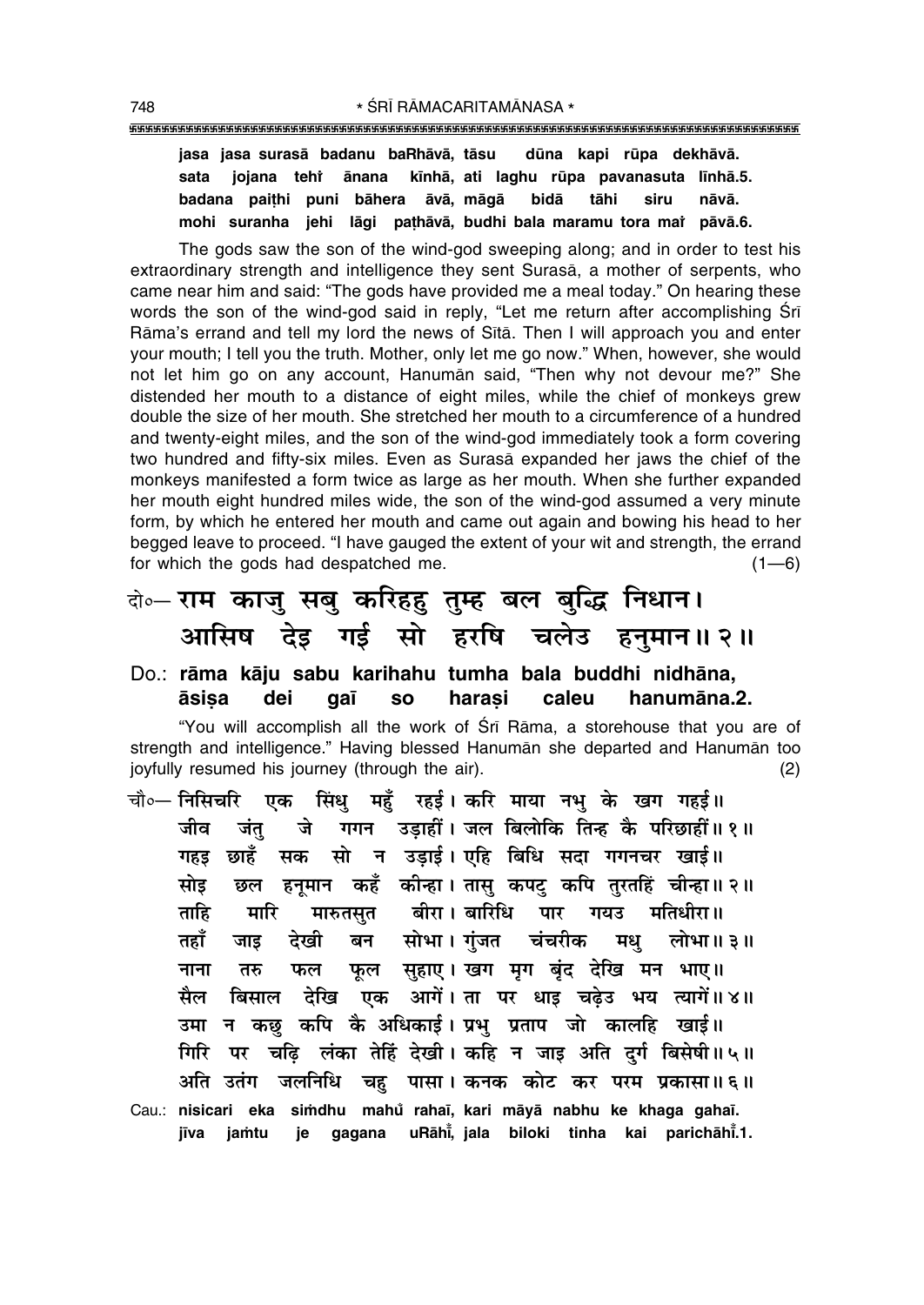#### \* SUNDARA-KĀNDA \* 749

""""""""""""""""""""""""""""""""""""""""""""""""""""""""""""""""""""""""""""""""""" **gahai chåha° saka so na uRå∂, ehi bidhi sadå gaganacara khå∂. soi chala hanµumåna kaha° k∂nhå, tåsu kapa¢u kapi turatahiÚ c∂nhå.2. tåhi måri mårutasuta b∂rå, båridhi påra gayau matidh∂rå. tahå° jåi dekh∂ bana sobhå, gu≈jata ca≈car∂ka madhu lobhå.3.** nānā taru phala phūla suhāe, khaga mrga brmda dekhi mana bhāe. **saila bisåla dekhi eka åge° , tå para dhåi caRheu bhaya tyåge°.4.**

**umå na kachu kapi kai adhikå∂, prabhu pratåpa jo kålahi khå∂. giri para caRhi la≈kå tehiÚ dekh∂, kahi na jåi ati durga bise¶∂.5. ati uta≈ga jalanidhi cahu påså, kanaka ko¢a kara parama prakåså.6.**

There was a demoness who dwelt in the ocean and would catch the birds in the air by conjuring tricks. Seeing on the surface of the water the reflection of the creature that coursed in the air she would catch it and the bird was unable to move. In this way she would devour birds everyday. She employed the same trick against Hanumån, but the chief of monkeys at once saw through her game. The valiant son of the wind-god dispatched her and swept across the ocean, resolute of mind as he was. Reaching the other shore he gazed on the loveliness of the forest with the bees humming in quest of honey. Trees of various kinds looked charming with fruits and flowers; and he was particularly delighted at heart to see the numerous birds and beasts. Beholding a huge mountain ahead of him, he fearlessly ran up to its summit. The chief of the monkeys, O Umã (Pārvatī), deserved no credit for it: it was all attributable to the glory of the Lord, who devours Death himself. Climbing up the hill he surveyed Lanka, a most marvellous fortress that defied description. It was very high and was enclosed by the ocean on all sides. The ramparts of gold shed great lustre all round.  $(1-6)$ 

 $\dot{\vec{v}}$ ∞ कनक कोट बिचित्र मनि कृत सुंदरायतना घना। <u>चउहट्ट</u> हट्ट सुबट्ट बीथीं चारु पुर बह बिधि बना।। <u>गज बाजि खच्चर निकर पदचर रथ बरूथन्हि को गनै।</u> <u>बह</u>रूप निसिचर जूथ अतिबल सेन बरनत नहिं बनै॥ १॥ बन बाग उपबन बाटिका सर कूप बापीं सोहहीं। **जर नाग सुर गंधर्ब कन्या रूप मुनि मन मोहहीं ।। कहँ माल देह बिसाल सैल समान अतिबल गर्जहीं।** नाना अखारेन्ह भिरहिं बहु बिधि एक एकन्ह तर्जहीं ॥ २ ॥ **करिजतन भट कोटिन्ह बिकट तन नगर चहँ दिसि रच्छहीं। कहुँ महिष मानुष धेनु खर अज खल निसाचर भच्छहीं।।**  $\overline{u}$ हि लागि तुलसीदास इन्ह की कथा कछु एक है कही । **/ रघूबीर सर तीरथ सरीरन्हि त्यागि गति पैहहिं सही ॥ ३ ॥**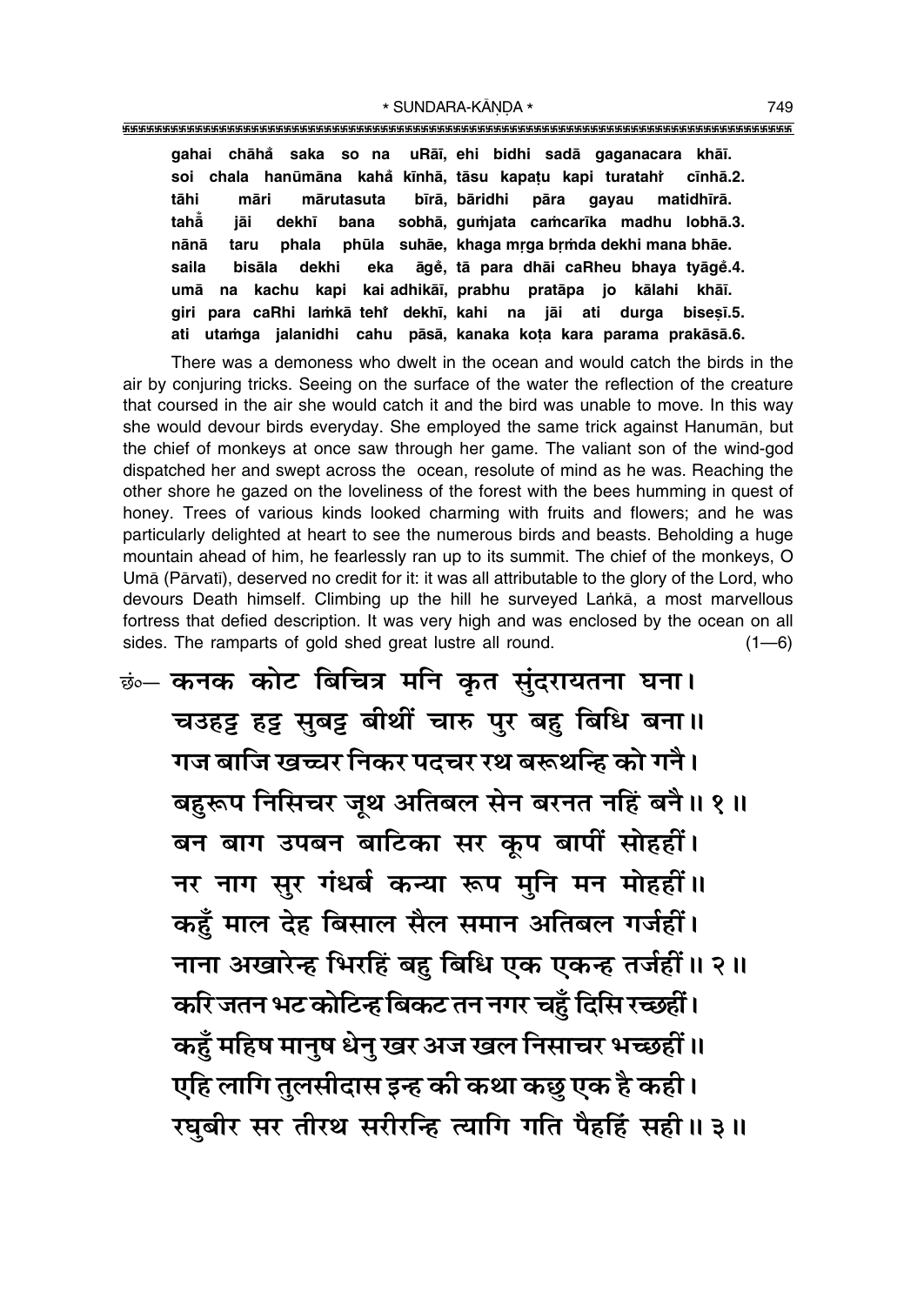### Chaṁ.: **kanaka kota bicitra mani krta sumdarāyatanā ghanā, cauha¢¢a ha¢¢a suba¢¢a b∂th∂° cåru pura bahu bidhi banå. gaja båji khaccara nikara padacara ratha barµuthanhi ko ganai, bahurµupa nisicara jµutha atibala sena baranata nahiÚ banai.1. bana båga upabana bå¢ikå sara kµupa båp∂° sohah∂° , nara någa sura ga≈dharba kanyå rµupa muni mana mohah∂° . kahu måla deha bisåla saila samåna atibala garjah∂ ° ° , nånå akhårenha bhirahiÚ bahu bidhi eka ekanha tarjah∂° .2. kari jatana bha¢a ko¢inha bika¢a tana nagara cahu° disi racchah∂° , kahŭmahiṣa mānuṣa dhenu khara aja khala nisācara bhacchahī̇̃. ehi lågi tulas∂dåsa inha k∂ kathå kachu eka hai kah∂, raghub∂ra sara t∂ratha sar∂ranhi tyågi gati paihahiÚ sah∂.3.**

The charming city was enclosed by a fortification wall of gold inlaid with precious stones of various kinds, and contained many beautiful houses, cross roads, bazars, lovely streets and lanes, and was decorated in everyway. Who could count the multitudes of elephants, horses and mules, the crowds of foot soldiers and chariots and the troops of demons of every shape—a formidable host beyond all description ? Groves and orchards, gardens and parks, lakes and also wells, big and small, looked charming; daughters of human beings, Någas, gods and Gandharvas (celestial musicians) enraptured with their beauty the minds of even hermits. Here roared mighty wrestlers endowed with huge mountainlike forms. They grappled with one another in many ways in different courts and challenged one another to a duel. Myriads of champions possessing frightful forms sedulously guarded the city on all sides. Elsewhere the vile demons feasted on buffaloes, human beings, cows, donkeys and goats. Tulas∂dåsa has briefly told their story only because they will drop their bodies at the sanctuary of Śrī Rāma's arrows and thereby attain the supreme state.  $(1-3)$ 

# दो**०– पुर रखवारे देखि बहु कपि मन कीन्ह बिचार। •Áà ‹ÉÊÈ M§¬ œ⁄Uı¥ ÁŸÁ' Ÿª⁄U ∑§⁄Uı¥ ¬ß'Ê⁄UH 3H**

### Do.: **pura rakhavåre dekhi bahu kapi mana k∂nha bicåra, ati laghu rµupa dharau nisi nagara karau ° paisåra.3. °**

Seeing a host of guards defending the city, the chief of the monkeys thought to himself, "Let me assume a very minute form and enter the city at night." $(3)$ 

चौ०— मसक समान रूप कपि धरी।**लंकहि चलेउ समिरि नरहरी**॥ नाम लंकिनी एक निसिचरी।सो कह चलेसि मोहि निंदरी॥१॥ जानेहि नहीं मरम् सठ मोरा । मोर अहार जहाँ लगि चोरा ॥ मठिका एक महा कपि हनी।**रुधिर बमत धरनीं ढनमनी॥२॥** पनि संभारि उठी सो लंका।जोरि पानि कर बिनय ससंका॥ जब रावनहि ब्रह्म बर दीन्हा। चलत बिरंचि कहा मोहि चीन्हा॥३॥ **बिकल होसि तैं कपि कें मारे।** तब जानेस निसिचर संघारे॥ तात मोर अति पुन्य बहूता**।**देखेउँ नयन राम कर दूता॥४॥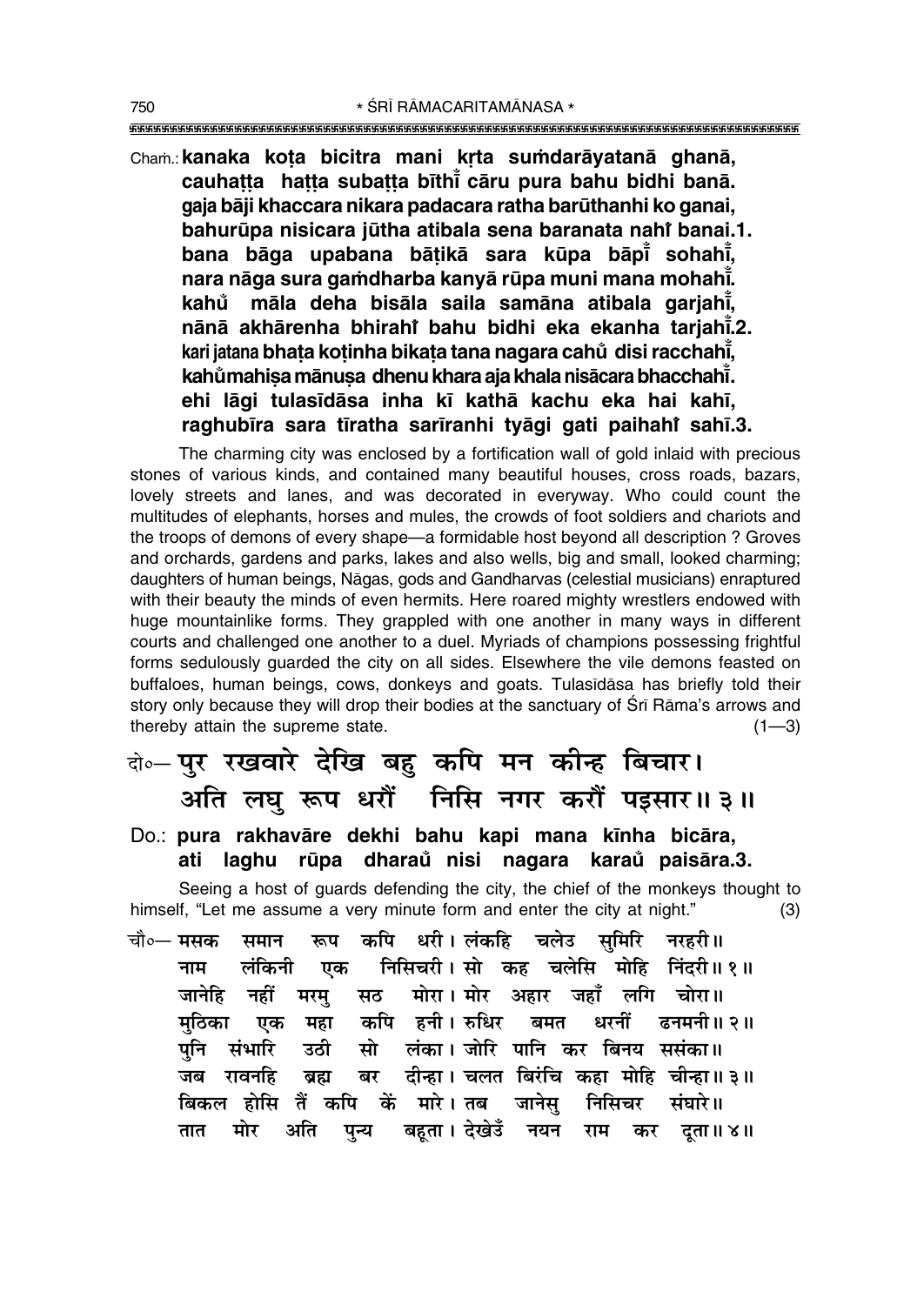\* SUNDARA-KĀNDA \* 751

"""""""""""""""""""""""""""""""""""""""""""""""""""""""""""""""""""""""""""""""""""

Cau.: masaka samāna rūpa kapi dharī, lamkahi caleu sumiri naraharī. nāma lamkinī eka nisicarī, so kaha calesi mohi nimdarī.1. **janehi nahiÚ maramu sa¢ha morå, mora ahåra jahå° lagi corå. mu¢hikå eka mahå kapi han∂, rudhira bamata dharan∂° Œhanaman∂.2. puni sa≈bhåri u¢h∂ so la≈kå, jori påni kara binaya sasa≈kå. jaba råvanahi brahma bara d∂nhå, calata bira≈ci kahå mohi c∂nhå.3. bikala hosi tat kapi ke° måre, taba jånesu nisicara sa≈ghåre. tåta mora ati punya bahµutå, dekheu nayana råma kara dµutå.4. °**

Hanumån assumed a form as small as a gnat and, invoking the Lord in human semblance (Bhagavān Śrī Rāma), headed towards Laṅkā. (At the gateway of Laṅkā) lived a demoness, Lankinī by name. "Where should you be going heedless of me?" she said. "Fool, have you not been able to know who I am? Every thief hereabout is my food." The great monkey dealt her such a blow with his fist that she toppled down vomiting blood. Then, recovering herself, Laṅkā (Laṅkinī), stood up, and joining her palms in dismay, humbly addressed him, "When Brahmā granted Rāvana the boon he had asked for, the Creator furnished me with the following clue (to the extermination of the demon race) while departing:—'When you get discomfited by a blow from a monkey, know that all is over with the demon race.' I must have earned very great merit, dear Hanumān, that I have been blessed with the sight of Śrī Rāma's own messenger. (1—4)

# दो∘– **तात स्वर्ग अपबर्ग सुख धरिअ तुला एक अंग। तूल न ताहि सकल मिलि जो सुख लव सतसंग॥४॥**

### Do.: tāta svarga apabarga sukha dharia tulā eka amga, tula na tāhi sakala mili jo sukha lava satasamga.4.

"In one scale of the balance, dear son, put together the delights of heaven and the bliss of final beatitude; but they will all be outweighed by a moment's joy derived from communion with the saints.î (4)

- <sub>.</sub><br>चौ०— प्रबिसि नगर कीजे सब काजा। हृदयँ राखि कोसलपर राजा॥ <u>गरल सुधा रिपु</u> करहिं मिताई। गोपद सिंधु अनल सितलाई॥१॥ गरुड सुमेरु रेनु सम ताही।**राम कुपा करि चितवा जाही**॥ <u>अति लघु रूप धरेउ हुनुमाना।</u> पैठा नगर सुमिरि भगवाना॥२॥ **मंदिर मंदिर प्रति करि सोधा। देखे जहँ तहँ अगनित जोधा॥ ªÿ©U Œ'ÊŸŸ ◊¢ÁŒ⁄U ◊Ê"UË¥ – •Áà Á'ÁøòÊ ∑§Á"U ¡Êà 'Ù ŸÊ"UË¥H 3H** सयन किएँ देखा कपि तेही।मंदिर महँ न दीखि **बैदेही**॥ भवन एक पनि दीख सहावा। **हरि मंदिर तहँ भिन्न बनावा**॥ ४॥
- Cau.: **prabisi nagara k∂je saba kåjå, hædaya° råkhi kosalapura råjå.** garala sudhā ripu karahì mitāī, gopada simdhu anala sitalāī.1. garuRa sumeru renu sama tāhī, rāma krpā kari citavā jāhī. **ati laghu rµupa dhareu hanumånå, pai¢hå nagara sumiri bhagavånå.2. ma≈dira ma≈dira prati kari sodhå, dekhe jaha° taha° aganita jodhå. gayau dasånana ma≈dira mah∂° , ati bicitra kahi jåta so nåh∂° .3.**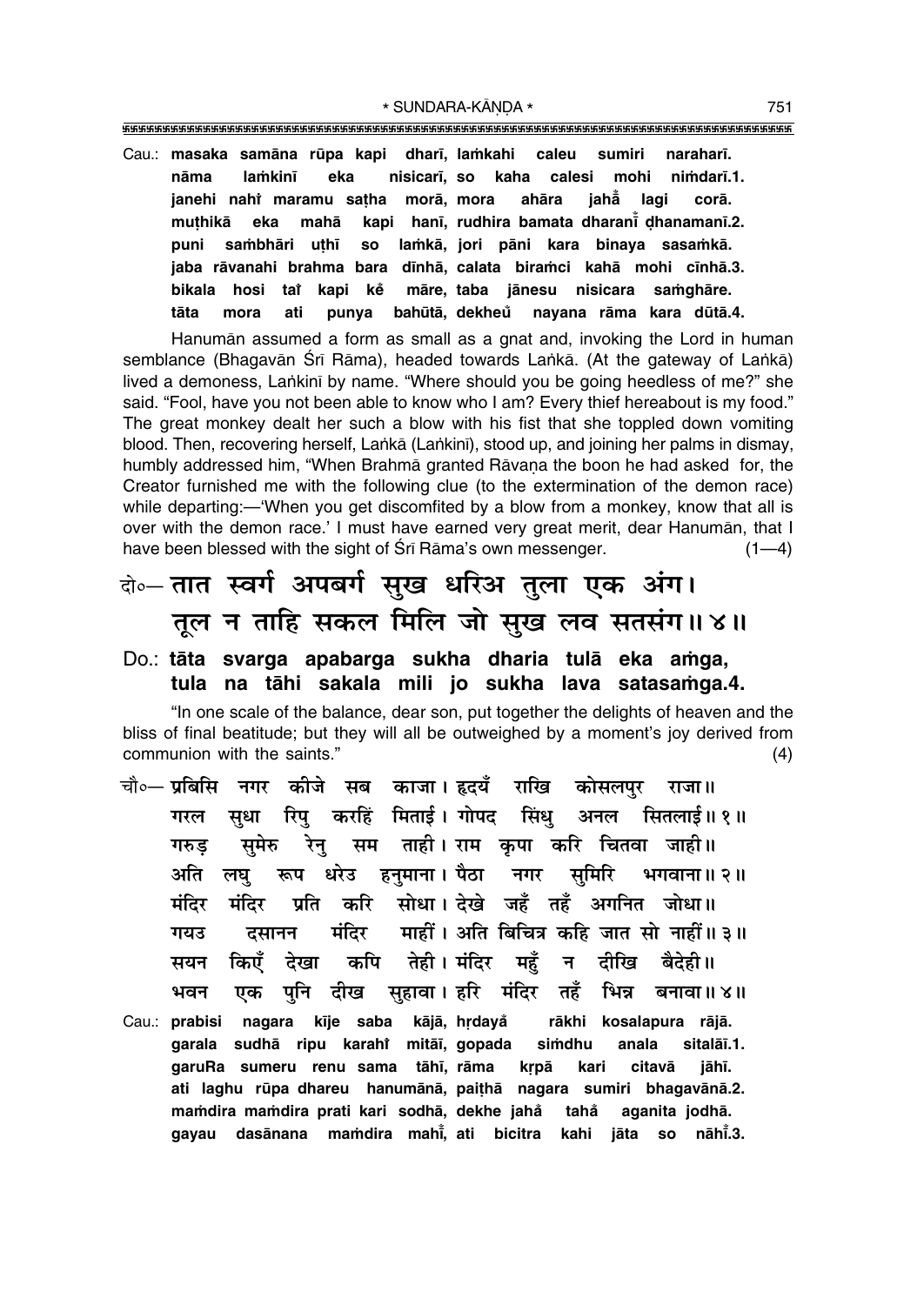#### tehī, mamdira mahů na dīkhi baidehī. sayana kiě dekhā kapi bhavana eka puni dīkha suhāvā, hari mamdira taha bhinna banāvā.4.

"Enter the city with the Lord of Ayodhya enshrined in your heart and accomplish all your business. Poison is transformed into nectar, foes turn friends, the ocean contracts itself to the size of a cow's footprint, fire becomes cool and Mount Meru, O Garuda, appears like a grain of sand to him on whom Srī Rāma has cast His benign look." Hanuman assumed a very minute form and invoking Sri Rama entered the city. He ransacked every mansion and saw countless warriors here and there. Then he made his way into Rāvana's palace, which was marvellous beyond words. He saw the demon chief buried in sleep; but he did not find Videha's Daughter there. He then noticed another splendid building, with a temple sacred to Sri Hari standing apart.  $(1-4)$ 

### केन्-रामायध अंकित गह सोभा बरनि न जाड। नव तुलसिका बुंद तहँ देखि हरष कपिराइ॥५॥

#### sobhā amkita grha Do.: rāmāyudha barani na iāi. nava tulasikā brmda tahå dekhi harasa kapirāi.5.

The mansion had the weapons (bow and arrow) of Srī Rāma painted on its walls and was beautiful beyond words. The monkey chief rejoiced to see clusters of young Tulasī plants there.  $(5)$ 

चौ०— लंका निसिचर निकर निवासा। इहाँ कहाँ सज्जन कर बासा॥ तरक करैं कपि लागा। तेहीं मन महँ समय बिभीषन जागा॥ १॥ तेहिं सुमिरन कीन्हा। हृदयँ हरष कपि सज्जन चीन्हा॥ राम राम एहि सन हठि करिहउँ पहिचानी। साध ते होड़ न कारज हानी॥२॥ बचन सुनाए। सुनत बिभीषन उठि तहँ आए॥ बिप्र धरि रूप कसलाई। बिप्र कहह निज कथा बझाई॥३॥ करि पँछी प्रनाम की तुम्ह हरि दासन्ह महँ कोई। मोरें हृदय प्रीति अति होई ॥ अनुरागी। आयह मोहि बडभागी॥ ४॥ को राम् दीन करन तम्ह nivāsā, ihå kahẳ Cau.: lamkā nīsīcara nikara sajjana kara bāsā. mana mahů taraka karať kapi lāgā, tehī samaya bibhīsanu jāgā.1. rāma rāma teht sumirana kīnhā, hrdayå harasa kapi sajjana cīnhā. ehi sana hathi karihaŭ pahicānī, sādhu te hoi na kāraja hānī.2. bipra rūpa dhari bacana sunāe, sunata bibhīsana uthi tahå āe. kusalāi, bipra kahahu nija kathā bujhāi.3. kari pranāma půchī kī tumha hari dāsanha mahā koī, more hrdaya prīti ati hoī.

"Lanka is the abode of a gang of demons; how could a pious man take up his residence here?" While the monkey chief was thus reasoning within himself, Vibhisana (Rāvana's youngest brother) woke up. He began to repeat Śrī Rāma's name in prayer and Hanuman was delighted at heart to find a virtuous soul. "I shall make acquaintance with him at all events; for one's cause would never suffer at the hands of a good man." Having thus resolved he assumed the form of a Brāhmana and accosted Vibhīsana. As

anurāgī, āyahu mohi karana baRabhāgī.4.

rāmu dīna

kī

tumha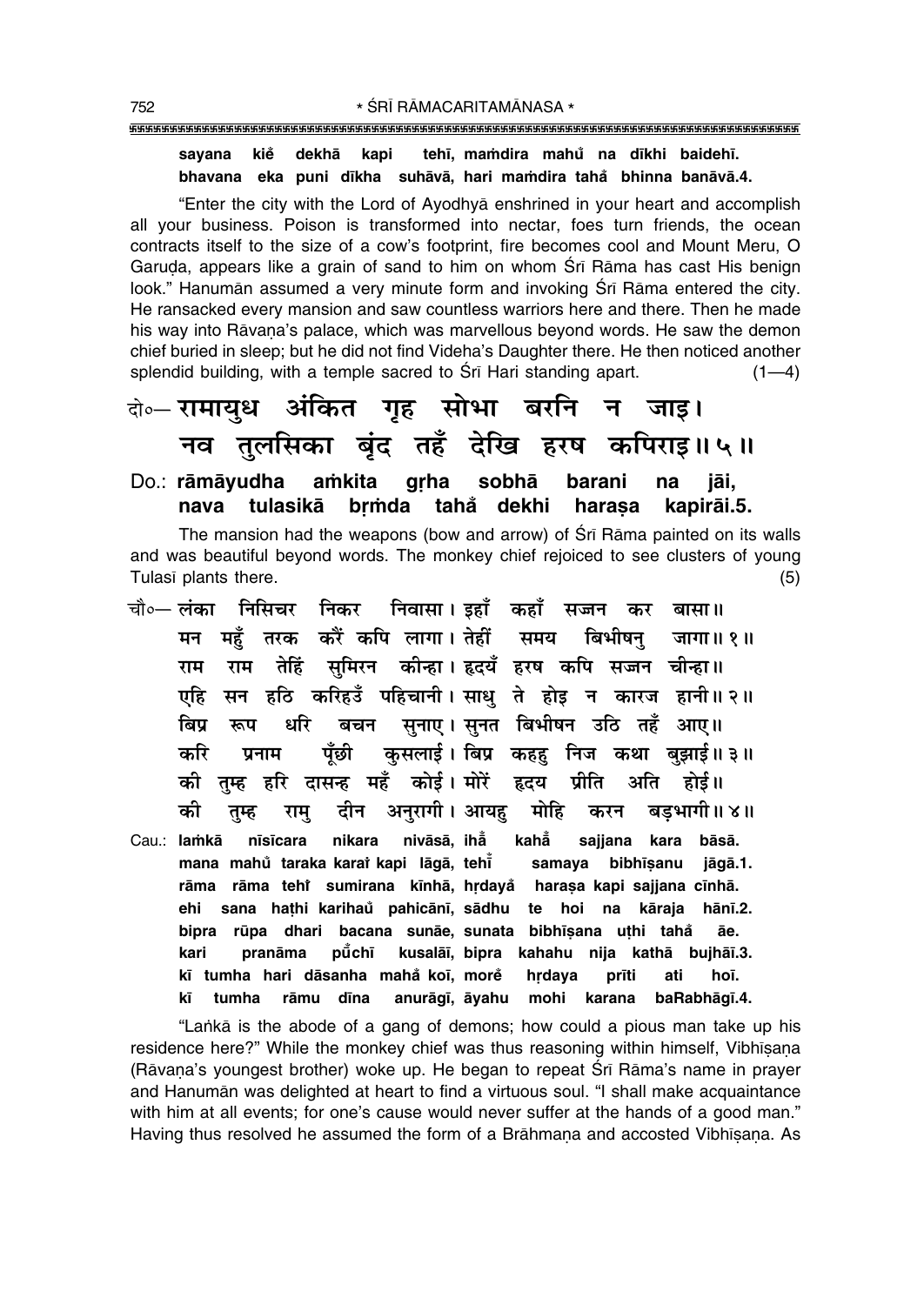soon as he heard Hanumān's words he rose and came where the latter was. Bowing low he enguired after the Brāhmana's welfare: "Tell me all about you, holy sir. Are you one of Sri Hari's own servants (Nārada and others)? My heart is filled with exceeding love at your sight. Or are you Srī Rāma Himself, a loving friend of the poor, who have come to bless me (by your sight)?"  $(1-4)$ 

### के— तब हनुमंत कही सब राम कथा निज नाम। सूनत जुगल तन पुलक मन मगन सुमिरि गुन ग्राम॥६॥

#### Do.: taba hanumamta kahī saba rāma kathā nija nāma, sunata jugala tana pulaka mana magana sumiri guna grāma.6.

Thereupon Hanumān told him all about Śrī Rāma and disclosed his identity as well. The moment Vibhisana heard this a thrill ran through the body of both and they were transported with joy at the thought of Sri Rama's host of virtues.  $(6)$ 

- हमारी। जिमि दसनन्हि महँ जीभ बिचारी॥ चौ०— सूनह रहनि पवनसत मोहि जानि अनाथा। करिहहिं कृपा भानुकुल नाथा॥१॥ कबहँ तात कछ साधन नाहीं। प्रीति न पद सरोज मन माहीं॥ तामस तन् भरोस हनुमंता। बिन् हरिकृपा मिलहिं नहिं संता॥ २॥ मोहि भा अब कीन्हा। तौ तुम्ह मोहि दरसु हठि दीन्हा॥ जौं रघबीर अनग्रह बिभीषन प्रभु कै रीती।करहिं सदा सेवक पर प्रीती॥३॥ सनह परम कलीना। कपि चंचल सबहीं बिधि हीना॥ कवन मैं कहह हमारा। तेहि दिन ताहि न मिलै अहारा॥४॥ जो लेड नाम प्रात
- Cau.: sunahu pavanasuta rahani hamārī, jimi dasananhi mahu jībha bicārī. kabahů mohi jāni anāthā, karihahř krpā bhānukula nāthā.1. tāta tāmasa tanu kachu sādhana nāhī, prīti na pada saroja mana māhī. aba mohi bhā bharosa hanumamtā, binu harikrpā milahi nahi samtā.2. kīnhā, tau tumha mohi darasu hathi dīnhā. raghubīra anugraha iaů sunahu bibhīṣana prabhu kai rītī, karahi sadā sevaka para prītī.3. kahahu kavana mai parama kulīnā, kapi camcala sabahī bidhi hīnā. hamārā, tehi dina tāhi na milai ahārā.4. prāta lei io nāma

"Hear, O son of the wind-god, how I am living here: my plight is similar to that of the poor tongue, that lives in the midst of the teeth. Will the Lord of the solar race, dear friend, ever show His grace to me, knowing me to be masterless? Endowed as I am with a sinful (demoniac) form, I am incapable of doing any Sādhana (striving for God-Realization); and my heart cherishes no love for the Lord's lotus-feet. But I am now confident, Hanumān, that Srī Rāma will shower His grace on me; for one can never meet a saint without Srī Hari's grace. It is only because the Hero of Raghu's race has been kind to me that you have blessed me with your sight unsolicited." "Listen, Vibhisana: the Lord is ever affectionate to His servants; for such is His wont. Tell me what superior birth can I claim-a frivolous monkey vile in everyway, so much so that if anyone mentions our name early in the morning he is sure to go without any food that day.  $(1-4)$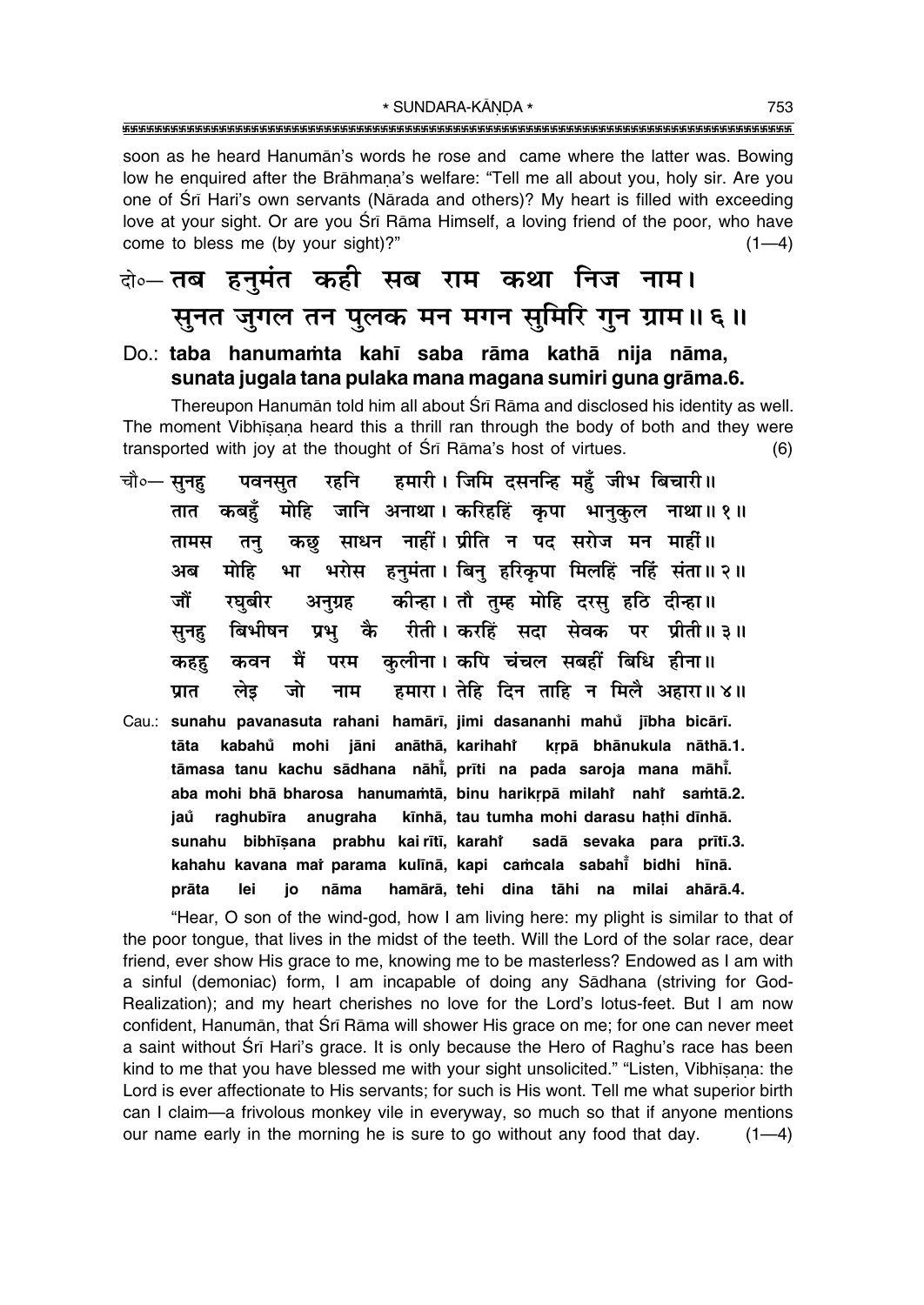### बे॰ अस मैं अधम सखा सुनु मोहू पर रघुबीर। कीन्ही कृपा समिरि गुन भरे बिलोचन नीर॥७॥

Do.: asa mai adhama sakhā sunu mohū para raghubīra, kīnhī krpā sumiri quna bhare bilocana nīra.7.

"Listen, my friend: though I am so wretched, the Hero of Raghu's race has shown His grace even to me!" And his eyes filled with tears as he recalled the Lord's virtues. (7)

- बिसारी। फिरहिं ते काहे न होहिं दखारी।। चौ∘— जानतहँ अस स्वामि बिधि कहत राम गुन ग्रामा। पावा अनिर्बाच्य बिश्रामा॥ १॥ एहि पुनि सब कथा बिभीषन कही।जेहि बिधि जनकसुता तहँ रही॥ सुनु भ्राता। देखी चहउँ जानकी माता॥२॥ तब हनमंत कहा जगति बिभीषन सकल सनाई। चलेउ पवनसत बिदा कराई॥ करि सोड़ रूप गयउ पनि तहवाँ। बन असोक सीता रह जहवाँ॥३॥ मनहि महँ कीन्ह प्रनामा। बैठेहिं बीति जात निसि जामा॥ देरिव कस तन सीस जटा एक बेनी।जपति हृदयँ रघपति गन श्रेनी॥४॥
- Cau.: jānatahū svāmi bisārī, phirahi te kāhe na hohi dukhārī. asa anirbācya ehi bidhi kahata rāma guna grāmā, pāvā biśrāmā.1. puni saba kathā bibhīsana kahī, jehi bidhi janakasutā tahå rahī. taba hanumamta kahā sunu bhrātā, dekhī cahaů iānakī mātā.2. bibhīsana sakala sunāī, caleu karāī. juguti pavanasuta bidā kari soi rūpa gayau puni tahava, bana asoka sītā raha jahava.3. dekhi manahi mahů kīnha pranāmā, baitheht bīti jāta nisi jāmā. krsa tanu sīsa jatā eka benī, japati hrdayă raghupati guna śrenī.4.

"It is not to be wondered that those who knowingly forget such a lord and go adrift should be unhappy." Thus recounting Sri Rama's virtues, Hanuman derived unspeakable solace. Then Vibhisana fully narrated how Janaka's Daughter had been living there. Thereupon Hanumān said, "Listen, brother: I should like to see Mother Sītā:" Vibhīsana fully explained to him the method of seeing Her and the son of the wind-god took leave of Vibhisana and proceeded on his errand. Assuming the same (minute) form as he had taken before, he repaired to the Asoka grove where Sita dwelt. He mentally bowed to Her as soon as he saw Her. Obviously She had been squatting away the hours of the night. Emaciated in body, She wore a single braid\* of matted hair on Her head and repeated to Herself the list of Sri Rama's excellences.  $(1-4)$ 

वो०- निज पद नयन दिएँ मन राम पद कमल लीन। परम दुखी भा पवनसुत देखि जानकी दीन॥८॥ Do.: nija pada nayana die mana rāma pada kamala līna, parama dukhī bhā pavanasuta dekhi jānakī dīna.8. She had Her eyes fixed on Her own feet, while Her mind was absorbed in the

\* It is customary with Indian women to wear a single braid of hair when separated from their husband.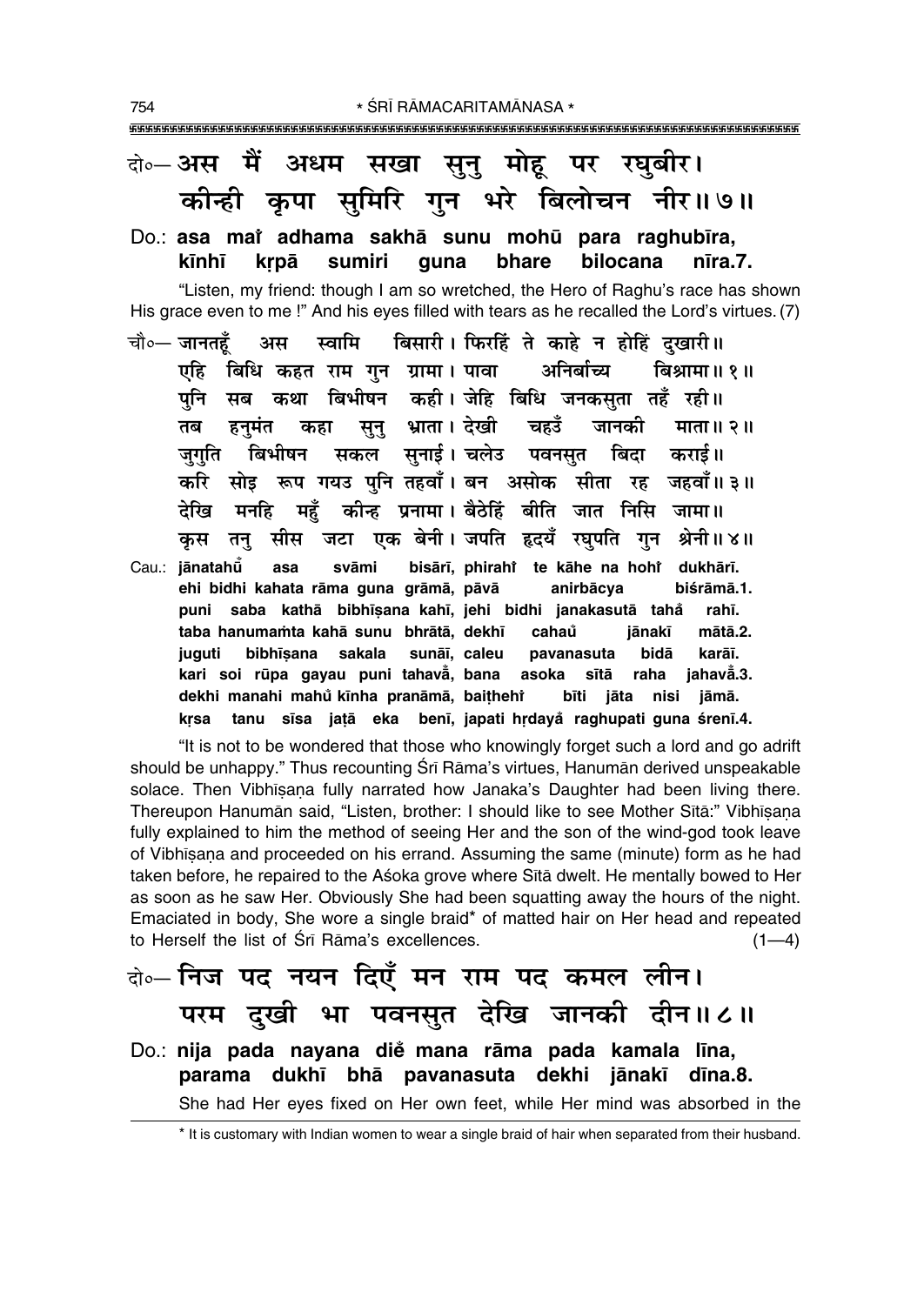\* SUNDARA-KĀNDA \* 

thought of Sri Rama's lotus feet. The son of the wind-god felt supremely miserable to see Janaka's Daughter sad.  $(8)$ 

|      |  | चौ०— तरु   पल्लव   महुँ   रहा   लुकाई । करइ  बिचार  करौं   का   भाई॥ |  |  |  |
|------|--|----------------------------------------------------------------------|--|--|--|
|      |  | तेहि अवसर रावनु तहँ आवा।संग नारि बहु किएँ बनावा॥१॥                   |  |  |  |
|      |  | बहु बिधि खल सीतहि समुझावा।साम दान भय भेद देखावा॥                     |  |  |  |
|      |  | कह रावनु सुनु सुमुखि सयानी। मंदोदरी  आदि  सब  रानी॥ २॥               |  |  |  |
|      |  | तव अनुचरीं करउँ पन मोरा।एक बार बिलोकु मम ओरा॥                        |  |  |  |
| तन   |  | धरि ओट कहति बैदेही।सुमिरि अवधपति परम सनेही॥३॥                        |  |  |  |
| सून् |  | दसमुख खद्योत प्रकासा। कबहुँ कि नलिनी करइ बिकासा॥                     |  |  |  |
|      |  | अस मन समुझु कहति जानकी। खल सुधि नहिं रघुबीर बान की॥४॥                |  |  |  |
| सठ   |  | सुनें हरि आनेहि मोही। अधम निलज्ज लाज नहिं तोही॥५॥                    |  |  |  |

Cau.: taru pallava mahů rahā lukāī, karai bicāra karaů kā bhāī. āvā, samqa tehi avasara rāvanu tahå nāri bahu kiể banāvā.1. bahu bidhi khala sītahi samujhāvā, sāma dāna bhaya bheda dekhāvā. kaha rāvanu sunu sumukhi sayānī, mamdodarī ādi saba rānī.2. anucari karaŭ pana morā, eka biloku tava bāra mama orā. baidehī, sumiri avadhapati parama sanehī.3. dhari ota kahati trna sunu dasamukha khadyota prakāsā, kabahů ki nalinī karai bikāsā. asa mana samujhu kahati jānakī, khala sudhi nahi raghubīra bāna kī.4. satha sūně hari ānehi mohī, adhama nilajja lāja nahi tohī.5.

Concealing himself among the leaves of a tree he mused within himself, "Come, sir, what should I do?" At that very moment Ravana arrived there gaily adorned and accompanied by a troop of women. The wretch tried to prevail upon Her in many ways through friendly advice, allurements, threats and estrangement. Said Rāvana, "Listen, O beautiful and wise lady: I will make Mandodari and all other queens your handmaids, I swear, provided you cast your look on me only once." Interposing\* a blade of grass between Herself and Rāvana and fixing Her thoughts on Her most beloved lord (Srī Rāma), the King of Ayodhyā, Videha's Daughter rejoined: "Listen, O ten-headed monster: can a lotus flower ever expand in the glow of a fire-fly?" "Ponder this at heart," continued Janaka's Daughter; "perhaps you have no idea what Śrī Rāma's shafts are like, O wretch. You carried me off at a time when there was none by my side; yet you do not feel ashamed, O vile and impudent roque!"  $(1 - 5)$ 

### बे॰ आपुहि सुनि खद्योत सम रामहि भानु समान। परुष बचन सुनि काढ़ि असि बोला अति खिसिआन॥ ९॥

#### Do.: āpuhi suni khadyota sama rāmahi bhānu samāna, kāRhi asi bolā ati khisiāna.9. parusa bacana suni

Hearing himself likened to a glow-worm and Sri Rama compared to the sun, and exasperated at Her harsh words, the monster drew out his sword and said:- $(9)$ 

<sup>\*</sup> According to the Hindu etiquette a lady must not talk to a male stranger without a medium Being forced to violate the above rule at this emergency Sita takes recourse to the aforesaid expedient.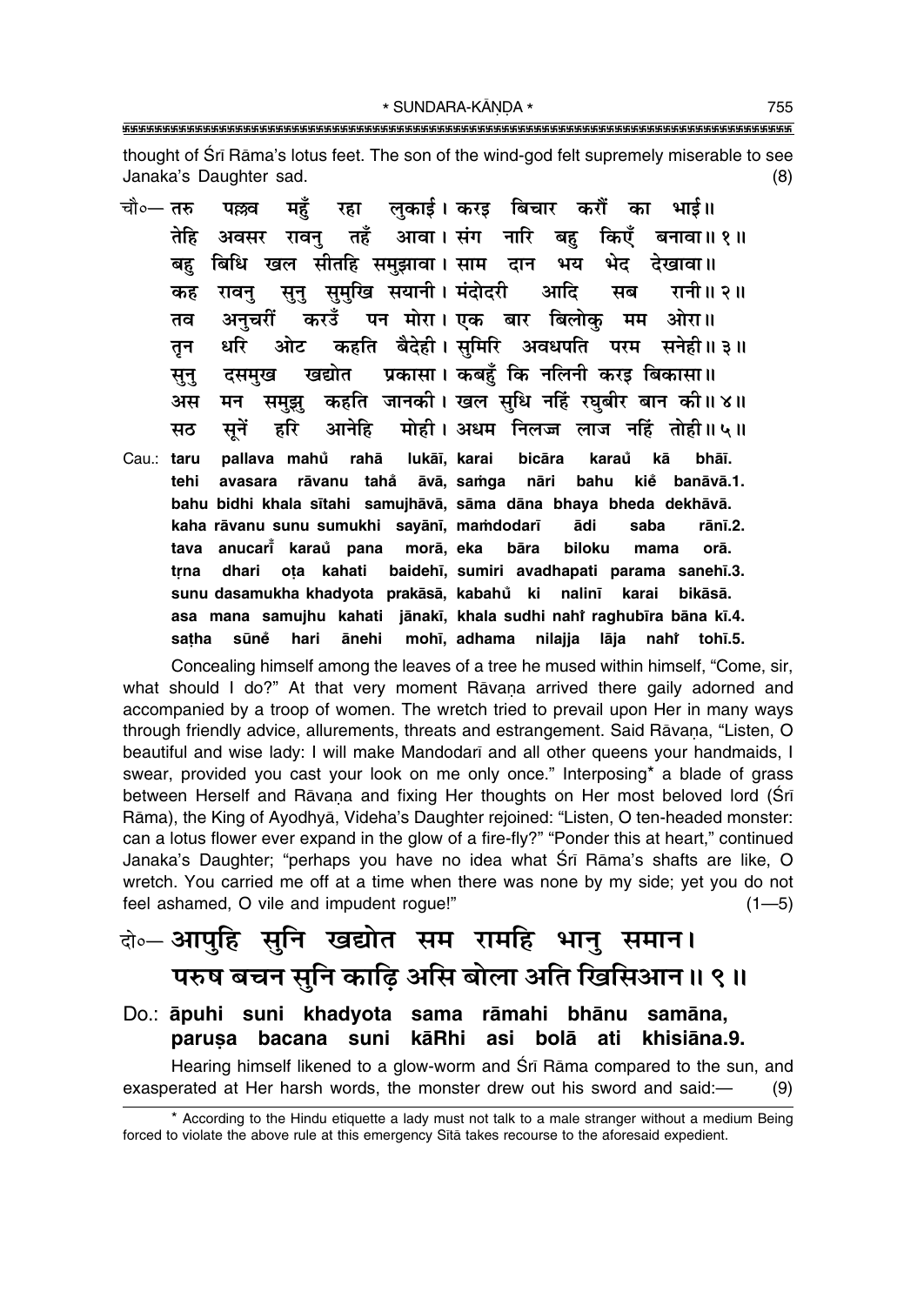| चौ∘— सीता तैं मम कृत अपमाना। कटिहउँ तव सिर कठिन कृपाना॥                   |
|---------------------------------------------------------------------------|
| नाहिं त सपदि मानु मम बानी। सुमुखि होति न त जीवन हानी॥१॥                   |
| स्याम सरोज दाम सम सुंदर।प्रभु भुजनकरि कर समंदसकंधर॥                       |
| सो भुज कंठ कि तव असि घोरा। सूनु सठ अस प्रवान पन मोरा॥२॥                   |
| चंद्रहास हरु मम परितापं। रघुपति बिरह अनल संजातं॥                          |
| सीतल निसित बहसि बर धारा।।कह सीता हरु मम दुख भारा॥३॥                       |
| सुनत बचन पुनि मारन धावा। मयतनयाँ कहि नीति बुझावा॥                         |
| कहेसि  सकल निसिचरिन्ह बोलाई। सीतहि बहु बिधि त्रासहु जाई॥४॥                |
| मास दिवस महुँ कहा न माना।तौ मैं मारबि काढ़ि कृपाना॥५॥                     |
| Cau.: sītā tai mama krta apamānā, katihaŭ tava sira kathina krpānā.       |
| nāhi ta sapadi mānu mama bānī, sumukhi hoti na ta jīvana hānī.1.          |
| syāma saroja dāma sama sumdara, prabhu bhuja kari kara sama dasakamdhara. |
| so bhuja kamtha ki tava asi ghorā, sunu satha asa pravāna pana morā.2.    |
| camdrahāsa haru mama paritāpam, raghupati biraha anala samjātam.          |
| nisita bahasi bara dhārā, kaha sītā haru mama dukha bhārā.3.<br>sītala    |
| sunata bacana puni mārana dhāvā, mayatanayā kahi nīti<br>bujhāvā.         |
| kahesi sakala nisicarinha bolāī, sītahi bahu bidhi trāsahu jāī.4.         |
| māsa divasa mahů kahā na mānā, tau mat mārabi kāRhi kṛpānā.5.             |

"Sita, you have offered me an insult; I will accordingly cut off your head with my relentless sword. If not, obey my command at once; or else you lose your life, O beautiful lady." "My lord's arm is lovely as a string of blue lotuses and shapely and long as the trunk of an elephant, O ten-headed monster. Either that arm or your dreadful sword will have my neck: hear this my solemn vow, O fool. (Turning to Rāvana's glittering scimitar) Take away, O Candrahāsa\*, the burning anguish of my heart caused by the fire of separation from the Lord of the Raghus. You possess a cool, sharp and good blade; therefore, relieve the burden of my sorrow," Sītā said. On hearing these words he rushed forward to kill Her; it was Queen Mandodarī (Maya's daughter) who (intervened and) pacified him with words of good counsel. Summoning all the demonesses (posted there) he said, "Go and intimidate Sita in every way. If she does not accept my advice in a month's time I will draw my sword and behead her."  $(1 - 5)$ 

### बे॰ भवन गयउ दसकंधर इहाँ पिसाचिनि बृंद। सीतहि त्रास देखावहिं धरहिं रूप बहु मंद॥१०॥ Do.: bhavana gayau dasakamdhara iha pisācini brmda, sītahi trāsa dekhāvahi dharahi rūpa bahu mamda.10.

(Having issued these instructions) the ten headed Rāvana returned to his palace;

756

<sup>\*</sup> The word literally means "That which derides the moon by its cool brilliance'. Though generally used as a synonym for a curved sword, it particularly denotes the sword possessed by Rāvana as a gift from Bhagavān Śankara, to whom it originally belonged. In Her utter despair Sītā looked to Rāvana's sword alone to come to Her rescue and end Her miserable existence; and the sowrd, though cruel and dreadful to all appearance, appeared to Her as agreeable and soothing as the moon's rays to a burning heart. The appellation 'Candrahāsa' thus sounded most appropriate to Her.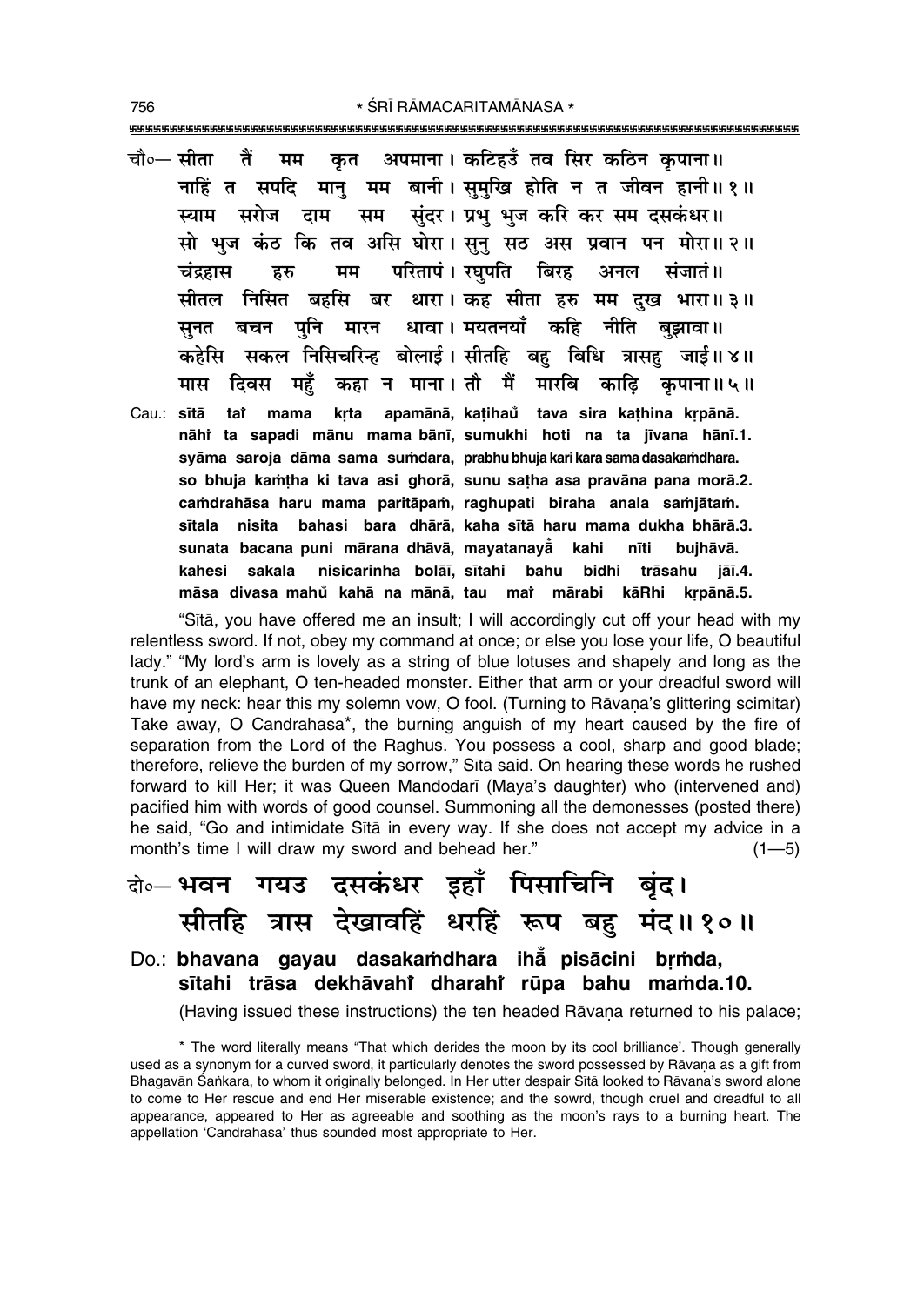while the host of fiendesses in the Aśoka grove assumed various kinds of hideous forms and intimidated Sītā.  $(10)$ 

चौ०— त्रिजटा एका। राम चरन रति निपुन बिबेका॥ नाम राच्छसी सपना। सीतहि सेइ करह सबन्हौ बोलि सनाएसि हित अपना॥ १॥ जारी। जातुधान मपनें लंका मारी॥ सेना मब बानर दससीसा। मंडित सिर खंडित भूज बीसा॥ २॥ खर आरूढ नगन एहि बिधि सो दच्छिन दिसि जाई। लंका मनहँ बिभीषन पाई॥ फिरी रघबीर दोहाई । तब प्रभ् सीता बोलि पठाई॥ ३॥ नगर पकारी। होइहि गाएँ मैं कहउँ सत्य दिन चारी॥ यह सपना सनि ते सब डरीं।जनकसता चरनन्दि परीं॥ ४॥ बचन के तास Cau.: trijațā nāma rācchasī ekā, rāma carana rati nipuna bibekā. sabanhau boli sunāesi sapanā, sītahi sei karahu hita apanā.1. jārī, jātudhāna sapaně bānara lamkā senā saba mārī. dasasīsā, mumdita sira khamdita bhuja bīsā.2. khara ārūRha nagana jāī, lamkā manahů ehi bidhi so dacchina disi bibhīsana pāī. raghubīra dohāī, taba nagara phirī prabhu sītā boli pathāī.3. vaha sapanā mai kahaŭ pukārī, hoihi satva qaĕ dina cārī. tāsu bacana suni te saba darī, janakasutā part.4. ke carananhi

One of these demonesses, Trijatā by name, was devoted to Śrī Rāma's feet and perfect in spiritual wisdom. She summoned all her companions, told them her dream and exhorted them to serve Sita and thus bless themselves. "In my dream a monkey burnt Lanka and the whole demon host was killed. As for the ten-headed Ravana, I saw him mounted on a donkey, all naked, with his heads shorn and his twenty arms chopped off. In this fashion he went his way to the south<sup>\*</sup>; and it so appeared that Lanka had passed into the hands of Vibhisana. Sri Rama's victory was proclaimed (by beat of drum) throughout the city: it was then that the Lord (Sri Rāma) sent for Sitā. This dream, I loudly proclaim, will come true a few days hence." They were all dismayed to hear her words and fell at the feet of Janaka's Daughter.  $(1-4)$ 

### बे॰- जहँ तहँ गईं सकल तब सीता कर मन सोच। मास दिवस बीतें मोहि मारिहि निसिचर पोच॥११॥

#### gai sakala taba sītā kara mana soca, Do.: jahå tahå bītě mohi mārihi māsa divasa nisicara  $poca.11$ .

Then they all dispersed in various directions and Sita anxiously thought within Herself: " At the end of a long month this vile monster will slay me."<sup>†</sup>  $(11)$ 

|  |  | चौ∘— त्रिजटा सन  बोलीं  कर  जोरी। मातु  बिपति  संगिनि  तैं  मोरी॥ |  |  |
|--|--|-------------------------------------------------------------------|--|--|
|  |  | तजौं देह करु बेगि उपाई। दुसह बिरहु अब नहिं सहि जाई॥१॥             |  |  |

<sup>\*</sup> The abode of Yama (the god of death) is believed to be in the south. That is why journey in a dream to the south is supposed to forebode death.

<sup>†</sup> As appears from what follows, it is not death that Sītā dreads, but the long interval of a month which has to elapse before Her threatened death.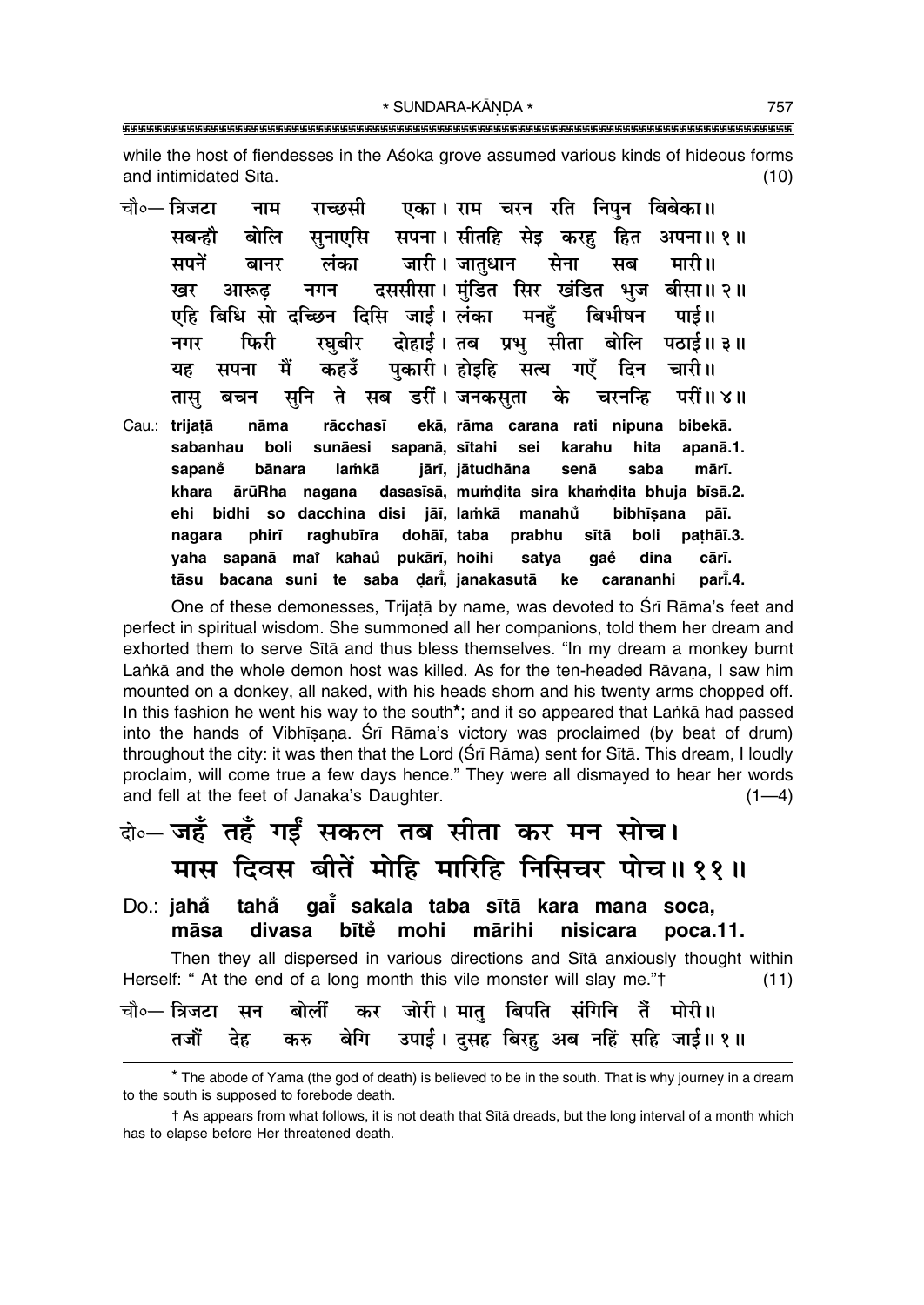चिता बनाई। मातु अनल पनि देहि लगाई॥ आनि काठ रच ग्रीति सयानी । सुनै को श्रवन सुल सम बानी ॥ २ ॥ करहि मम सत्य सनत बचन पद गहि समझाएसि। प्रभ प्रताप बल सजस सनाएसि॥ निसि न अनल मिल सन सकमारी। अस कहि सो निज भवन सिधारी॥३॥ सीता बिधि भा प्रतिकुला । मिलिहि न पावक मिटिहि न सुला॥ कह अंगारा। अवनि न आवत एकउ तारा॥४॥ देखिअत प्रगट गगन पावकमय ससि स्त्रवत न आगी। मानहँ मोहि जानि हत भागी॥ सनहि बिनय मम बिटप असोका। सत्य नाम करु हरु मम सोका॥५॥ समाना। देहि अगिनि जनि करहि निदाना॥ किसलय नतन अनल सीता। सो छन कपिहि कलप सम बीता॥६॥ देखि परम बिरहाकल Cau.: trijațā sana boli kara jorī, mātu bipati samgini tat morī. taiaů deha karu beai upāī, dusaha birahu aba nahi sahi jāī.1. kātha banāī, mātu āni racu citā anala puni dehi lagāī satya karahi mama prīti sayānī, sunai ko śravana sūla sama bānī.2. sunata bacana pada gahi samujhāesi, prabhu pratāpa bala sujasu sunāesi. nisi na anala mila sunu sukumārī, asa kahi so nija bhavana sidhārī.3. kaha sītā bidhi bhā pratikūlā, milihi na pāvaka mițihi na sūlā. dekhiata pragata gagana amgārā, avani na tārā.4. āvata ekau pāvakamaya sasi sravata na āgī, mānahů mohi jāni hata bhāqī. sunahi binaya mama bitapa asokā, satya nāma karu haru mama sokā.5.

samānā, dehi agini jani karahi nūtana kisalava anala nidānā. dekhi parama birahākula sītā, so chana kapihi kalapa sama bītā.6. With joined palms She said to Trijatā, "Mother, you are my only companion in adversity.

Therefore, quickly devise some means whereby I may be enabled to cast off this body; for this desolation, which is so hard to bear, can no longer be endured. Bring some wood and put up a pyre; and then, my mother, set fire to it. Thus prove the genuineness of my love for the Lord, O wise lady. Who will stand Rāvana's words, that pierce the ear like a shaft?" On hearing these words she clasped Sita's feet and comforted Her by recounting the majesty, might and glory of Her lord. "Listen, O tender lady: no fire can be had at night." So saying she left for her residence. Sita said (to Herself) "Heaven itself has turned hostile to me; there is no fire to be had and I cannot be cured of my agony otherwise. Sparks of fire are visibly seen in the heavens; but not a single star drops to the earth. The moon, though all fire, refuses to rain sparks, as if conscious of my wretchedness. Hear my prayer, O Asoka tree: take away my sorrow and answer to your name\*. Your fresh and tender leaves bear the colour of flames; therefore, supply me with fire and do not aggravate my agony beyond limits." The moment seemed like an age† to Hanuman as he beheld Sita extremely distressed due to Her separation from Her lord.  $(1-6)$ 

# सो∘– कपि करि हृदयँ बिचार दीन्हि मुद्रिका डारि तब। जनु असोक अंगार दीन्ह हरषि उठि कर गहेउ॥१२॥

<sup>\*</sup> The word 'Aśoka' literally means that which ends sorrow.

<sup>†</sup> Literally speaking, the word 'Kalpa' denotes the span of life of the universe, which has been calculated to cover 4,32,00,000 years.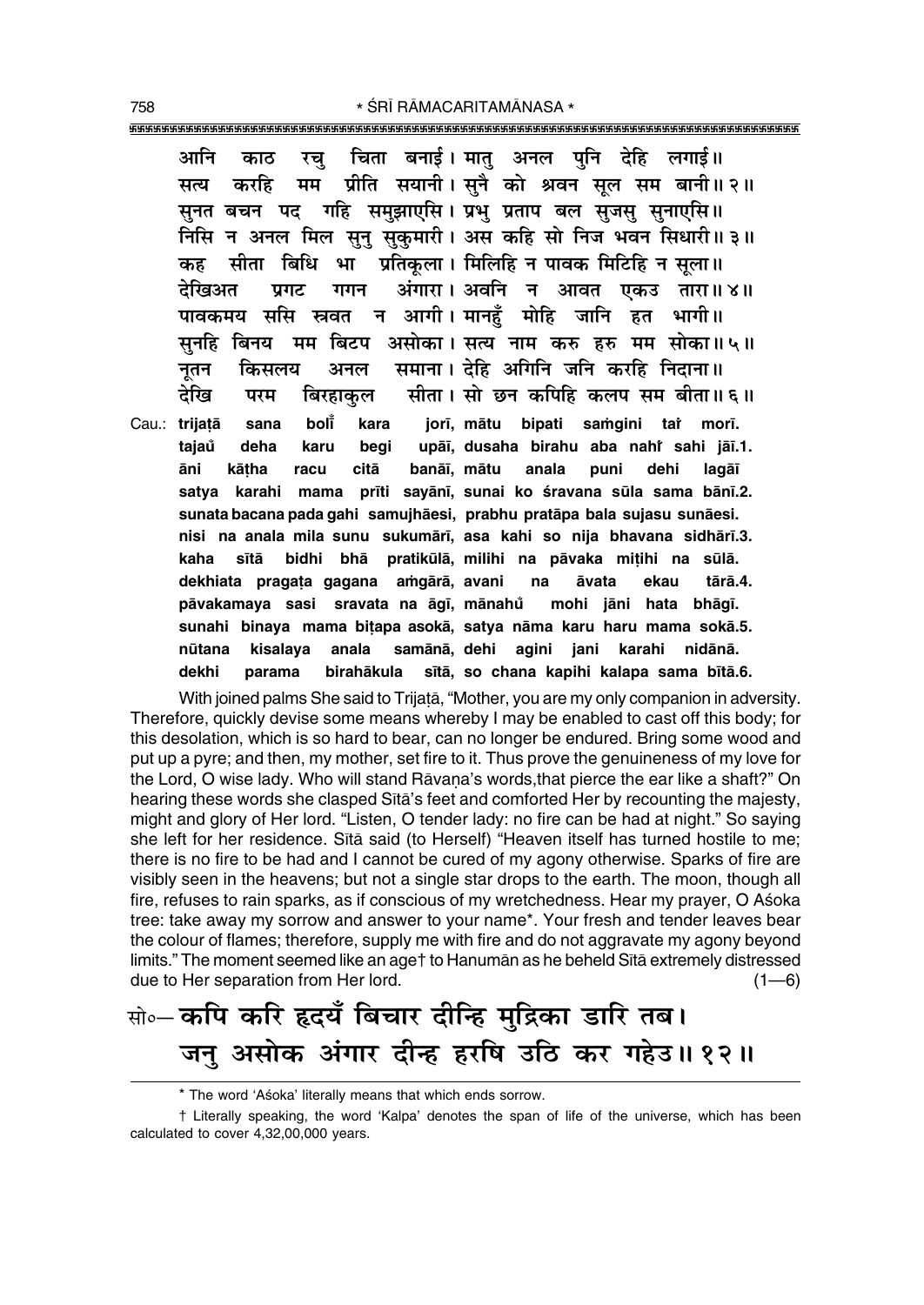### So.: kapi kari hrdayå bicāra dīnhi mudrikā dāri taba, janu asoka amgāra dīnha harasi uthi kara gaheu.12.

Then, taking thought within himself, Hanuman (the monkey chief) dropped down the signet ring, as though the Asoka tree had thrown a spark (in response to Her prayer). She sprang up with joy and took it in Her hand.  $(12)$ 

- मनोहर। राम नाम अंकित अति सुंदर॥ चौ∘— **तब** देखी मद्रिका मदरी पहिचानी। हरष बिषाद हृदयँ अकलानी॥१॥ चकित चितव जीति को सकड अजय रघराई। माया तें असि रचि नहिं जाई॥ सीता मन बिचार नाना । मधर बचन बोलेउ हनमाना ॥ २ ॥ कर बरनैं लागा। सनतहिं सीता कर दख भागा॥ रामचंद्र गन लाई। आदिह तें सब कथा सनाई॥३॥ लागीं सनैं श्रवन मन सहाई। कही सो प्रगट होति किन भाई॥ श्रवनामृत जेहिं कथा गयऊ। फिरि बैठीं मन बिसमय भयऊ॥४॥ हनमंत निकट चलि तब मैं करुनानिधान की॥ राम दत मात् जानकी। सत्य सपथ मद्रिका मैं आनी। दीन्हि राम तुम्ह कहँ सहिदानी॥५॥ यह मात् नर बानरहि कैसें। कही कथा भइ संगति जैसें॥ ६॥ संग कह dekhī mudrikā manohara rāma nāma amkita ati sumdara. Cau: taba cakita citava mudarī pahicānī, harasa bisāda hrdayå akulānī.1. iīti ko sakai ajava raghurāī, māyā tě asi raci nahi jāī.
	- bicāra sītā mana kara nānā, madhura bacana boleu hanumānā.2. rāmacamdra guna baranat lāgā, sunataht sītā kara dukha bhāgā. lāgī sunat śravana mana lāī, ādihu tě saba kathā sunāī.3. ieht kathā suhāī, kahī so pragața hoti kina bhāī. śravanāmrta taba hanumamta nikata cali gayaū, phiri baithi mana bisamaya bhayaū.4. mat mātu jānakī, satya sapatha karunānidhāna kī. rāma dūta ānī, dīnhi rāma tumha kahå sahidānī.5. yaha mudrikā mātu mat nara bānarahi samga kahu kaisė, kahī kathā bhai samgati jaisė.6.

Now She saw the charming ring with the name of Sri Rama most beautifully engraved on it. Recognizing the ring She looked at it with wonder and was agitated at heart with a mixed feeling of joy and sorrow. "Who can conguer the invincible Lord of the Raghus and such a (divine) ring cannot be prepared through Māyā (a conjuring trick)." As Sītā thus indulged in fancies of various kinds, Hanumān spoke in honeyed accents and began to recount Sri Ramacandra's praises. The moment they reached Sītā's ears Her grief took flight. She listened with all Her soul and ears while Hanumān narrated the whole story from the very beginning. "Wherefore does she who has told this tale, which is like nectar to my ears, not reveal herself?\*" Thereupon Hanumān drew near Her, while Sītā sat with her back turned towards him, full of amazement. "I am Śrī Rāma's messenger, mother Jānakī: I solemnly swear by the all-merciful Lord Himself.

<sup>\*</sup> Obviously the orchard in which Sītā had been confined was open to the fair sex alone. Naturally, therefore, when She heard an unseen voice utter Srī Rāma's praises, She concluded that it must be some female.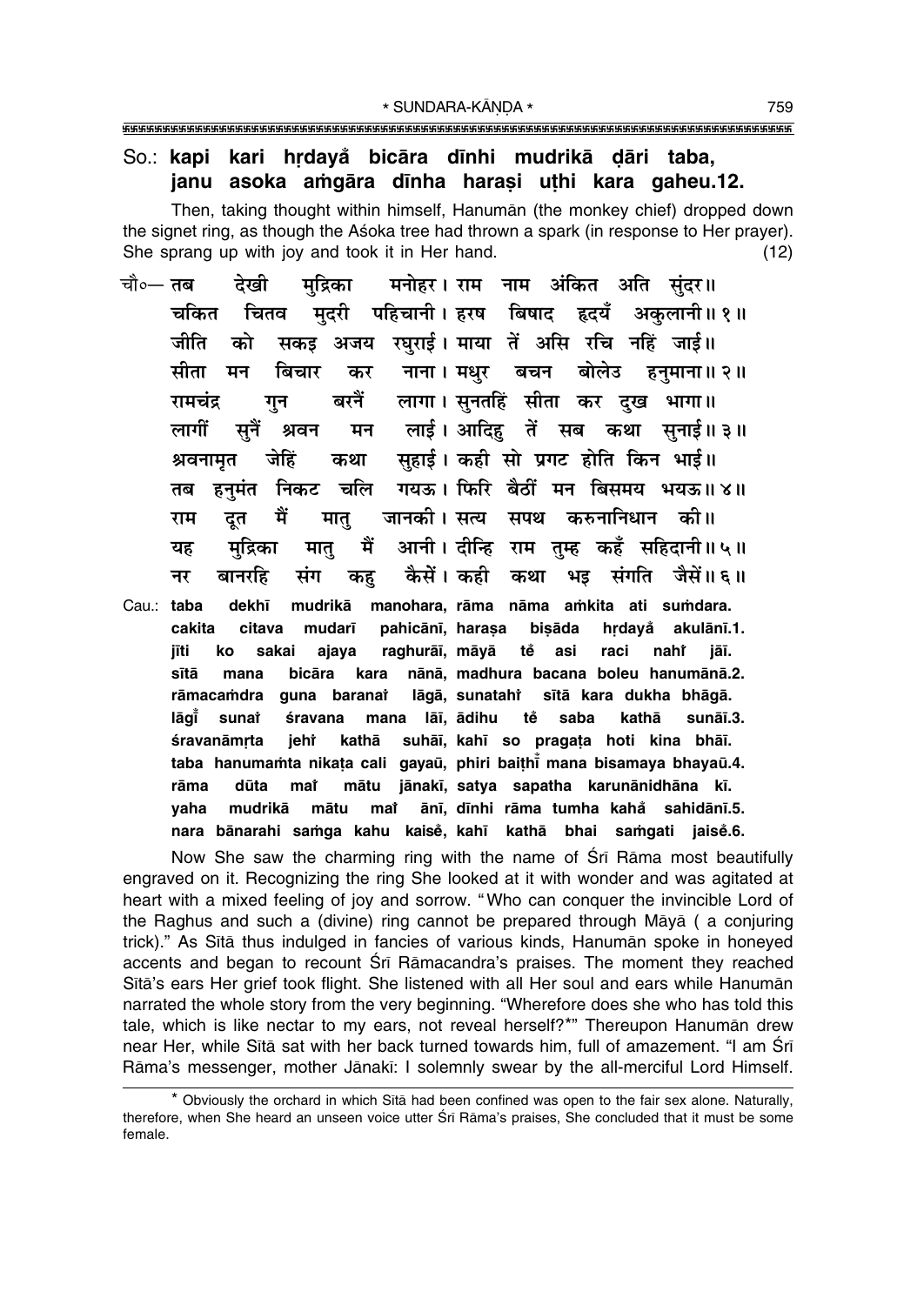\* ŚRĪ RĀMACARITAMĀNASA \* 

This ring has been brought by me, O mother; Srī Rāma gave it to me as a token for you." "Tell me what brought about this fellowship between a man and a monkey." Then Hanumān explained the circumstances in which a union was brought about between men and monkeys.  $(1-6)$ 

# के- कपि के बचन सप्रेम सुनि उपजा मन बिस्वास। जाना मन क्रम बचन यह कुपासिंधु कर दास॥१३॥

Do.: kapi ke bacana saprema suni upajā mana bisvāsa, jānā mana krama bacana yaha krpāsimdhu kara dāsa.13.

As She heard the monkey's affectionate words Her soul trusted him and She recognized him to be a servant of the all-merciful Lord in thought, word and deed. (13)

- चौ∘— हरिजन जानि प्रीति अति गाढी। सजल नयन पलकावलि बाढी॥ जलधि हनुमाना। भयहु तात मो कहुँ जलजाना॥१॥ बिरह बडत कह कुसल जाउँ बलिहारी। अनुज सहित सुख भवन खरारी॥ अब रघुराई। कपि केहि हेतु धरी निठुराई॥२॥ कोमलचित कपाल बानि सेवक सुख दायक। कबहँक सुरति करत रघुनायक॥ सहज नयन मम सीतल ताता। होइहहिं निरखि स्याम मृद् गाता॥३॥ कबहँ बचन् न आव नयन भरे बारी। अहह नाथ हौं निपट बिसारी॥ बिरहाकुल सीता। बोला कपि मृद् बचन बिनीता॥४॥ देखि परम समेता। तव दुख दुखी सुकृपा निकेता॥ प्रभु अनुज मात् कसल जियँ ऊना।तुम्ह ते प्रेम राम कें दना॥५॥ जनि जननी मानह
- gāRhī, sajala nayana pulakāvali bāRhī. Cau.: harijana jāni prīti ati būRata biraha jaladhi hanumānā, bhayahu tāta mo kahů jalajānā.1. kusala jāů balihārī, anuja sahita sukha bhavana kharārī. aba kahu raghurāi, kapi kehi hetu dharī nithurāi.2. komalacita krpāla sahaja bāni sevaka sukha dāyaka, kabahůka surati karata raghunāyaka. kabahů nayana mama sītala tātā, hoihahi nirakhi syāma mrdu gātā.3. bacanu na āva navana bhare bārī, ahaha nātha haŭ nipata bisārī. birahākula sītā, bolā kapi mrdu bacana binītā.4. dekhi parama mātu kusala prabhu anuja sametā, tava dukha dukhī sukrpā niketā. ūnā, tumha te premu rāma ke dūnā.5. jani jananī mānahu jiyå

Perceiving him to be a devotee of Sri Hari She developed an intense affection for him. Her eyes filled with tears and a thrill ran through Her body. "To me who was being drowned in the ocean of desolation, dear Hanuman, you have come as a veritable bark. Now tell me, I adjure you, the welfare of all-blissful Sri Rama (the Slayer of Khara) and His younger brother (Laksmana). Wherefore has the tender-hearted and compassionate Lord of the Raghus become so hard-hearted? Does the Chief of the Raghus ever remember me—He who is by natural disposition a source of delight to His servants? Will my eyes, dear Hanuman, be ever gladdened by the sight of His swarthy and delicate limbs?" Words failed Her and Her eyes swam with tears. "Ah, my lord ! You have entirely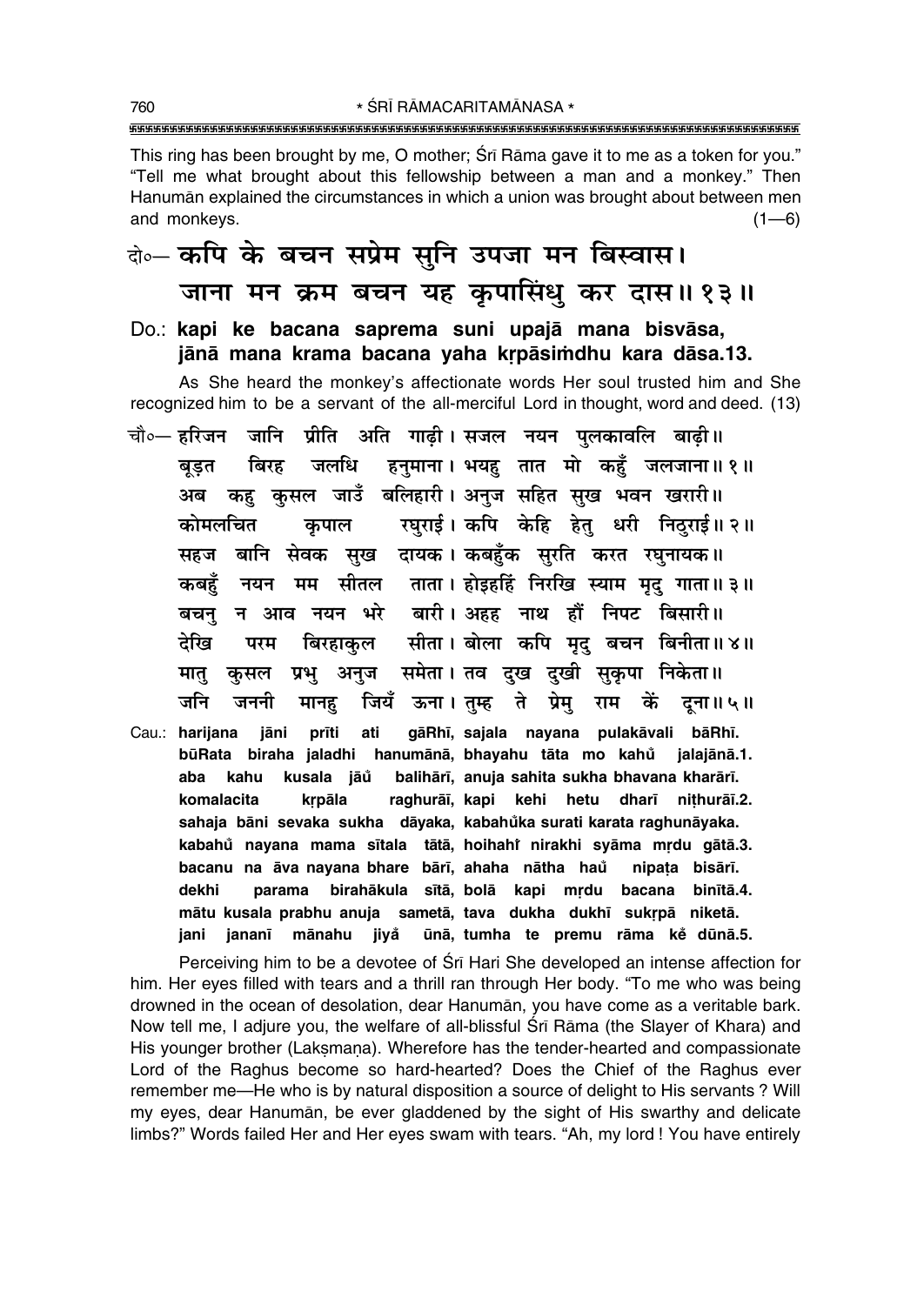\* SUNDARA-KĀNDA \* 

forgotten me." Seeing Sita sore distressed due to Her separation from Her lord, Hanuman addressed Her in soft and polite accents: "The Lord and His younger brother (Laksmana) are both doing well, mother, except for the fact that the all-merciful is sorrowful because of Your sorrow. Do not feel vexed at heart, mother; Śrī Rāma loves You twice as much as You love Him.  $(1 - 5)$ 

## बे-एघुपति कर संदेसू अब सूनु जननी धरि धीर। अस कहि कपि गदगद भयउ भरे बिलोचन नीर॥ १४॥

### Do.: raghupati kara samdesu aba sunu jananī dhari dhīra, asa kahi kapi gadagada bhayau bhare bilocana nīra.14.

"Mother, compose Yourself now and hear the message of Srī Rāma (the Lord of the Raghus)." Even as he uttered these words, the monkey's voice was choked with emotion and his eyes filled with tears.  $(14)$ 

- चौ०— कहेउ राम बियोग तव सीता। मो कहँ सकल भए बिपरीता॥ नव तरु किसलय मनहँ कुसान् । काल निसा सम निसि ससि भान्॥१॥ कबलय बिपिन कंत बन सरिसा। बारिद तपत तेल जन बरिसा॥ हित रहे करत तेइ पीरा। उरग स्वास सम त्रिबिध समीरा॥ २॥ कहेहू तें कछु दुख घटि होई।काहि कहौं यह जान न कोई॥ तत्व प्रेम कर मम अरु तोरा।जानत प्रिया एक मन् मोरा॥३॥ सो मन् सदा रहत तोहि पाहीं। जान् प्रीति रस् एतनेहि माहीं॥ सुनत वैदेही । मगन प्रेम तन सुधि नहिं तेही ॥ ४ ॥ प्रभु संदेस कह कपि हृदयँ धीर धरु माता।सुमिरु राम सेवक सखदाता ॥ उर आनह रघपति प्रभताई । सनि मम बचन तजह कदराई॥५॥
- Cau.: kaheu rāma biyoga tava sītā, mo kahů sakala bhae biparītā. nava taru kisalaya manahů krsānū, kāla nisā sama nisi sasi bhānū.1. kubalaya bipina kumta bana sarisā, bārida tapata tela janu barisā. ie hita rahe karata tei pīrā, uraga svāsa sama tribidha samīrā.2. kahehū tě kachu dukha ghati hoi, kāhi kahaů vaha jāna na koī. tatva prema kara mama aru torā, jānata priyā eku manu morā.3. so manu sadā rahata tohi-pāhī, jānu prīti rasu māhī. etanehi prabhu samdesu sunata baidehī, magana prema tana sudhi nahi tehī.4. kaha kapi hrdayå dhīra dharu mātā, sumiru rāma sevaka sukhadātā. ānahu raghupati prabhutāī, suni mama bacana tajahu kadarāī.5. ura

"Sri Rāma said: Ever since I have been separated from you, Sītā, everything to me has become its very reverse. The fresh and tender leaves on the trees look like tongues of fire; nights appear as dreadful as the night of final dissolution and the moon scorches like the sun. Beds of lotuses are like so many spears planted on the ground, while rain-clouds pour boiling oil as it were. Those that were friendly before have now become tormenting; the cool, soft and fragrant breezes are now like the breath of a serpent. One's agony is assuaged to some extent even by speaking of it; but to whom shall I speak about it? For there is no one who will understand. The reality about the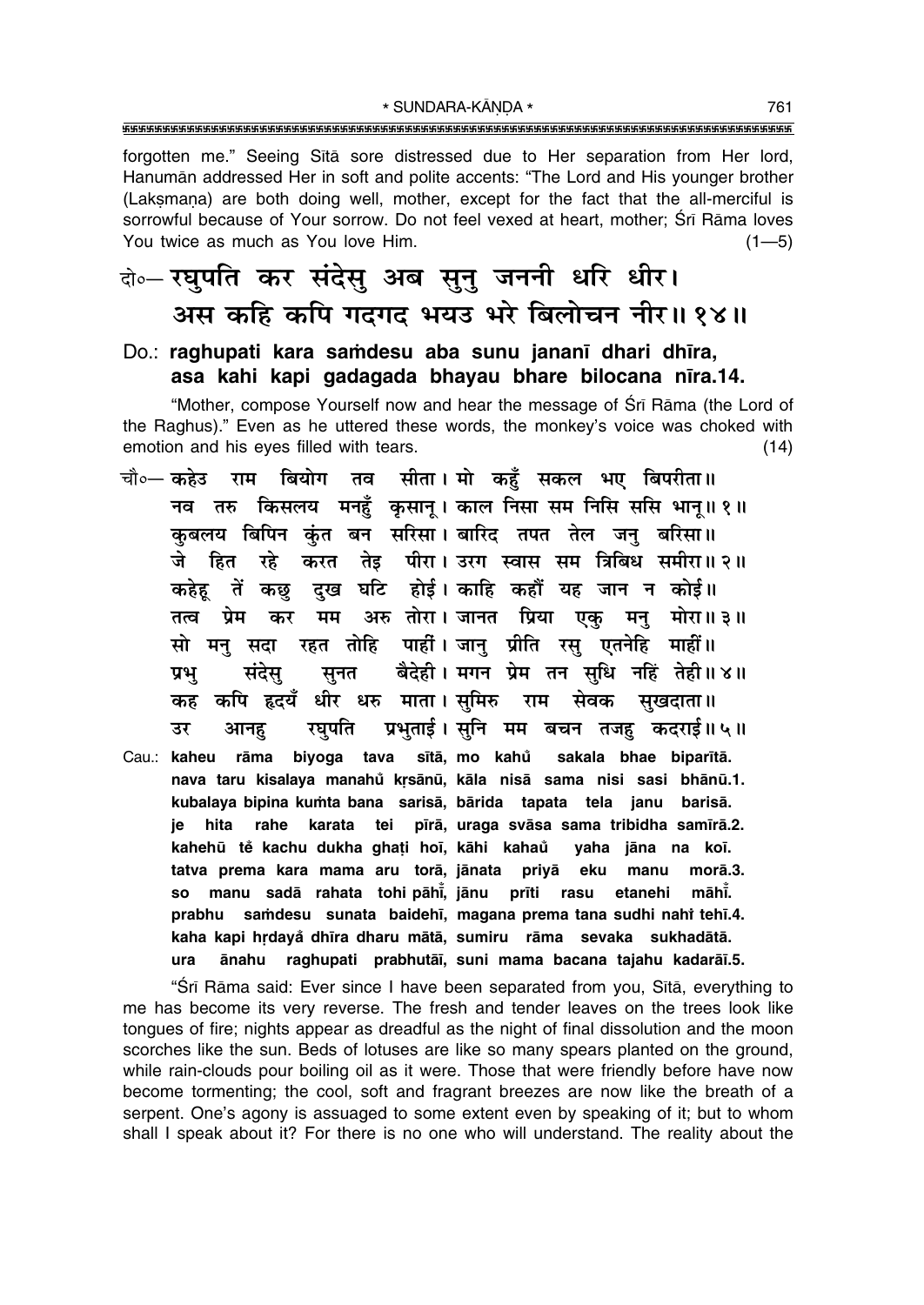chord of love that binds you and me, dear, is known to my soul alone; and my soul ever abides with you. Know this to be the essence of my love." Videha's Daughter was so absorbed in love the moment She heard the Lord's message, that She lost all consciousness of Her body. Said the monkey, "Mother, collect Yourself, and fix Your thoughts on Sri Rāma, the delight of His servants. Reflect on the glory of the Lord of the Raghus and shake off all faint-heartedness upon my word."  $(1 - 5)$ 

बे॰- निसिचर निकर पतंग सम रघुपति बान कुसानु। जननी हृदयँ धीर धरु जरे निसाचर जान्॥१५॥

#### Do.: nisicara nikara patamga sama raghupati bāna krsānu, jananī hrdavå dhīra dharu jare nisācara jānu.15.

"The hosts of demons are like so many moths, while the shafts of the Lord of the Raghus are like flames. Have courage in Your heart, mother, and take the demons as consumed."  $(15)$ 

- रघबीर होति सधि पाई।करते नहिं बिलंब रघराई॥ चौ०— जौं राम बान रबि उएँ जानकी।तम बरूथ कहँ जातधान की॥१॥ मातु मैं जाउँ लवाई। प्रभु आयसु नहिं राम दोहाई॥ अबहिं कछक दिवस जननी धरु धीरा।कपिन्ह सहित अइहहिं रघबीरा॥२॥ निसिचर मारि तोहि लै जैहहिं। तिहुँ पुर नारदादि जसु गैहहिं॥ हैं सुत कपि सब तुम्हहि समाना। जातुधान अति भट बलवाना॥३॥ संदेहा । सुनि कपि प्रगट कीन्हि निज देहा॥ मोरें हृदय परम सरीरा। समर भयंकर अतिबल बीरा॥ ४॥ भुधराकार कनक भयऊ । पुनि लघु रूप पवनसुत लयऊ॥५॥ भरोस मीता मन तब
- sudhi pāī, karate nahi Cau.: jaů raghubīra hoti bilambu raghurāī. jānakī, tama barūtha kahå jātudhāna kī.1. rāma bāna rabi uě jāů lavāi, prabhu āvasu nahř rāma dohāi. mātu abaht mat kachuka divasa jananī dharu dhīrā, kapinha sahita aihahi raghubīrā.2. nisicara māri tohi lai jaihahi, tihů pura nāradādi jasu gaihahi. hai suta kapi saba tumhahi samānā, jātudhāna ati bhata balavānā.3. hrdaya parama samdehā, suni kapi pragața kīnhi nija dehā. morě sarīrā, samara bhayamkara atibala bīrā.4. kanaka bhūdharākāra sītā mana bharosa taba bhayaū, puni laghu rūpa pavanasuta layaū.5.

"Had the Hero of Raghu's line any news about You, the Lord of the Raghus would not have tarried. The moment Sri Rama's arrows make their appearance like the sun, the demon host would be scattered like the shadows of night. Mother, I would take You to Him this very moment; but, I swear by Rāma, I have no such orders from the Lord. Therefore, wait patiently for some days more, mother, till the Hero of Raghu's line arrives with the troops of monkeys. Slaughtering the demons, He will take You away; while Nārada and the other sages will glorify Him in all the three spheres of creation." "But, my son, all the monkeys must be pygmies like you, whereas the demons are mighty and great warriors. I have grave misgivings in my heart on this score." On hearing this the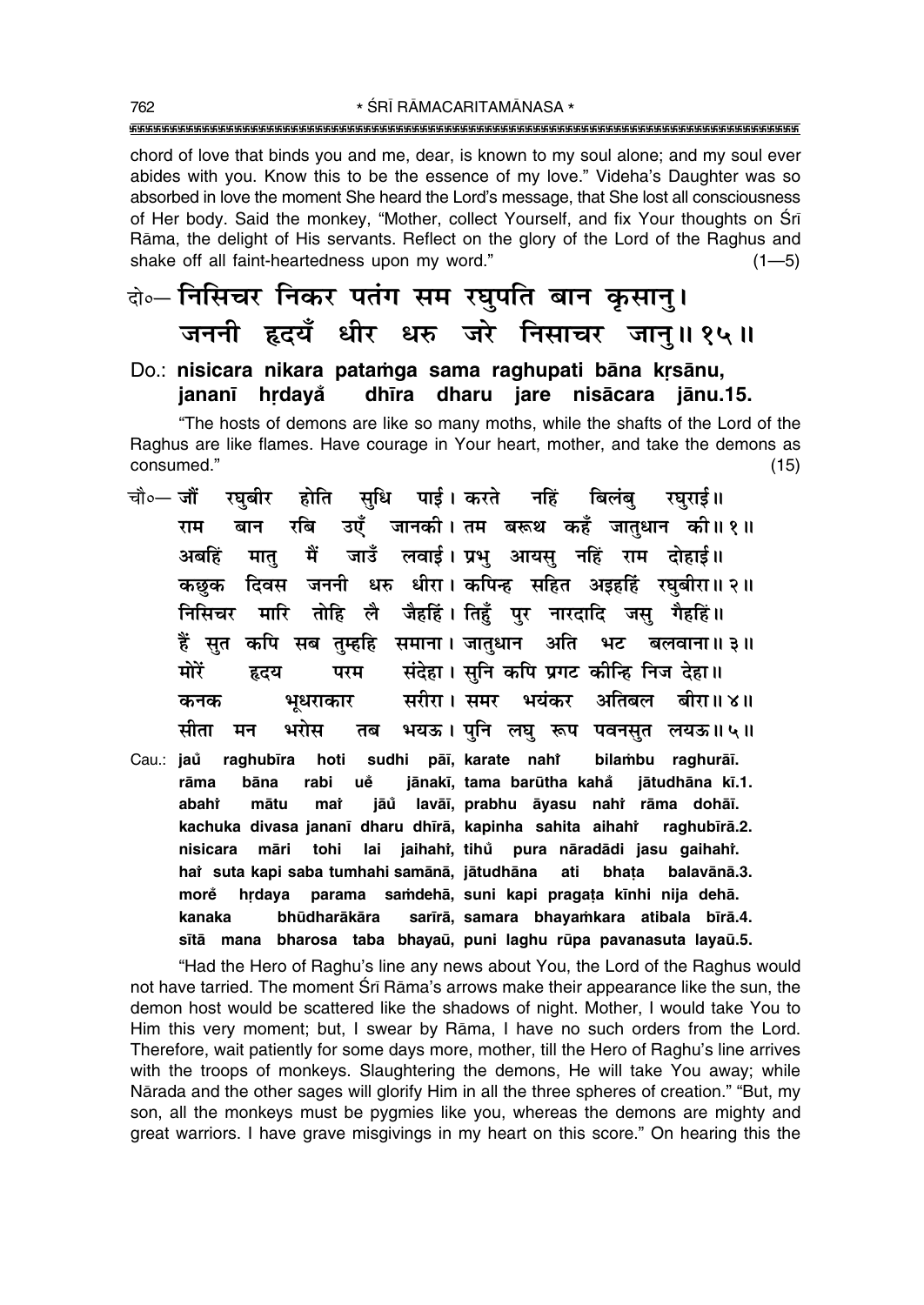monkey revealed His natural form, colossal as a mountain of gold, terrible in battle, possessing great might and full of valour. Sita now took comfort in Her heart and the son of the wind-god thereupon resumed his diminutive appearance.  $(1 - 5)$ 

# केन्-सूनु माता साखामृग नहिं बल बुद्धि बिसाल। प्रभु प्रताप तें गरुड़हि खाइ परम लघु ब्याल॥१६॥

### Do.: sunu mātā sākhāmrga nahi bala buddhi bisāla, prabhu pratāpa tě garuRahi khāi parama laghu byāla.16.

"Listen, mother: monkeys possess no great strength or intelligence either: but. through the Lord's might, the most tiny snake might swallow Garuda (the king of birds and the mount of Bhagavan Visnu)."  $(16)$ 

- संतोष सनत कपि बानी। भगति प्रताप तेज बल सानी॥ चौ०— मन जाना। होह तात बल सील निधाना॥१॥ रामप्रिय आसिष दीन्हि अमर गुननिधि सुत होहू।करहुँ बहुत रघुनायक छोह ॥ अजर कपा प्रभ अस सनि काना। निर्भर प्रेम करहँ मगन हनमाना ॥ २ ॥ पद सीसा। बोला बचन जोरि कर कीसा॥ नाएसि बार बार कृतकृत्य भयउँ मैं माता। आसिष तव अमोघ बिख्याता॥३॥ अब मात मोहि अतिसय भखा। लागि देखि संदर फल रूखा।। सनह सत करहिं बिपिन रखवारी। परम सभट रजनीचर भारी॥४॥ सन कर भय माता मोहि नाहीं। जौं तम्ह सख मानह मन माहीं॥५॥ तिन्ह
- Cau.: mana samtosa sunata kapi bānī, bhagati pratāpa teja bala sānī. āsisa dīnhi rāmapriya jānā, hohu tāta bala sīla nidhānā.1. ajara amara gunanidhi suta hohū, karahů bahuta raghunāyaka chohū. karahů krpā prabhu asa suni kānā, nirbhara prema magana hanumānā.2. bāra bāra nāesi pada sīsā, bolā bacana jori kara kīsā. aba krtakrtya bhayaŭ mat mātā, āsisa bikhyātā.3. tava amogha sunahu mātu mohi atisaya bhūkhā, lāgi dekhi sumdara phala rūkhā. sunu suta karahi bipina rakhavārī, parama subhata rajanīcara bhārī.4. tinha kara bhaya mātā mohi nāhi, jaŭ tumha sukha mānahu mana māhi.5.

"Sita felt gratified at heart even as She heard the monkey's words full of devotion and revealing Srī Rāma's majesty, glory and strength. Recognizing him as the beloved of Srī Rāma She gave him Her blessing: "May you become a repository of strength and virtue, dear child. May you ever remain immune from old age and death and prove to be a storehouse of good qualities, my son; and may the Lord of the Raghus shower His abundant grace on you." The moment the words "May the Lord be gracious to you" reached his ears Hanumān was utterly overwhelmed with emotion. Again and again the monkey bowed his head at Her feet and with joined palms addressed Her thus: "I have now accomplished all that I had to accomplish, my mother; for your blessing, everyone knows, is unfailing. Listen, mother: I am feeling frightfully hungry at the sight of these trees laden with delicious fruits." "I tell you, my son, this grove is guarded by most valiant and mighty demons." "Mother, I am not at all afraid of them, only if I have your hearty approval."  $(1 - 5)$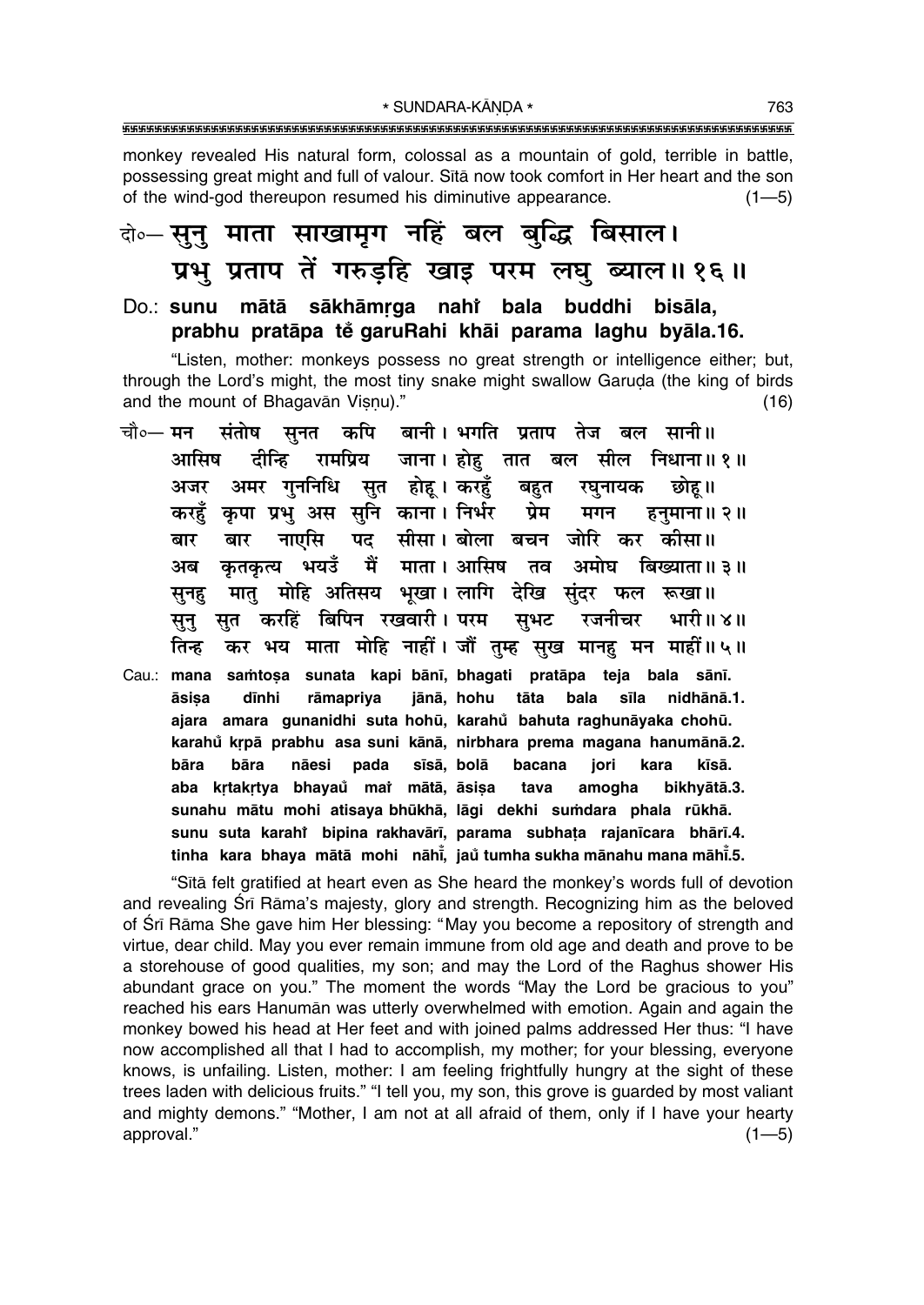# बे॰-देखि बुद्धि बल निपुन कपि कहेउ जानकीं जाहु। रघुपति चरन हृदयँ धरि तात मधुर फल खाहु॥ १७॥

### Do.: dekhi buddhi bala nipuna kapi kaheu jānaki jāhu, raghupati carana hrdayå dhari tāta madhura phala khāhu.17.

Seeing the monkey perfect in strength and wit, Janaka's Daughter said, "Go, my son, and enjoy the luscious fruit with your heart fixed on Srī Rāma's feet."  $(17)$ 

- चौ०— **चलेउ** सिरु पैठेउ बागा। फल खाएसि तरु नाड तोरैं लागा॥ रहे रखवारे। कछ मारेसि कछ जाइ पकारे॥१॥ तहाँ भट बह भारी। तेहिं असोक कपि बाटिका नाथ एक आवा उजारी।। बिटप उपारे। रच्छक मर्दि मर्टि खाएसि फल अरु महि डारे॥ २॥ सूनि नाना । तिन्हहि टेरिव गर्जेउ रावन पठा भट हनमाना ॥ संघारे । गए कपि अधमारे॥ ३॥ सब रजनीचर पकारत कछ पनि पठयउ तेहिं अच्छकमारा। चला संग ॉले सुभट अपारा। देखि बिटप गहि तर्जा । ताहि निपाति महाधनि गर्जा ॥ ४ ॥ आवत
- paitheu Cau.: caleu bāgā, phala khāesi taru torař nāi siru lāgā. rahe taha bahu bhata rakhavāre, kachu māresi kachu jāi pukāre.1. nātha eka āvā kapi bhārī, tehř asoka bātikā uiārī. bitapa upāre, racchaka mardi mardi mahi dāre.2. khāesi phala aru pathae bhata nānā, tinhahi dekhi garjeu hanumānā. suni rāvana saba rajanīcara kapi samghāre, gae pukārata kachu adhamāre.3. pathayau tehi acchakumārā, calā puni samga lai subhata apārā. āvata dekhi bitapa gahi tarjā, tāhi nipāti mahādhuni garjā.4.

Bowing his head he went forth and entered the grove; and having eaten the fruit he began to break down the trees. A number of warriors had been posted there as quards; some of them were killed by him, while the rest took flight and cried for help, "O lord, a huge monkey has made his appearance and laid waste the Asoka grove. He has eaten fruits, uprooted trees, and, having crushed the watchmen, has laid them on the ground." On hearing this, Ravana despatched a number of his champions. Hanuman roared when he saw them and slaughtered the whole demon host. A few that had survived though well-nigh killed, escaped screaming. Rāvana then sent prince Aksa, who sallied forth with a vast number of his best warriors. Seeing them approach, Hanumān seized a tree and threatened them and, having overthrown the prince, roared with a loud yell.  $(1-4)$ 

## वेन्ट कछ मारेसि कछ मर्देसि कछ मिलएसि धरि धूरि। कछु पुनि जाइ पुकारे प्रभु मर्कट बल भूरि॥१८॥

### Do.: kachu māresi kachu mardesi kachu milaesi dhari dhūri, kachu puni jāi pukāre prabhu markata bala bhūri.18.

Some he slew, some he crushed and some he seized and pounded with dust. And some who escaped cried, "O lord, the monkey is too strong for us."  $(18)$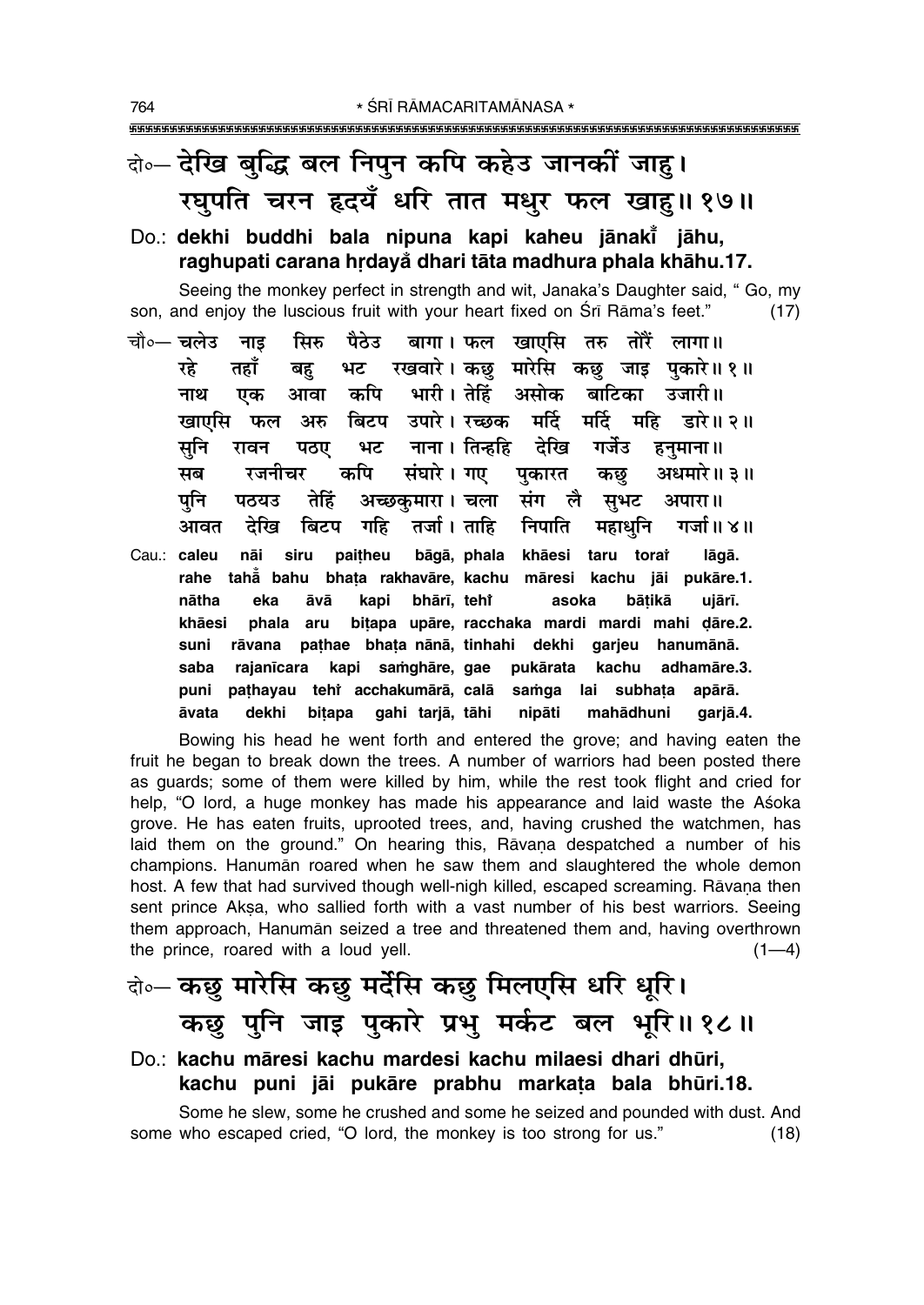\* SUNDARA-KĀNDA \*

| चौ०— सुनि सुत बध लंकेस रिसाना। पठएसि  मेघनाद  बलवाना॥              |
|--------------------------------------------------------------------|
| मारसि जनि सुत बाँधेसु ताही। देखिअ कपिहि कहाँ कर आही॥१॥             |
| चला इंद्रजित अतुलित जोधा।बंधु निधन सुनि उपजा क्रोधा॥               |
| कपि देखा दारुन भट आवा।कटकटाइ गर्जा अरु धावा॥२॥                     |
| अति बिसाल तरु एक उपारा।।बिरथ कीन्ह लंकेस कुमारा॥                   |
| रहे महाभट ताके संगा। गहि गहि कपि मर्दइ निज अंगा॥३॥                 |
| तिन्हहि निपाति ताहि सन बाजा।।भिरे जुगल मानहुँ गजराजा॥              |
| मुठिका मारि चढ़ा तरु जाई।ताहि एक छन मुरुछा आई॥४॥                   |
| उठि बहोरि कीन्हिसि बहु माया। जीति न जाइ प्रभंजन जाया॥५॥            |
| Cau.: suni suta badha lamkesa risānā, pațhaesi meghanāda balavānā. |
| mārasi jani suta bādhesu tāhī, dekhia kapihi kahā kara āhī.1.      |
| imdrajita atulita jodhā, bamdhu nidhana suni upajā krodhā.<br>calā |
| kapi dekhā dāruna bhaṭa āvā, kaṭakaṭāi garjā aru dhāvā.2.          |
| bisāla taru eka upārā, biratha kīnha lamkesa kumārā.<br>ati        |
| rahe mahābhaṭa tāke saṁgā, gahi gahi kapi mardai nija aṁgā.3.      |
| tinhahi nipāti tāhi sana bājā, bhire jugala mānahů gajarājā.       |
| muțhikā māri caRhā taru jāī, tāhi eka chana muruchā āī.4.          |
| uțhi bahori kīnhisi bahu māyā, jīti na jāi prabhamjana jāyā.5.     |

The King of Lanka flew into a rage when he heard of his son's death and sent the mighty Meghanada. "Kill him not, my son, but bind him. Let us see the monkey and ascertain wherefrom he comes." Meghanāda (the conqueror of Indra) sallied forth, a peerless champion, seized with fury at the news of his brother's death. When Hanuman saw this fierce warrior approach, he gnashed his teeth and with a roar rushed forward to meet him. He tore up a tree of enormous size and smashed with it the car, thus rendering the crown prince of Lanka without any transport. As for the mighty warriors who accompanied him, Hanuman seized them one by one and crushed them by the weight of his limbs. Having finished them off, he closed with Meghanāda. It was like the encounter of two lordly elephants. Striking the opponent with his clenched fist, Hanuman sprang and climbed up a tree; while Meghanada lay unconscious for a moment. He rose again and resorted to many a delusive device; but the son of the wind-god was not to be vanquished.  $(1 - 5)$ 

# वे० ब्रह्म अस्त्र तेहिं साँधा कपि मन कीन्ह बिचार। जौं न ब्रह्मसर मानउँ महिमा मिटइ अपार॥१९॥

Do.: brahma astra tehi sadha kapi mana kinha bicara, brahmasara mānaŭ mahimā mitai iaů na apāra.19.

Meghanāda ultimately fitted to his bow the arrow known as Brahmāstra (the weapon presided over by Brahma), when Hanuman thought within himself: "If I submit not to Brahma's own weapon, its infinite glory will be cast to the winds.  $(19)$ 

|  |  |  | चौ०— ब्रह्मबान  कपि  कहँ  तेहिं  मारा । परतिहँ  बार  कटकु  संघारा॥ |  |  |
|--|--|--|--------------------------------------------------------------------|--|--|
|  |  |  | तेहिं देखा कपि मुरुछित भयऊ। नागपास  बाँधेसि  लै  गयऊ॥१॥            |  |  |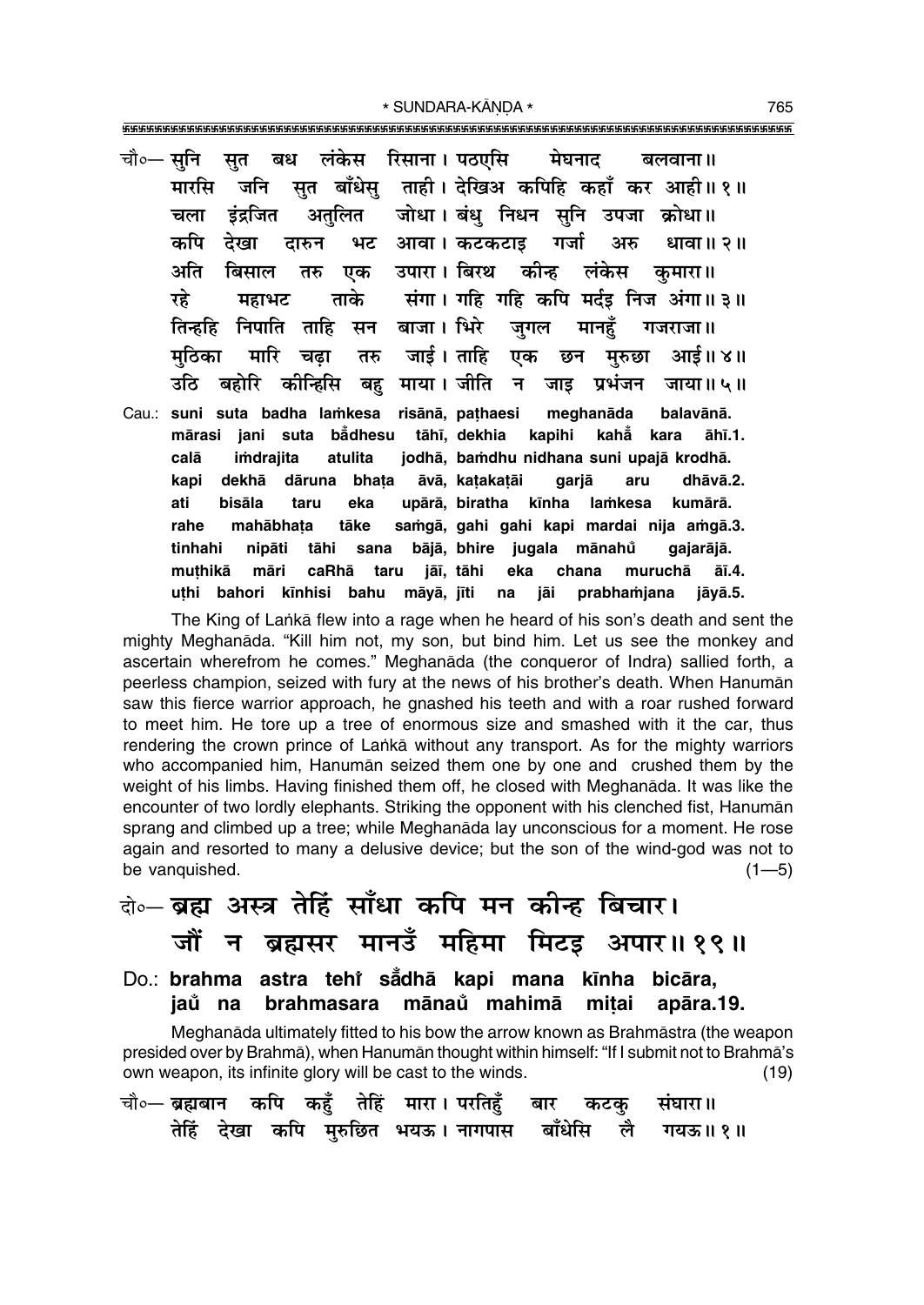जपि सुनहु भवानी । भव बंधन काटहिं नर ग्यानी ॥ नाम जास दत कि बंध तरु आवा। प्रभ कारज लगि कपिहिं बँधावा॥ २॥ तास बंधन सनि निसिचर धाए। कौतक लागि सभाँ सब आए॥ कपि दसमुख सभा दीखि कपि जाई। कहि न जाइ कछ अति प्रभुताई॥ ३॥ सर दिसिप बिनीता। भकटि बिलोकत सकल सभीता॥ जोरें  $\overline{a}$ प्रताप न कपि मन संका। जिमि अहिगन महँ गरुड असंका॥४॥ देखि

Cau.: brahmabāna kapi kahů tehř mārā, paratihů bāra kataku samqhārā. teht dekhā kapi muruchita bhavaū, nāgapāsa **b**adhesi lai aavaū.1. jāsu nāma japi sunahu bhavānī, bhava bamdhana kātahi nara gyānī. tāsu dūta ki bamdha taru āvā, prabhu kāraja lagi kapihi bådhāvā.2. kapi bamdhana suni nisicara dhāe, kautuka lāgi sabhaઁ saba āе. dasamukha sabhā dīkhi kapi jāi, kahi na jāi kachu ati prabhutāi.3. kara jorě sura disipa binītā, bhrkuti bilokata sakala sabhītā. dekhi pratāpa na kapi mana samkā, jimi ahigana mahu garuRa asamkā.4.

He launched the Brahmästra against Hanumän, who crushed a whole host even as he fell. When he saw that the monkey had swooned, he entangled the latter in a noose of serpents<sup>\*</sup> and carried him off. Now, Parvati, is it conceivable that the envoy of the Lord whose very name enables the wise to cut asunder the bonds of mundane existence should come under bondage? No, it was in the service of the Lord that Hanuman allowed himself to be bound. When the demons heard that the monkey had been captured and noosed, they all rushed to the court in order to enjoy the spectacle. The monkey arrived and saw Rāvana's court: his superb glory baffled description. Even gods and regents of the quarters stood meek with joined palms, all watching the movement of his eyebrows in great dismay. But the monkey's soul was no more disturbed at the sight of his power than Garuda (the king of birds) would be frightened in the midst of a number of serpents.  $(1-4)$ 

## बे-कपिहि बिलोकि दसानन बिहसा कहि दुर्बाद। सुत बध सुरति कीन्हि पुनि उपजा हृदयँ बिषाद्॥ २०॥

Do.: kapihi biloki dasānana bihasā kahi durbāda, suta badha surati kīnhi puni upajā hrdayå bisāda.20.

When the ten-headed monster saw the monkey he laughed and railed at him. But presently he recalled his son's death and felt sad at heart.  $(20)$ 

|  |  | चौ∘— कह लंकेस कवन तैं कीसा। केहि कें बल घालेहि बन खीसा॥ |  |                                                          |
|--|--|---------------------------------------------------------|--|----------------------------------------------------------|
|  |  |                                                         |  | की धौं श्रवन सुनेहि नहिं मोही। देखउँ अति असंक सठ तोही॥१॥ |
|  |  | मारे निसिचर केहिं अपराधा। कह सठ तोहि न प्रान कइ बाधा॥   |  |                                                          |
|  |  |                                                         |  | सुनु रावन ब्रह्मांड निकाया। पाइ जासु बल बिरचति माया॥ २॥  |
|  |  | जाकें बल बिरंचि हरि ईसा।पालत सृजत हरत दससीसा॥           |  |                                                          |
|  |  |                                                         |  | जा बल सीस धरत सहसानन।अंडकोस समेत गिरि कानन॥३॥            |

<sup>\*</sup> A special contrivance to entangle the enemy, possessed by Varuna (the god presiding over the waters) and evidently snatched from the latter by Rāvana.

766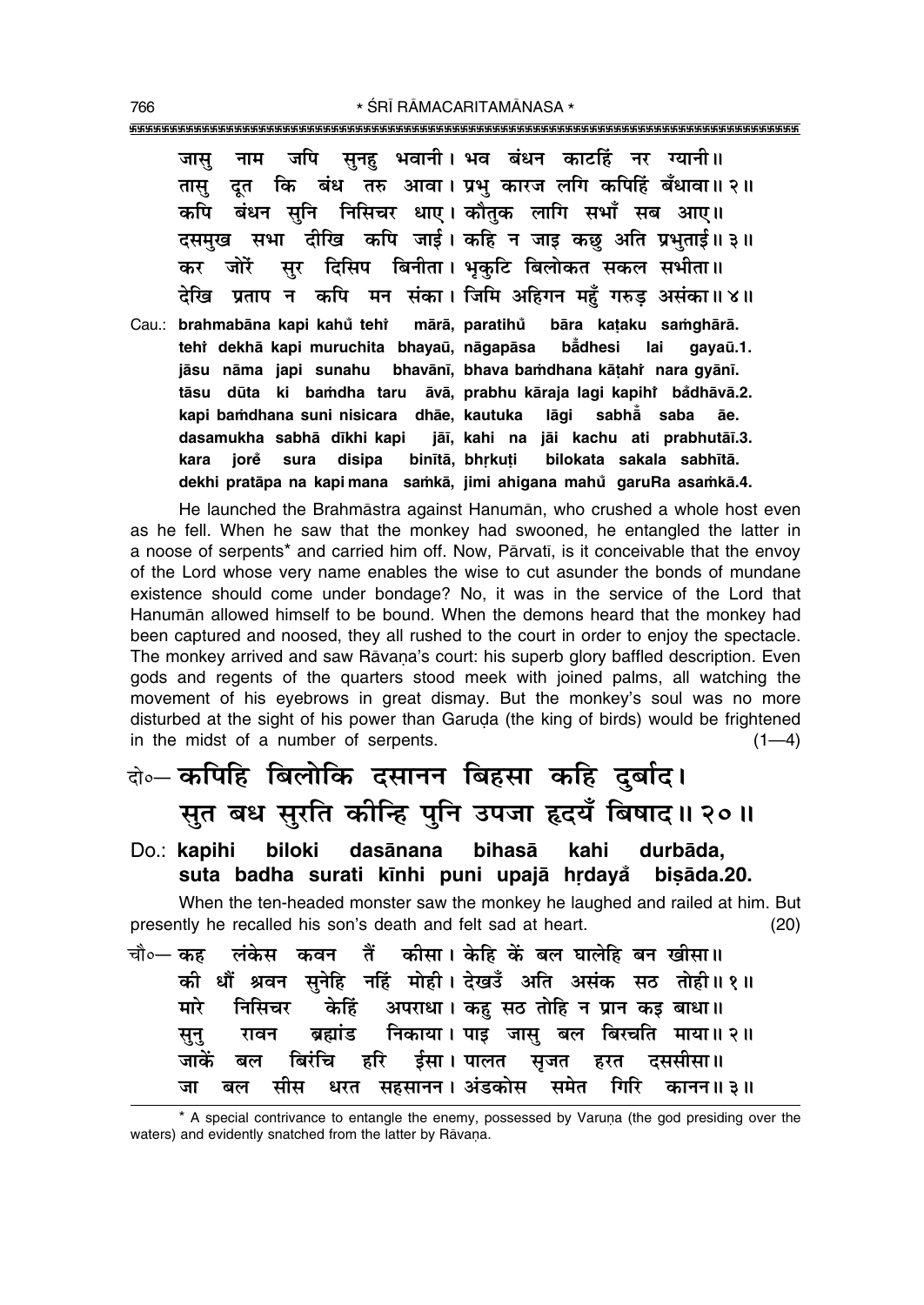जो बिबिध देह सरत्राता। तम्ह से सठन्ह सिखावन दाता॥ धरड कठिन जेहिं भंजा। तेहि समेत नृप दल मद गंजा॥४॥ कोदंड हर अरु बाली। बधे सकल अतुलित बलसाली॥५॥ त्रिसिरा खर टषन

Cau.: kaha lamkesa kavana tai kīsā, kehi ke bala ghālehi bana khīsā. kī dhaů śravana sunehi nahř mohī, dekhaů ati asamka satha tohī.1. aparādhā, kahu satha tohi na prāna kai bādhā. kehř māre nisicara sunu rāvana brahmāmda nikāyā, pāi jāsu bala biracati māvā.2. sriata iākě bala biramci hari īsā, pālata harata dasasīsā. jā bala sīsa dharata sahasānana, amdakosa sameta giri kānana.3. dharai jo bibidha deha suratrātā, tumha se sathanha sikhāvanu dātā. hara kodamda kathina jehr bhamjā, tehi sameta nrpa dala mada gamjā.4. bālī, badhe dūsana trisirā aru sakala atulita balasālī.5. khara

Said the king of Lanka, "Who are you, monkey, and by whose might have you wrought the destruction of the grove? What, did you never hear my name? I see you are an exceptionally bold wretch. For what offence did you kill the demons? Tell me, fool, are you not afraid of losing your life?" "Listen, Rāvana: recall Him by whose might Māyā (Nature) brings forth numberless universes; by whose might, O ten-headed monster, Brahmā, Hari (Vișņu) and Īśa (Śiva) carry on their respective function of creation, preservation and destruction; by whose might the thousand-headed serpent (Sesa) supports on his head the entire globe with its mountains and forests, who assumes various forms in order to protect the gods and teach a lesson to wretches like you; who broke Siva's unbending bow and crushed with it the pride of a host of princes; who despatched Khara, Dūșana, Triśirā and Vālī, all unequalled in strength.  $(1 - 5)$ 

#### के-जाके बल लवलेस तें जितेहु चराचर झारि। तासु दूत मैं जा करि हरि आनेहु प्रिय नारि॥ २१॥ tě Do.: jāke bala lavalesa jitehu carācara jhāri,

kari hari ānehu tāsu dūta mat iā priya nāri.21. "By an iota of whose might you were able to conquer the entire creation, both animate and inanimate, and whose beloved spouse has been stolen away by you. Know

me to be His envov."

चौ∘— जानउँ मैं तुम्हारि प्रभुताई। सहसबाह सन परी लराई॥ समर बालि सन करि जसु पावा। सुनि कपि बचन बिहसि बिहरावा॥१॥ खायउँ फल प्रभु लागी भूँखा।कपि सुभाव तें तोरेउँ रूखा॥ सब कें देह परम प्रिय स्वामी। मारहिं मोहि कमारग गामी॥२॥ जिन्ह मोहि मारा ते मैं मारे। तेहि पर बाँधेउँ तनयँ तुम्हारे॥ मोहि न कछ बाँधे कड़ लाजा। कीन्ह चहउँ निज प्रभ कर काजा॥३॥ बिनती करउँ जोरि कर रावन।सुनहु मान तजि मोर सिखावन॥ देखह तुम्ह निज कुलहि बिचारी। भ्रम तजि भजह भगत भय हारी॥४॥ डेराई । जो सर असर चराचर जाकें अति खाई॥ डर काल तासों कबहँ नहिं कीजै। मोरे कहें जानकी दीजै॥५॥ बयरु

 $(21)$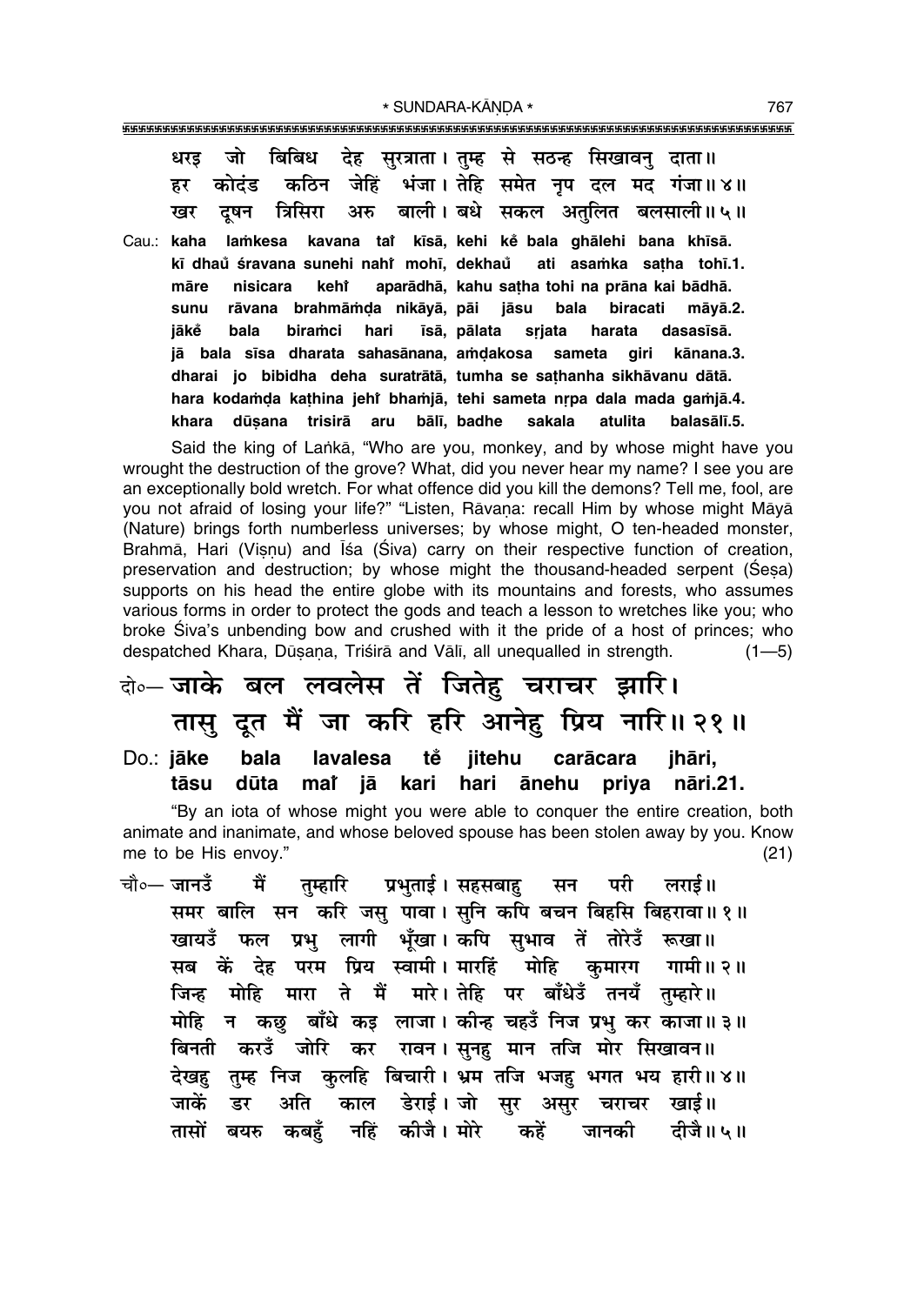""""""""""""""""""""""""""""""""""""""""""""""""""""""""""""""""""""""""""""""""""" 768 **\*** SRĪ RĀMACARITAMĀNASA \*

Cau.: **jånau mai ° Ú tumhåri prabhutå∂, sahasabåhu sana par∂ larå∂. samara båli sana kari jasu påvå, suni kapi bacana bihasi biharåvå.1. khåyau phala prabhu låg∂ bhµu ° ° khå, kapi subhåva te toreu ° rµukhå. ° saba ke deha parama priya svåm∂, mårahi ° Ú mohi kumåraga gåm∂.2. jinha mohi mårå te maiÚ måre, tehi para bå° dheu tanaya ° tumhåre. ° mohi na kachu bå° dhe kai låjå, k∂nha cahau nija prabhu kara kåjå.3. ° binat∂ karau jori kara ° råvana, sunahu måna taji mora sikhåvana. dekhahu tumha nija kulahi bicår∂, bhrama taji bhajahu bhagata bhaya hår∂.4. jåke Œara ati kåla Œerå∂, jo ° sura asura caråcara khå∂. tåso° bayaru kabahu nahi ° Ú k∂jai, more kahe jånak∂ d∂jai.5. °**

"I am aware of your glory: you had an encounter with Sahasrabahu\* and won distinction in your contest with Vāli.<sup>†</sup> Rāvana heard the words of Hanumān but laughed them away. "I ate the fruit because I felt hungry and broke the boughs as a monkey is wont to do. One's body, my master, is supremely dear to all; yet those wicked fellows would insist on belabouring me, so that I had no course left but to return their blows. Still your son (Meghanåda) put me in bonds; but I am not at all ashamed of being bound, keen as I am to serve the cause of my lord. I implore you with joined palms, Rāvana: give up your haughtiness and heed my advice. Think of your lineage and view things in that perspective; in any case disillusion yourself and adore Him who dispels the fear of His devotees. Never antagonize Him who is a source of terror even to Death, that devours all created beings, both animate and inanimate, gods as well as demons. And return Janaka's Daughter at my request. (1–5)

### दो**∘– प्रनतपाल रघुनायक करुना सिंधु खरारि।**  $\vec{v}$  सरन प्रभु राखिहैं तव अपराध बिसारि॥ २२॥

### Do.: **pranatapāla raghunāyaka karunā simdhu kharāri**, **gae sarana prabhu råkhihai ° Ú tava aparådha bisåri.22.**

"Lord Śrī Rāma, the Slayer of Khara, is a protector of the suppliant and an ocean of compassion. Forgetting your offences, He will give you shelter if you but turn to Him for protection. (22)

|  | चौ०— राम   चरन   पंकज   उर   धरहू । लंका  अचल  राजु  तुम्ह   करहू॥ |  |  |  |                                                              |  |
|--|--------------------------------------------------------------------|--|--|--|--------------------------------------------------------------|--|
|  |                                                                    |  |  |  | रिषि पुलस्ति जसु बिमल मयंका। तेहि ससि महुँ जनि होहु कलंका॥१॥ |  |
|  | राम नाम बिनु गिरा न सोहा।देखु बिचारि त्यागि मद मोहा॥               |  |  |  |                                                              |  |
|  |                                                                    |  |  |  | बसन हीन नहिं सोह सुरारी।सब भूषन भूषित बर नारी॥२॥             |  |
|  | राम बिमुख संपति प्रभुताई।जाइ रही पाई बिनु पाई॥                     |  |  |  |                                                              |  |
|  |                                                                    |  |  |  | सजल मूल जिन्ह सरितन्ह नाहीं। बरषि गएँ पुनि तबहिं सुखाहीं॥३॥  |  |
|  | सुनु दसकंठ कहउँ पन रोपी।बिमुख राम त्राता नहिं कोपी॥                |  |  |  |                                                              |  |
|  |                                                                    |  |  |  | संकर सहस बिष्नु अज तोही। सकहिं न राखि राम कर द्रोही॥४॥       |  |

<sup>\* (</sup>Vide Lankā-Kānda 23, 8)

<sup>†</sup> Once upon a time, when Vāli was performing his Sandhyā, Rāvaņa sought to capture him by stealing behind him. Vāli, however, got scent of his mischievous intention; and the moment Rāvana approached Våli the latter caught hold of him and held him secure in his arm-pit till he had finished his Sandhyā and Tarpana (offering water to the manes). Rāvana remained in that position for six months till at last Brahmå himself came to his rescue and secured his release.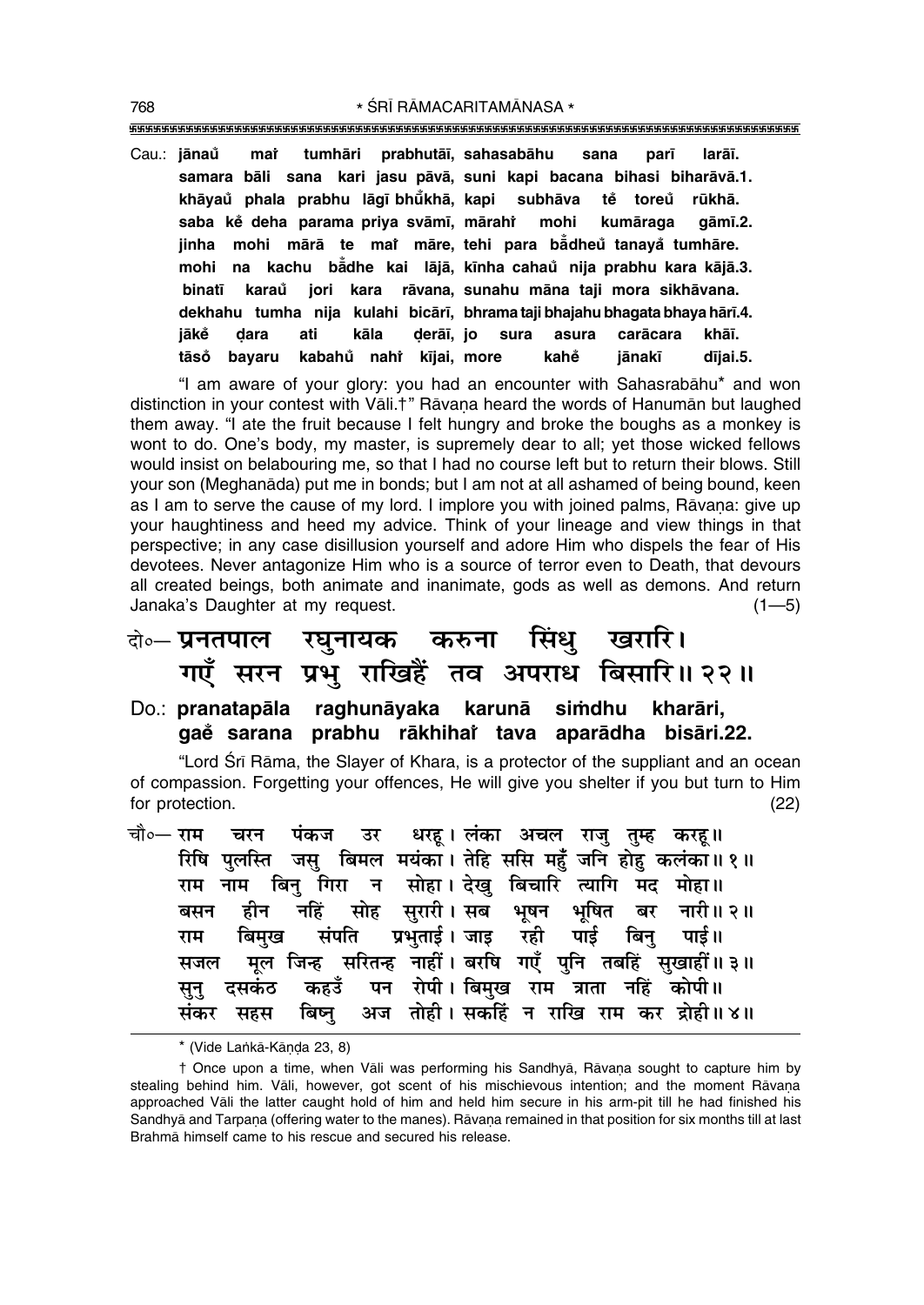\* SUNDARA-KĀNDA \*

Cau.: rāma carana pamkaja ura dharahū, lamkā acala rāju tumha karahū. risi pulasti jasu bimala mayamkā, tehi sasi mahu jani hohu kalamkā.1. nāma binu girā na sohā dekhu bicāri tvāgi mada mohā. rāma basana hīna nahi soha surārī, saba bhūsana bhūsita bara nārī.2. rāma bimukha sampati prabhutāi, jāi rahī pāī binu pāī. sajala mūla jinha saritanha nāhī, barasi gaĕ puni tabaht sukhāhī.3. sunu dasakamțha kahaů pana ropī, bimukha rāma trātā nahř kopī. samkara sahasa bisnu aja tohī, sakahi na rākhi rāma kara drohī.4.

"Install the image of Srī Rāma's lotus feet in your heart and enjoy the uninterrupted sovereignty of Lanka. The glory of the sage Pulastya (your grandfather) shines like the moon without its spot; be not a speck in that moon. Speech is charmless without Sri Rāma's name. Ponder and see for yourself, casting aside arrogance and infatuation. A fair lady without clothes, O enemy of gods, does not commend herself even though adorned with all kinds of jewels. The fortune and lordship of a man who is hostile to Rāma eventually leave him even if they stay a while, and are as good as lost if acquired anew. Rivers that have no perennial source get dried up as soon as the rains are over. Listen, O ten-headed Rāvana, I tell you on oath: there is none to save him who is opposed to Śrī Rāma. Śankara, Visnu and Brahmā\* in their thousands are unable to protect you, an enemy of Sri Rāma."  $(1-4)$ 

### वे०-सोहमूल बहु सूल प्रद त्यागहु तम अभिमान। भजहु राम रघुनायक कृपा सिंधु भगवान॥२३॥

### Do.: mohamūla bahu sūla prada tyāgahu tama abhimāna, bhajahu rāma raghunāyaka krpā simdhu bhagavāna.23.

"Abandon pride, which is the same as Tamoguna (darkness), rooted as it is in ignorance and is a source of considerable pain; and adore Lord Śrī Rāma, the Chief of the Raghus and an ocean of compassion."  $(23)$ 

चौ०— जदपि कही कपि अति हित बानी। भगति बिबेक बिरति नय सानी॥ महा अभिमानी। मिला हमहि कपि गर बड ग्यानी॥ १॥ बोला बिर्हास मृत्य निकट आई खल तोही।लागेसि अधम सिखावन मोही॥ हनुमाना। मतिभ्रम तोर प्रगट मैं जाना॥ २॥ कह उलटा होडहि सुनि कपि बचन बहुत खिसिआना। बेगि न हरह मुढ कर प्राना॥ मारन धाए। सचिवन्ह सहित बिभीषनु आए॥३॥ निसाचर सनत बिनय बहूता। नीति बिरोध न मारिअ दूता॥ मीस करि नाड दंड कछ करिअ गोसाँई। सबहीं कहा मंत्र भल भाई॥ ४॥ आन दसकंधर। अंग भंग करि पठइअ बंदर॥५॥ बिर्हास बोला सूनत Cau.: jadapi kahī kapi ati hita bānī, bhagati bibeka birati naya sānī. bolā bihasi mahā abhimānī, milā hamahi kapi gura baRa gyānī.1.

<sup>\*</sup> Brahmā, Visnu and Śiva are spoken of here as part manifestations of the Supreme Deity, responsible for the creation etc., of only one of the countless millions of universes ruled over by Srī Rāma, who represents the Supreme Deity.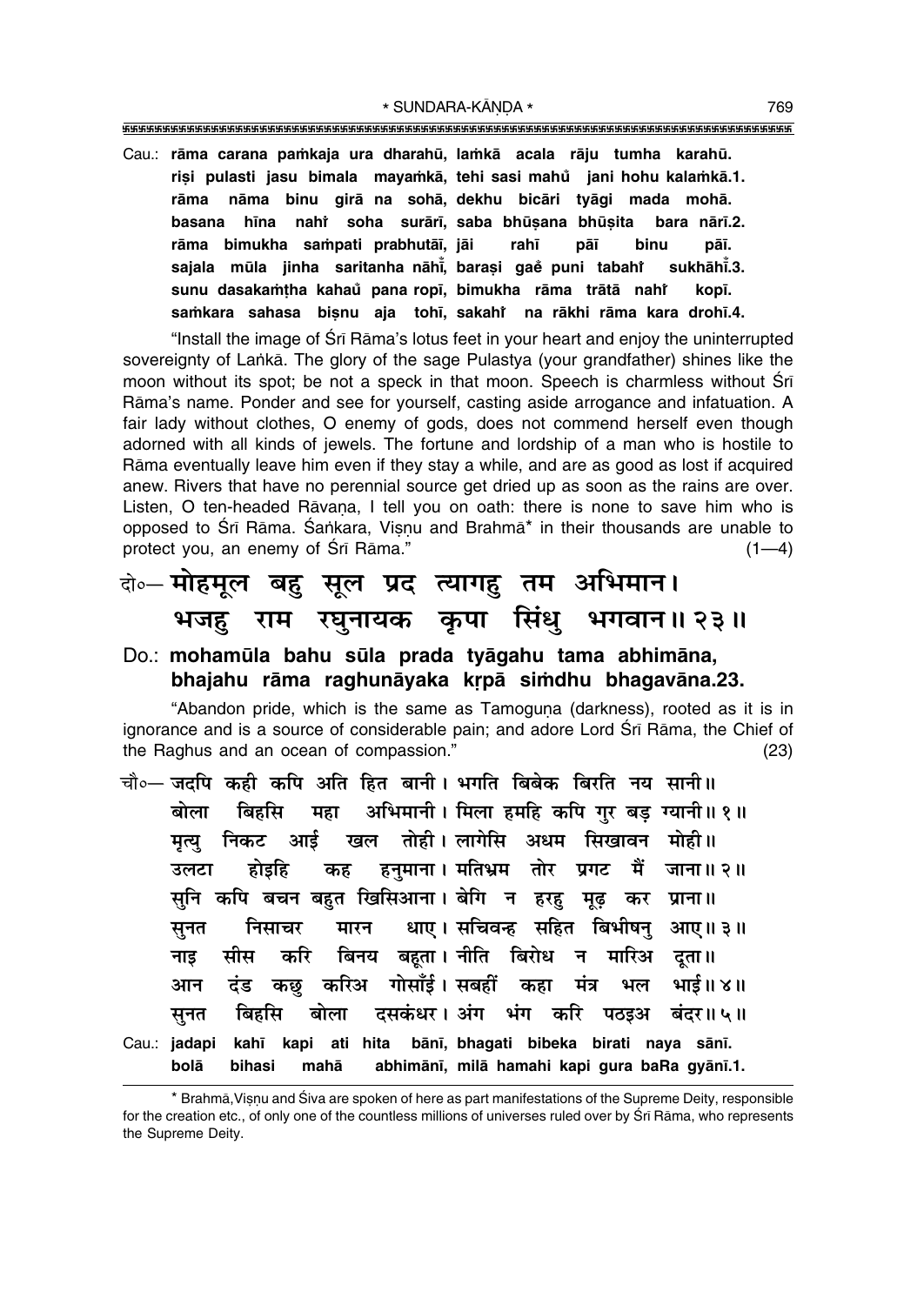tohī, lāgesi adhama sikhāvana mohī. mrtyu nikata āī khala hanumānā, matibhrama tora pragata mai jānā.2. ulatā hoihi kaha suni kapi bacana bahuta khisiānā, begi na harahu mūRha kara prānā. mārana dhāe, sacivanha sahita bibhīsanu sunata nisācara āe.3. nāi sīsa kari binaya bahūtā, nīti birodha na māria dūtā. karia gosai, sabahi kahā mamtra bhala bhāi.4. āna damda kachu sunata bihasi bolā dasakamdhara, amga bhamga kari pathaia bamdara.5.

Although Hanuman gave him exceedingly salutary advice, full of devotion, discretion, dispassion and wisdom, the most haughty Rāvana laughed and said, "We have found a most wise Guru in this monkey! (Turning towards Hanuman he continued) Death hangs over your head, O wretch; that is why you have started exhorting me, O vile monkey." "Just the contrary is going to happen;" retorted Hanuman. "I clearly perceive that you are labouring under some mental illusion." Hearing these words of Hanuman Ravana got nettled. "Why not some of you quickly kill this fool?" As soon as the demons heard it, they rushed forward to kill him. That very moment came Vibhisana (Rāvana's youngest brother) with his counsellors. Bowing his head he made humble entreaty: "It is against all statecraft: an envoy must not be killed. He may be punished in some other way, my master." All exclaimed to one another, "This is sound counsel, brother." Hearing this the ten-headed Rāvana laughed and said, "All right, the monkey may be sent back mutilated.  $(1 - 5)$ 

# वे॰ कपि कें ममता पूँछ पर सबहि कहउँ समुझाइ। तेल बोरि पट बाँधि पुनि पावक देहु लगाइ॥ २४॥

Do.: kapi kě mamatā pūcha para sabahi kahaŭ samujhāi, tela bori pata bådhi puni pāvaka dehu laqāi.24.

"A monkey is very fond of his tail: I tell you this secret. Therefore, swathe his tail with rags soaked in oil and then set fire to it."  $(24)$ 

- चौ∘— पँछहीन तहँ जाइहि। तब सठ निज नाथहि लइ आइहि॥ बानर कोन्हिसि बहुत बडाई। देखडँ मैं तिन्ह जिन्ह कै कै प्रभताई॥ १॥ बचन सुनत कपि मन मुसुकाना। भइ सारद मैं जाना ॥ सहाय रचैं बचना । लागे रचना॥ २॥ जातधान सनि रावन मढ सोड़ नगर बसन घृत तेला।बाढ़ी पूँछ कीन्ह कपि खेला॥ रहा न कौतक कहँ आए पुरबासी। मारहिं चरन करहिं बह हाँसी॥३॥ तारी । नगर फेरि पनि बाजहिं ढोल देहिं सब पँछ प्रजारी।। हनमंता । भयउ देखि पावक जरत परम लघरूप तरंता॥ ४॥ निबुकि चढेउ कपि कनक अटारीं। भईं नारीं॥ ५ ॥ सभीत निसाचर
- Cau.: puchahina bānara jāihi, taba satha nija nāthahi lai āihi. tahå kīnhisi bahuta baRāī, dekhau mat tinha kai prabhutāī.1. jinha kai bacana sunata kapi mana musukānā, bhai sahāya sārada mat iānā. bacanā, lāge racat mūRha soi racanā.2. iātudhāna suni rāvana rahā na nagara basana ghrta telā, bāRhī pūcha kīnha kapi khelā. kahå purabāsī, mārahi carana karahi bahu hāsī.3. kautuka āе

770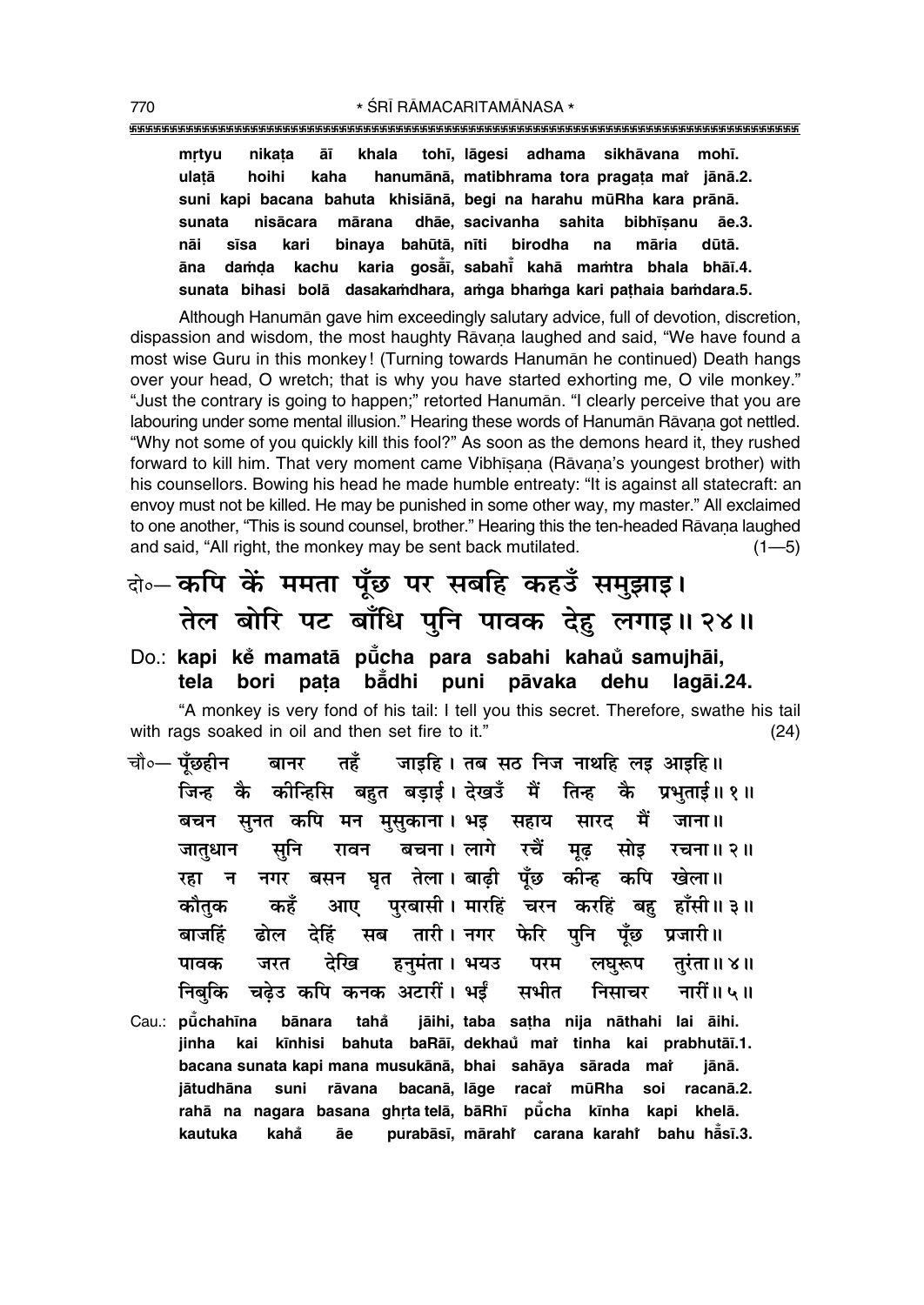tārī, nagara pheri puni pūcha prajārī. bājahr dhola deht saba hanumamtā, bhayau parama laghurūpa turamtā.4. pāvaka jarata dekhi nibuki caRheu kapi kanaka atārī bhaī sabhīta nisācara nārī.5.

"When the tailless monkey will go back, the wretch will bring his master with him, and I shall have an opportunity of seeing his might, whom he has so lavishly exalted." Hanumān smiled to himself on hearing these words. "Goddess Śāradā has proved helpful to me, I believe." On hearing Rāvana's command the stupid demons started doing as they were bid. Not a rag was left in the city nor a drop of ghee (clarified butter) or oil, the tail had grown to such a length through Hanuman's playful gesture. The citizens thronged to see the fun; they kicked Hanuman and jeered much at him. With beating of drums and clapping of hands they took him round the city and then set fire to his tail. When Hanuman saw the fire blazing, he immediately assumed an utterly diminutive size, and slipping out of his bonds sprang to the attics of the gold palace, to the dismay of the demonesses.  $(1 - 5)$ 

## के—हरि प्रेरित तेहि अवसर चले मरुत उनचास। अट्टहास करि गर्जा कपि बढ़ि लाग अकास॥२५॥

Do.: hari prerita tehi avasara cale maruta unacāsa. attahāsa kari kapi baRhi lāga akāsa.25. garjā

At that moment, impelled by God, all the forty-nine\* winds began to bluster. Hanuman roared with a loud laugh and swelled to such a size that he seemed to touch the sky.  $(25)$ 

- हरुआई। मंदिर तें मंदिर चौ०— देह्र धार्ड ॥ बिसाल परम चढ लोग बिहाला। झपट लपट बह कोटि कराला॥१॥ भा जरड नगर सनिअ पकारा। एहिं अवसर को हमहि उबारा॥ मातु हा तात हम जो कहा यह कपि नहिं होई। बानर रूप धरें सर कोई॥ २॥ फलु ऐसा। जरइ नगर अनाथ कर जैसा॥ साध अवग्या कर माहीं। एक बिभीषन कर गृह नाहीं॥३॥ निमिष एक जारा नगरु ता कर दुत अनल जेहिं सिरिजा। जरा न सो तेहि कारन गिरिजा॥ उलटि पलटि सब जारी। कदि परा पनि सिंध मझारी॥४॥ लंका
- haruāī, mamdira tě mamdira caRha dhāī. Cau.: deha bisāla parama jarai nagara bha loga bihālā, jhapata lapata bahu koți karālā.1. pukārā, ehř avasara ko hamahi ubārā. tāta mātu hā sunia hama jo kahā yaha kapi nahi hoī, bānara rūpa dharẻ sura koī.2. sādhu avagyā kara phalu aisā jarai nagara anātha kara jaisā. grha nāhī.3. māhī, eka bibhīsana iārā nagaru nimisa eka kara tā dūta anala jehi sirijā, jarā na so tehi kārana girijā. kara ulati lamkā saba jārī, kūdi parā puni simdhu majhārī.4. palați

<sup>\*</sup> Our scriptures tell us that there are forty-nine varieties of winds, each presided over by a distinct god, these gods being collectively known as the Maruts. In the ordinary course it is only at the time of universal dissolution (प्रलय) that all these winds are let loose by the god of destruction.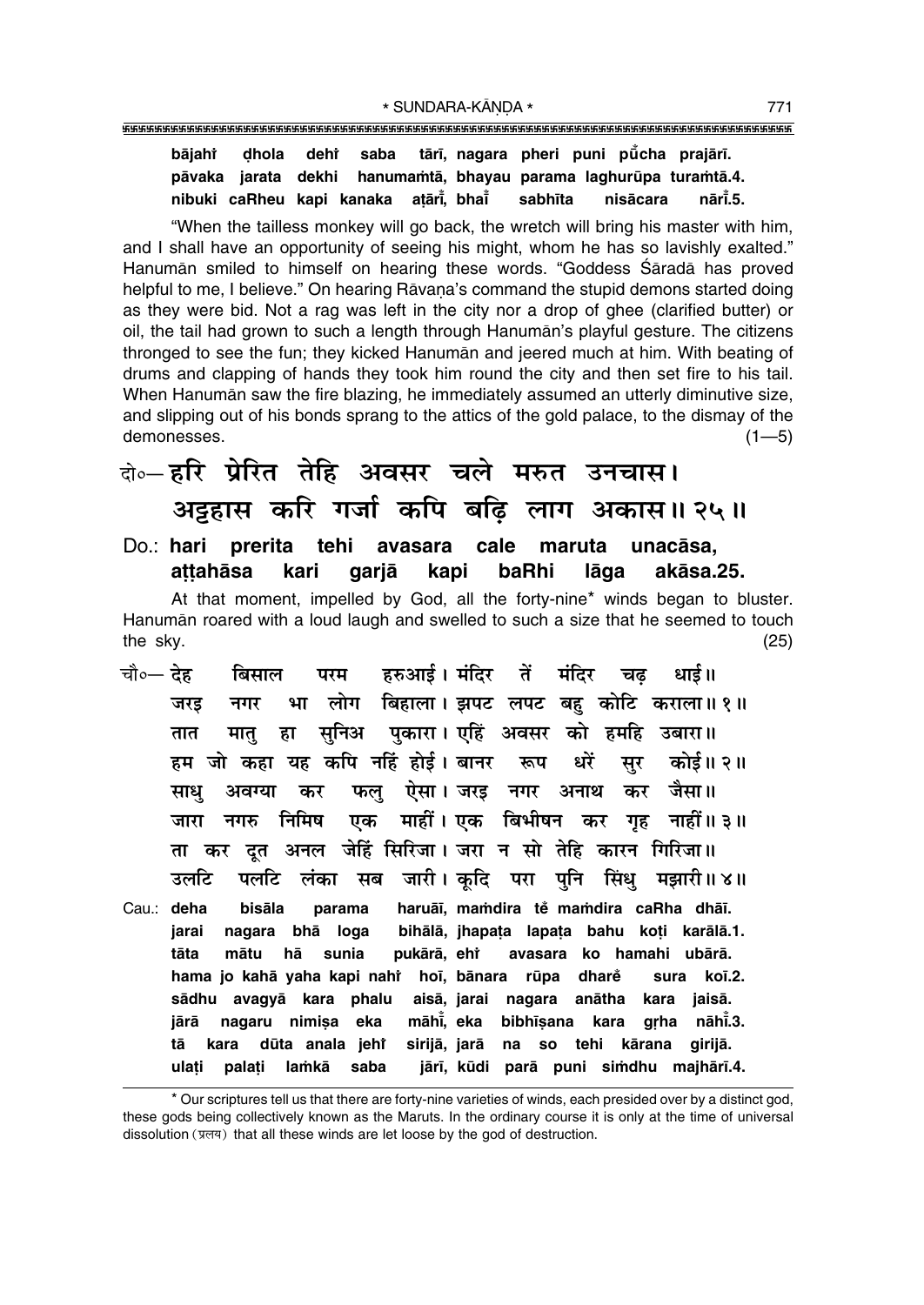Though colossal in size, Hanuman appeared most nimble-bodied; he ran and sprang from palace to palace. The city was all ablaze and the people were at their wit's end. Terrible flames burst forth in myriads and piteous cries were heard everywhere: "O father ! Ah, my mother ! Who will save us at this hour? As I said, he is no monkey but some god in the form of a monkey. Such is the result of despising a noble soul: the city is being consumed by fire as though it had no master." In the twinking of an eye Hanuman burnt down the whole city barring the solitary house of Vibhisana. Pārvatī, (continues Lord Śiva,) Hanumān went unscathed because he was the messenger of Him who created fire itself. He burnt the whole of Lanka from one end to the other and then leapt into the ocean.  $(1-4)$ 

### बे-यूँछ बुझाइ खोइ श्रम धरि लघु रूप बहोरि। जनकसूता कें आगें ठाढ़ भयउ कर जोरि॥ २६॥

#### Do.: pūcha bujhāi khoi śrama dhari laghu rūpa bahori, ianakasutā kể āɑẻ thāRha bhayau kara iori.26.

After quenching his tail and relieving his fatigue he resumed his diminutive form and stood before Janaka's Daughter with joined palms.  $(26)$ 

- चौ०— मात् मोहि दीजे चीन्हा । जैसें रघुनायक मोहि दीन्हा ॥ कछ दयऊ । हरष समेत चडामनि उतारि पवनसत तब लयऊ॥ १॥ मोर प्रनामा। सब प्रकार प्रभ कहेह तात अस परनकामा ॥ संभारी। हरह नाथ मम दीन बिरिद संकट भारी॥ २॥ दयाल सनाएह। बान प्रताप प्रभहि समझाएह॥ तात सक्रसत कथा मास दिवस महुँ नाथु न आवा। तौ पुनि मोहि जिअत नहिं पावा॥३॥ कपि केहि बिधि राखौं प्राना। तुम्हहू तात कहत अब जाना॥ कह देखि सीतलि भड़ छाती। पनि मो कहँ सोड़ दिन सो राती॥४॥ तोहि
- Cau.: mātu kachu cīnhā, jaise raghunāyaka mohi mohi dīie dīnhā. cūRāmani utāri taba dayaū, harasa sameta pavanasuta layaū.1. kahehu tāta asa mora pranāmā, saba prakāra prabhu pūranakāmā. dīna dayāla biridu sambhārī, harahu nātha mama samkata bhārī.2. sakrasuta kathā sunāehu, bāna pratāpa prabhuhi samujhāehu. tāta māsa divasa mahů nāthu na āvā, tau puni mohi jiata nahř pāvā.3. kahu kapi kehi bidhi rākhaŭ prānā, tumhahū tāta kahata aba jānā. sītali bhai chātī, puni mo kahů soi dinu so rātī.4. tohi dekhi

"Be pleased, Mother, to give me some token, such as the Lord of the Raghus gave me." She thereupon unfastened the jewel on Her head and gave it to the son of the windgod, who gladly received it. "Convey my obeisance to Him, dear son, with these words: 'My lord is all sufficient; yet recalling Your vow of kindness to the afflicted, relieve, O master, my grievous distress.' Repeat to him, my son, the episode of Indra's son (Jayanta) and remind the Lord of the might of His arrows. If the Lord does not arrive here within a month, he will not find me alive. Tell me, Hanuman, how can I preserve my life; for you too, my son, now speak of going. Your sight had brought relief to my heavy heart: I have before me now the same dreary days and weary nights."  $(1-4)$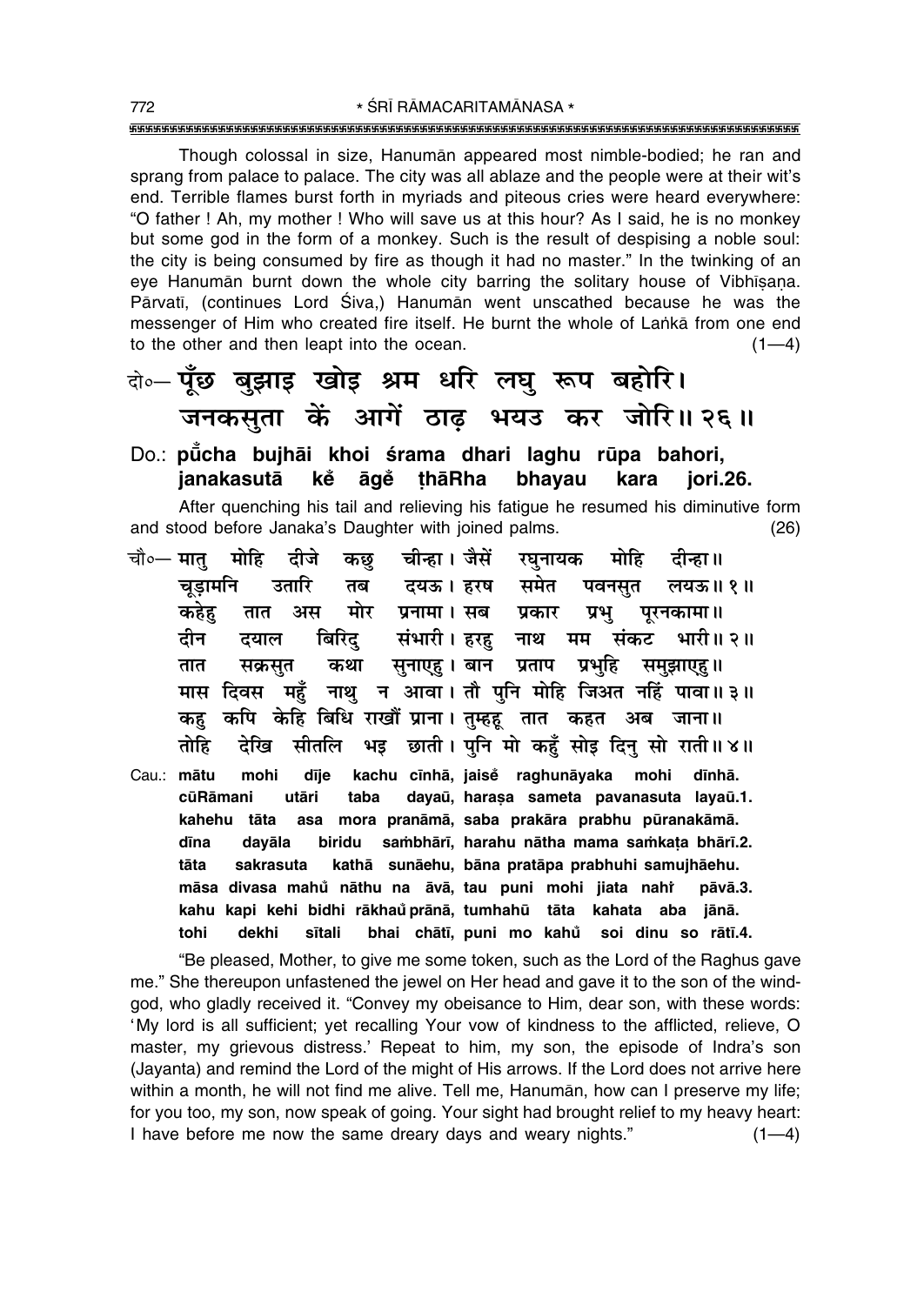### बे-जनकसुतहि समुझाइ करि बहु बिधि धीरजु दीन्ह। चरन कमल सिरु नाइ कपि गवनु राम पहिं कीन्ह।। २७॥

### Do.: janakasutahi samujhāi kari bahu bidhi dhīraju dīnha, carana kamala siru nāi kapi gavanu rāma pahi kīnha.27.

Reassuring Janaka's Daughter he consoled Her in many ways and, bowing his head at Her lotus feet, set forth to meet Sri Rāma.  $(27)$ 

- महाधनि गर्जेसि भारी। गर्भ स्त्रवहिं सुनि निसिचर नारी॥ चौ∘— चलत एहि पारहि आवा। सबद किलिकिला कपिन्ह सुनावा॥१॥ नाघि सिंध हरषे बिलोकि हनमाना। नतन जन्म कपिन्ह तब जाना॥ सब तेज बिराजा। कीन्हेसि रामचंद्र तन कर काजा॥ २॥ मख प्रसन्न सखारी। तलफत मीन पाव जिमि बारी॥ मिले अति भए सकल पासा। पँछत चले हरषि रघनायक कहत नवल इतिहासा॥ ३॥ आए। अंगद भीतर तब मधबन सब संमत मध फल खाए।। लागे। मष्टि प्रहार भागे॥ ४॥ रखवारे सब जब बरजन हनत Cau.: calata mahādhuni garjesi bhārī, garbha sravahi suni nisicara nārī.
- simdhu ehi pārahi nāghi āvā, sabada kilikilā kapinha sunāvā.1. harase saba biloki hanumānā, nūtana janma kapinha taba jānā. mukha prasanna tana teja birājā, kīnhesi rāmacamdra kara kājā.2. mile sakala ati bhae sukhārī, talaphata mīna pāva jimi bārī. pāsā, pū̃chata kahata cale harasi raghunāvaka navala itihāsā.3. taba madhubana bhītara saba āe, amgada sammata madhu phala khāe. lāge, musti prahāra hanata saba bhāge.4. rakhavāre iaba baraiana

While leaving he roared aloud with such a terrible noise that the wives of the demons miscarried. Taking a leap across the ocean he reached the opposite shore and greeted his fellow-monkeys with a shrill cry of joy. They were all delighted to see Hanuman and felt as if they had been born anew. He wore a cheerful countenance and his body shone with a brilliance which left no doubt in their mind that he had executed Srī Rāmacandra's commission. They all met him and felt as delighted as a fish writhing with agony for lack of water would feel on getting it. They then gladly proceeded to see the Lord of the Raghus, asking and telling the latest events. On their way they all entered Sugriva's garden called Madhuvana and with Angada's consent began to eat the luscious fruit. When the guards interfered, they were beaten with fists till they took to their heels.  $(1-4)$ 

#### पकारे ते सब बन उजार दो**०– जाड** जुबराज। सुनि सुग्रीव हरष कपि करि आए प्रभु काज॥२८॥ ujāra Do.: jāi pukāre te saba bana jubarāja, harasa kapi kari āe prabhu kāja.28. suni sugrīva

They all approached Sugriva and complained that the Crown Prince was laying waste the royal garden. Sugriva rejoiced to hear this; for he concluded that the monkeys must have returned after accomplishing the Lord's business.  $(28)$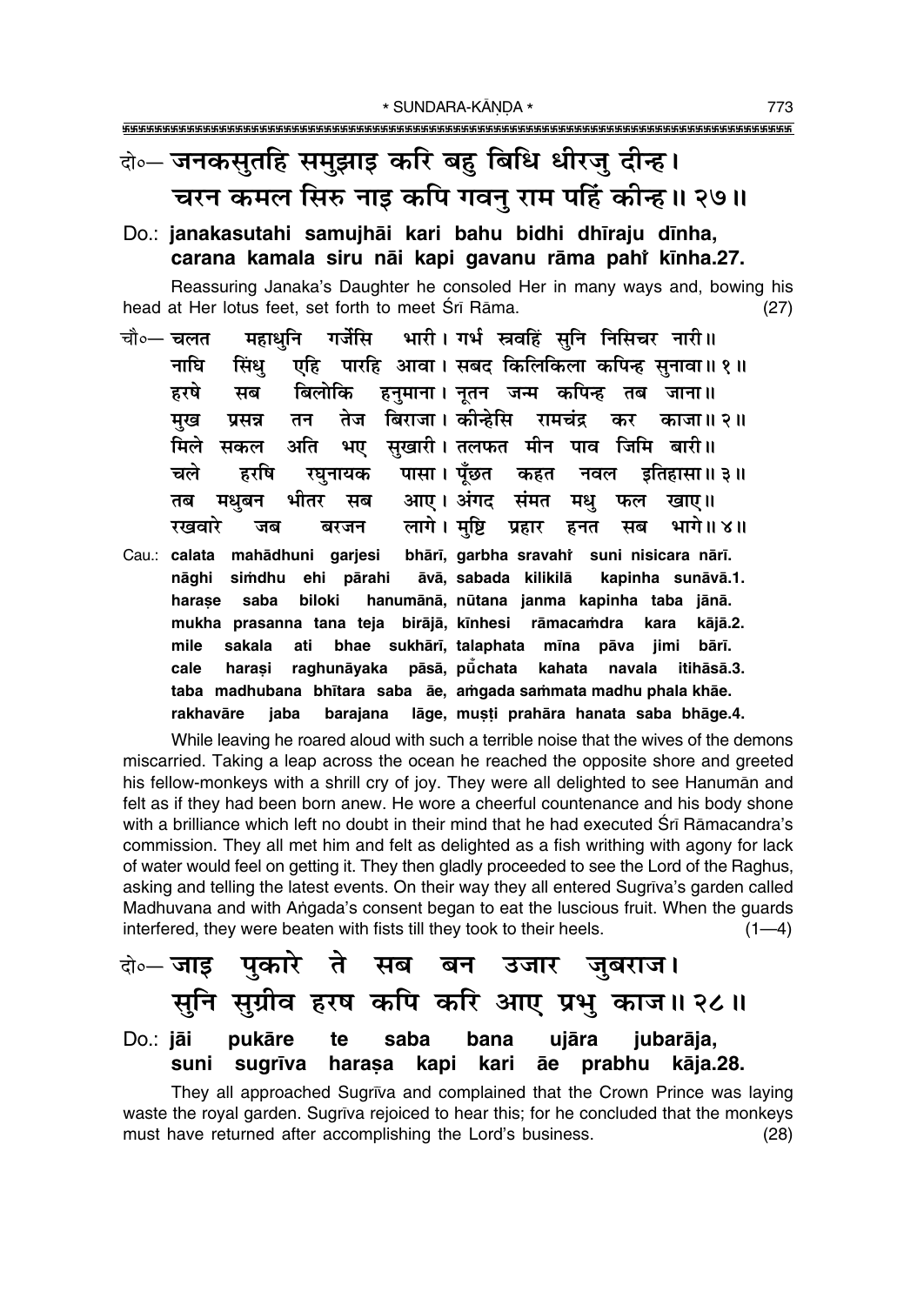\* ŚRĪ RĀMACARITAMĀNASA \* 

चौ०— **जों** न होति सीता सधि पाई। मधबन के फल सकहिं कि खाई॥ एहि बिधि मन बिचार कर राजा। आड़ गए कपि सहित समाजा॥१॥ पद सीसा। मिलेउ सबन्धि अति प्रेम कपीसा॥ मबन्धि नावा आड पँछी पद देखी। राम कपाँ भा काज बिसेषी॥२॥ कसल कसल हनुमाना। राखे सकल कपिन्ह के प्राना॥ नाथ कोन्हेउ काज सग्रीव बहरि तेहि मिलेऊ। कपिन्ह सहित रघपति पहिं चलेऊ॥३॥ सनि आवत देखा। किएँ काजु मन हरष बिसेषा॥ राम कपिन्ह जब भाई। परे सकल कपि चरनन्हि जाई॥४॥ फटिक बैठे द्रौ सिला Cau.: **jaů** sītā sudhi pāī, madhubana ke phala sakahi ki khāī. na hoti bidhi mana bicāra kara rājā, āi kapi ehi gae sahita samājā.1. sīsā, mileu sabanhi ati prema kapīsā. āi sabanhi nāvā pada pūchī kusala kusala pada dekhī, rāma krpå bhā kāju bisesī.2. kīnheu hanumānā, rākhe sakala kapinha ke prānā. nātha kāju sugrīva bahuri tehi mileū, kapinha sahita raghupati pahi caleū.3. suni rāma kapinha jaba āvata dekhā, kie kāju mana harasa bisesā. baithe dvau bhāi, pare sakala kapi carananhi jāi.4. phatika silā

"If they had failed to get any news of Sita, they could never dare to eat the fruit of Madhuvana." While the king was thus musing, the monkey chiefs arrived with their party. Drawing near they all bowed their head at his feet and the lord of the monkeys received them all most cordially and enquired after their welfare. "It is well with us, now that we have seen your feet. By Rama's grace the work has been accomplished with remarkable success. It is Hanuman, Your Majesty, who did everything and saved the life of the whole monkey host." Hearing this Sugriva embraced him again and then proceeded with all the monkeys to see the Lord of the Raghus. When Sri Rama saw the monkeys approaching with their mission duly accomplished. He was particularly delighted at heart. The two brothers were seated on a crystal rock and all the monkeys went and fell at Their feet.  $(1-4)$ 

- वे∘– प्रीति सहित सब भेटे रघुपति करुना पुंज। पूँछी कुसल नाथ अब कुसल देखि पद कंज॥ २९॥
- Do.: prīti sahita saba bhete raghupati karunā pumja, pūchī kusala nātha aba kusala dekhi pada kamja.29.

The all-merciful Lord of the Raghus embraced them all with affection and asked of their welfare. "All is well with us, now that we have seen Your lotus feet."  $(29)$ 

चौ०— जामवंत रघुराया। जा पर नाथ करहु तुम्ह दाया॥ कह सून् सदा सुभ कुसल निरंतर। सुर नर मुनि प्रसन्न ता ऊपर॥१॥ ताहि गुन सागर।तासु सुजसु सोड बिजर्ड बिनर्ड त्रैलोक उजागर।। कीं कृपा भयउ सबु काजु । जन्म हमार सुफल भा आजु ॥ २ ॥ प्रभ नाथ पवनसृत कीन्हि जो करनी। सहसहँ मुख न जाइ सो बरनी॥ के चरित सहाए। जामवंत रघपतिहि सनाए॥३॥ पवनतनय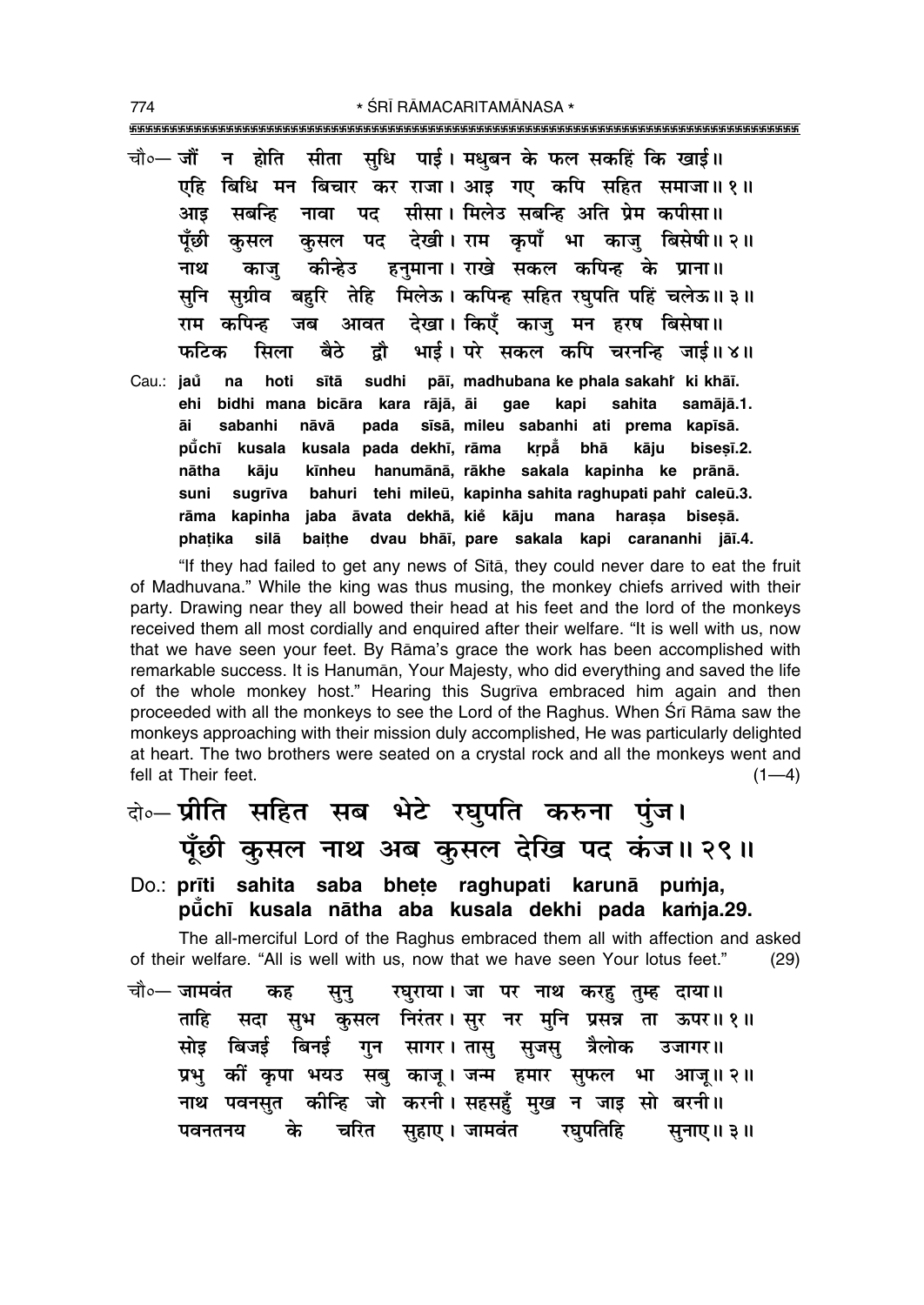कपानिधि मन अति भाए। पनि हनमान हरषि हियँ लाए॥ सनत तात केहि भाँति जानकी। रहति करति रच्छा स्वप्रान की॥४॥ कहह

Cau.: jāmavamta kaha sunu raghurāyā, jā para nātha karahu tumha dāyā. tāhi sadā subha kusala niramtara, sura nara muni prasanna tā ūpara.1. guna sāgara, tāsu soi biiaī binaī sujasu trailoka ujāgara. prabhu ki krpā bhayau sabu kājū, janma hamāra suphala bhā ājū.2. nātha pavanasuta kīnhi jo karanī, sahasahu mukha na jāi so baranī. ke carita suhāe, jāmavamta pavanatanaya raghupatihi sunāe.3. sunata krpānidhi mana ati bhāe, puni hanumāna harași hiyå lāe. tāta kehi bhāti jānakī, rahati karati racchā svaprāna kī.4. kahahu

Said Jāmbavān, "Listen, O Lord of the Raghus: he on whom You bestow Your blessings is ever lucky and incessantly happy; gods, human beings and sages are all kind to him. He alone is victorious, modest and an ocean of virtues; his fair renown shines brightly through all the three spheres of creation. Everything has turned out well by the grace of my Lord; it is only today that our birth has been consummated. The achievement of Hanuman (the son of the wind-god) cannot be described even with a thousand tongues." Jāmbavān then related to the Lord of the Raghus the charming exploits of Hanuman (the son of the wind-god). The All-merciful felt much delighted at heart to hear them and in His joy He clasped Hanuman once more to His bosom. "Tell me, dear Hanumān, how does Janaka's daughter pass her days and sustain her  $life$ ?"  $(1-4)$ 

# बे॰- नाम पाहरू दिवस निसि ध्यान तुम्हार कपाट। लोचन निज पद जंत्रित जाहिं प्रान केहिं बाट॥३०॥

Do.: nāma pāharū divasa nisi dhyāna tumhāra kapāta, locana nija pada jamtrita jāhi prāna kehi bāta.30.

"Your Name keeps watch night and day, while Her continued thought of You acts as a pair of closed doors. She has Her eyes fastened on Her own feet; Her life thus finds no outlet whereby to escape."  $(30)$ 

चड़ामनि दीन्ही। रघुपति हृदयँ लाइ सोइ लीन्ही॥ मोहि चौ०— चलत जुगल लोचन भरि बारी।बचन कहे कछु जनककुमारी॥१॥ नाथ अनुज समेत गहेहु प्रभु चरना।दीन बंधु प्रनतारति हरना ॥ मन क्रम बचन चरन अनुरागी। केहिं अपराध नाथ हौं त्यागी॥२॥ मोर मैं माना। बिछुरत प्रान न कीन्ह पयाना॥ एक अवगन नाथ सो नयनन्हि को अपराधा। निसरत प्रान करहिं हठि बाधा॥३॥ अगिनि तनु तूल समीरा।स्वास जरइ छन माहिं सरीरा॥ बिरह नयन स्रवहिं जल निज हित लागी। जौँ न पाव देह बिरहागी।। ४॥ कै अति बिपति बिसाला। बिनहिं कहें भलि दीनदयाला॥५॥ सीता Cau.: calata mohi cūRāmani dīnhī, raghupati hrdaya lāi soi līnhī. nātha jugala locana bhari bārī, bacana kahe kachu janakakumārī.1.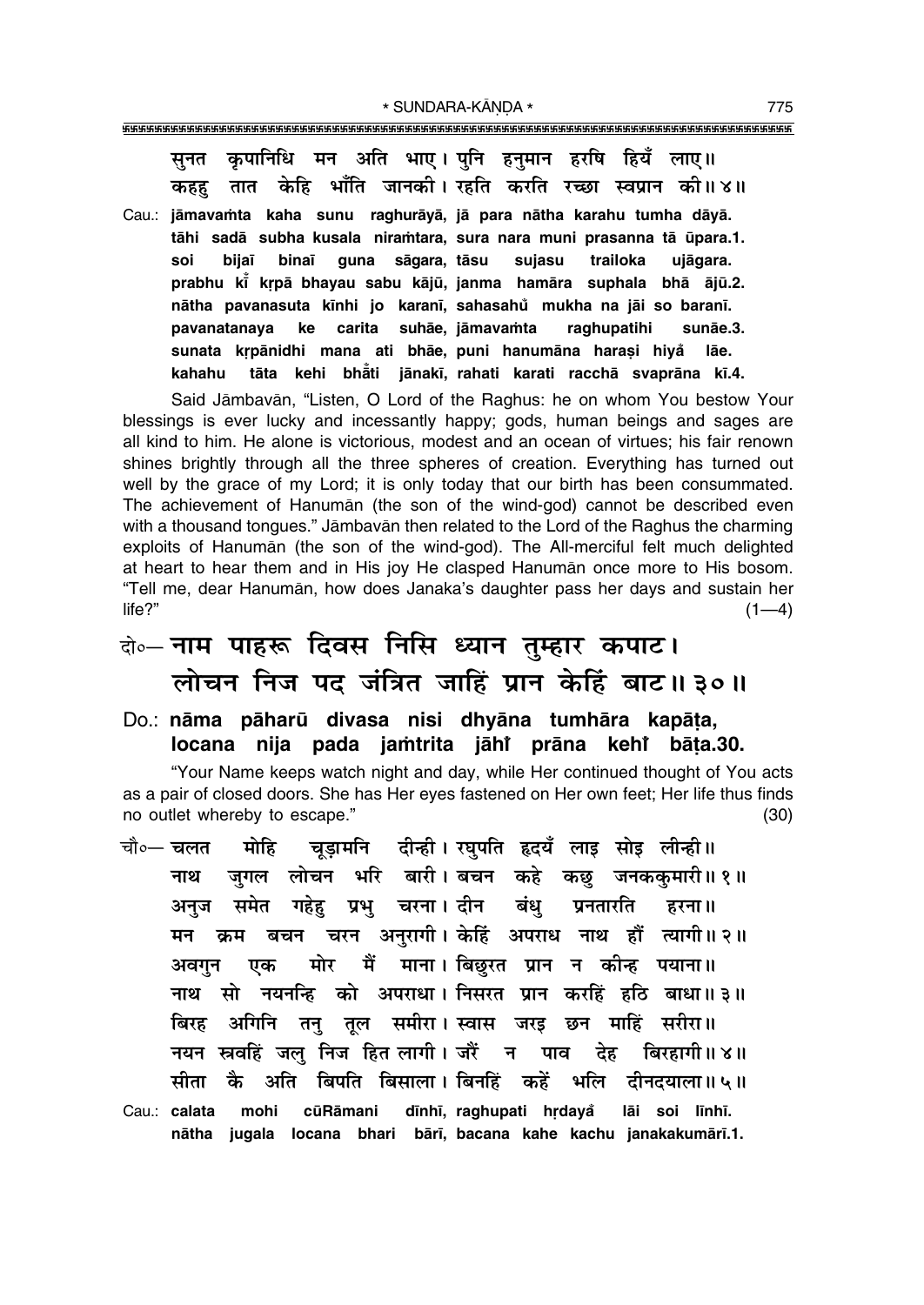| anuja sameta gahehu prabhu caranā, dīna bamdhu pranatārati haranā.   |
|----------------------------------------------------------------------|
| mana krama bacana carana anurāgī, kehi aparādha nātha haŭ tyāgī.2.   |
| avaguna eka mora mai mānā, bichurata prāna na kīnha payānā.          |
| nātha so nayananhi ko aparādhā, nisarata prāna karahi hathi bādhā.3. |
| biraha agini tanu tūla samīrā, svāsa jarai chana māhi sarīrā.        |
| nayana sravahi jalu nija hita lāgī, jarai na pāva deha birahāgī.4.   |
| sītā kai ati bipati bisālā, binahi kahe bhali dīnadayālā.5.          |

ìWhen I was leaving, She gave me this jewel from the top of Her head.î The Lord of the Raghus took it and pressed it to His bosom. "My lord, with tears in both Her eyes Janaka's Daughter uttered the following few words: 'Embrace the feet of my lord and His younger brother crying; O befriender of the distressed, reliever of the suppliantís agony, I am devoted to Your feet in thought, word and deed; yet for what offence, my lord, have You forsaken me? I do admit one fault of mine, that my life did not depart the moment I was separated from You. That, however, my lord, is the fault of my eyes, which forcibly prevent my life from escaping. The agony of separation from You is like fire, my sighs fan it as a gust of wind and in between stands my body like a heap of cotton, which would have been consumed in an instant. But my eyes, in their own interest (i.e., for being enabled to feast themselves on Your beauty) rain a flood of tears; that is why the body fails to catch the fire of desolation.' Sītā's distress is so overwhelmingly great, and You are so compassionate to the afflicted, that it is better not to describe it."  $(1-5)$ 

## दो**०– निमिष निमिष करुनानिधि जाहिं कलप सम बीति।** बेगि चलिअ प्रभु आनिअ भुज बल खल दल जीति ॥ ३१ ॥

Do.: <mark>nimiṣa nimiṣa karunānidhi jāhi kalapa sama bīti,</mark> **begi calia prabhu ånia bhuja bala khala dala j∂ti.31.**

ìEach single moment, O fountain of mercy, passes like an age to Her. Therefore, march quickly, my lord, and vanquishing the miscreant crew by Your mighty arm, recover Her." (31)

- चौ०– सुनि सीता दुख प्रभु सुख अयना। भरि आए जल राजिव नयना॥ खचन कायँ मन मम गति जाही। सपनेहँ बझिअ बिपति कि ताही॥१॥ <u>कह हनुमंत बिपति प्रभु सोई।जब तव सुमिरन भजन न होई॥</u> केतिक बात प्रभ जातधान की।**सिपहि जीति आनिबी जानकी॥२॥** सूनु कपि तोहि समान उपकारी। नहिं कोउ सुर नर मुनि तनुधारी॥ प्रति उपकार करौं का तोरा। सनमुख होइ न सकत मन मोरा॥ ३॥ सन सत तोहि उरिन मैं नाहीं।**देखेउँ करि बिचार मन माहीं**॥ पुनि पुनि कपिहि चितव सुरत्राता। लोचन नीर पुलक अति गाता॥४॥
- Cau.: **suni s∂tå dukha prabhu sukha ayanå, bhari åe jala råjiva nayanå. bacana kāyå mana mama gati jāhī, sapanehů būjhia bipati ki tāhī.1.** kaha hanumamta bipati prabhu soī, jaba tava sumirana bhajana na hoī. **ketika båta prabhu jåtudhåna k∂, ripuhi j∂ti ånib∂ jånak∂.2. sunu kapi tohi samåna upakår∂, nahiÚ kou sura nara muni tanudhår∂. prati upakåra karau kå torå, ° sanamukha hoi na sakata mana morå.3.**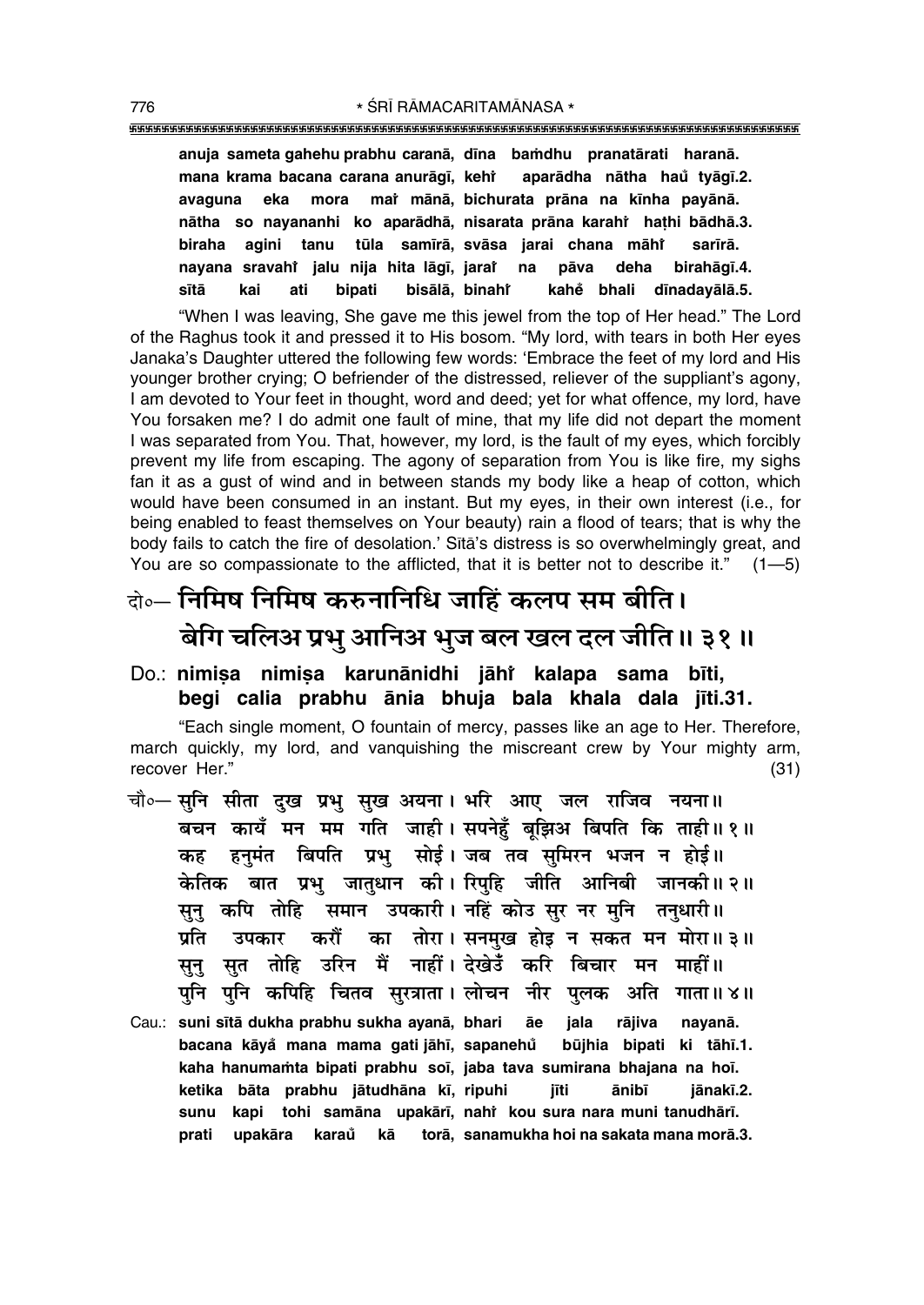### 

sunu suta tohi urina mai nāhi, dekheů kari bicāra mana māhī. puni puni kapihi citava suratrātā, locana nīra pulaka ati qātā.4.

When the all-blissful Lord heard of Sita's agony, tears rushed to his lotus eyes. "Do you think anyone who depends on me in thought, word and deed can ever dream of adversity?" Said Hanumān: "There is no misfortune other than ceasing to remember and adore You. Of what account are the demons to You? Routing the enemy You will surely bring back Janaka's Daughter." "No one endowed with a body-a god, human being or sage—has put me under such obligation, Hanuman, as you have done. Even my mind shrinks to face you; how, then, can I repay your obligation? Listen, my son: I have thought over the question and concluded that the debt which I owe you cannot be repaid." Again and again as the Protector of the gods gazed on Hanuman His eyes filled with tears and His body was overpowered with a thrill of emotion.  $(1-4)$ 

# बे-सुनि प्रभु बचन बिलोकि मुख गात हरषि हनुमंत। चरन परेउ प्रेमाकुल त्राहि त्राहि भगवंत॥३२॥

#### Do.: suni prabhu bacana biloki mukha gāta harași hanumamta, pareu premākula trāhi trāhi carana bhagavamta.32.

Even as Hanuman listened to the words of his lord and gazed on His countenance he experienced a thrill of joy all over his body and fell at His feet, overwhelmed with love and crying: "Save me, save me (from the tentacles of egoism), my lord."  $(32)$ 

- उठावा। प्रेम मगन तेहि उठब न भावा॥ चौ∘— बार बार प्रभ चहड प्रभ कर पंकज कपि कें सीसा। समिरि सो दसा मगन गौरीसा॥१॥ सावधान मन करि पनि संकर।लागे कहन कथा अति संदर॥ हृदयँ लगावा। कर गहि परम निकट बैठावा॥२॥ कपि उठाइ प्रभ् पालित लंका। केहि बिधि दहेउ दुर्ग अति बंका॥ कपि रावन कह हनमाना। बोला बचन बिगत अभिमाना॥३॥ प्रभ प्रसन्न जाना मनुसाई। साखा तें कै बद्धि साखा पर साखामृग जार्द ॥ सिंध जारा। निसिचर गन बधि बिपिन उजारा॥४॥ नाघि हाटकपर सो रघुराई। नाथ न कछ् मोरि प्रभुताई॥५॥ मब तव प्रताप
- Cau.: bāra bāra prabhu cahai uṭhāvā, prema magana tehi uṭhaba na bhāvā. prabhu kara pamkaja kapi ke sīsā, sumiri so dasā magana gaurīsā.1. sāvadhāna mana kari puni samkara, lāge kahana kathā ati sumdara. kapi uthāi prabhu hrdayå lagāvā, kara gahi parama nikata baithāvā.2. kahu kapi rāvana pālita lamkā, kehi bidhi daheu durga ati bamkā. prabhu prasanna jānā hanumānā, bolā bacana bigata abhimānā.3. sākhāmrga baRi manusāī, sākhā tě sākhā kai para jāī. nāahi simdhu hātakapura jārā, nisicara gana badhi bipina ujārā.4. saba tava pratāpa raghurāi, nātha na kachū mori prabhutāi.5. **SO**

Again and again the Lord sought to raise him up; he, however, was so absorbed in love that he would not rise. The lotus hand of the Lord rested on his head. Gauri's lord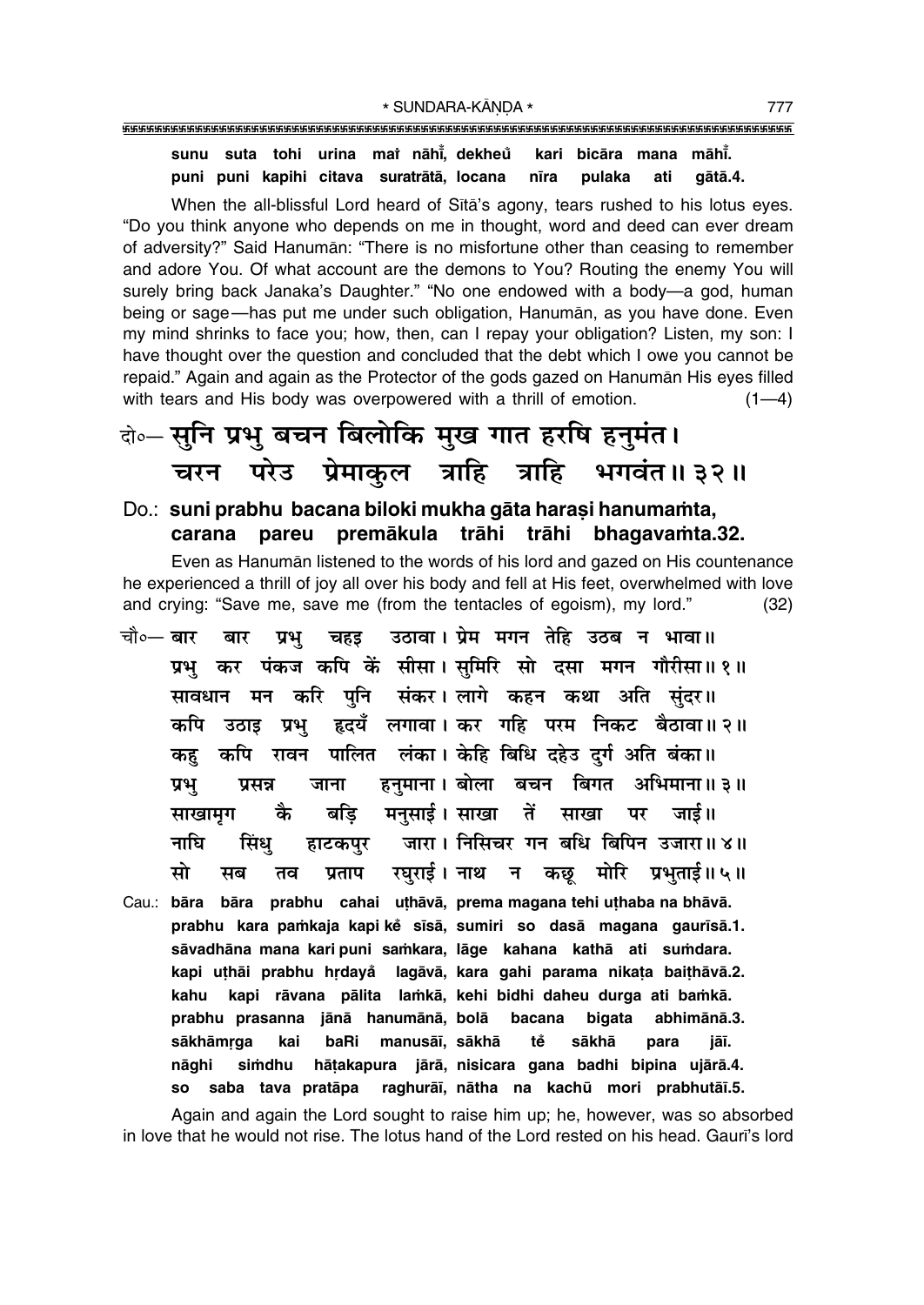(Siva) was overcome with emotion as He called to mind Hanuman's enviable lot.\* But, recovering Himself, Siva resumed the most charming narrative. The Lord lifted up Hanuman and clasped him to His bosom; then He took him by the hand and seated him very close to Him. "Tell me, Hanumān, how could you burn Rāvana's stronghold of Lanka, a most impregnable fortress?" When Hanuman found the Lord so pleased, he replied in words altogether free from pride. "A monkey's greatest valour lies in his skipping about from one bough to another. That I should have been able to leap across the ocean, burn the gold city, kill the demon host and lay waste the Asoka grove was all due to Your might; no credit, my lord, is due to me for the same."  $(1 - 5)$ 

## केन्ता कहुँ प्रभु कछु अगम नहिं जा पर तुम्ह अनुकूल। तव प्रभावँ बडवानलहि जारि सकड खल तुल॥३३॥

#### Do.: tā kahů prabhu kachu agama nahi jā para tumha anukūla, baRavānalahi jāri sakai khalu tūla.33. tava prabhāvå

"Nothing is unattainable, my lord, to him who enjoys Your grace. Through Your might a mere shred of cotton can surely burn a submarine fire (the impossible can be made possible)."  $(33)$ 

- चौ∘— **नाथ** भगति अति सखदायनी। देह कपा करि अनपायनी॥ सनि प्रभ परम सरल कपि बानी। एवमस्त तब कहेउ भवानी॥१॥ राम सुभाउ जेहिं जाना। ताहि भजन् तजि भाव न आना॥ उमा उर आवा। रघुपति चरन भगति सोइ पावा॥२॥ संबाद जास यह सुनि प्रभु बचन कहहिं कपिबृंदा। जय जय जय कृपाल सुखकंदा॥ रघपति कपिपतिहि बोलावा। कहा चलैं कर करह बनावा॥३॥ तब बिलंब केहि कारन कीजे। तरत कपिन्ह कहँ आयस दीजे॥ अब बह बरषी। नभ तें भवन चले सर हरषी॥४॥ कौतक देखि सुमन
- Cau.: nātha bhagati ati sukhadāyanī, dehu krpā kari anapāyanī. suni prabhu parama sarala kapi bānī, evamastu taba kaheu bhavānī.1. jānā, tāhi bhajanu taji bhāva na ānā. umā rāma subhāu jehi yaha sambāda jāsu ura āvā, raghupati carana bhagati soi pāvā.2. suni prabhu bacana kahahi kapibrmdā, jaya jaya jaya krpāla sukhakamdā. raghupati kapipatihi bolāvā, kahā calař kara karahu banāvā.3. taba aba bilambu kehi kārana kīje, turata kapinha kahů āyasu dīje. kautuka dekhi sumana bahu barasī, nabha tě bhavana cale sura harasī.4.

"Therefore, be pleased, my lord, to grant me unceasing Devotion, which is a source of supreme bliss." When the Lord, O Pārvatī, heard the most artless speech of Hanumān He said, "Be it so!" Umā, he who has come to know the true nature of Rāma can have no relish for anything other than His worship. Even he who takes this dialogue (between Srī Rāma and Hanumān) to heart is blessed with devotion to Srī Rāma's feet. On hearing the words of the Lord the whole host of monkeys cried, "Glory, glory, all glory

<sup>\*</sup> It should be remembered in this connection that Lord Śiva Himself had taken the form of Hanumān. It was, therefore, easy for Him to recall that thrilling experience.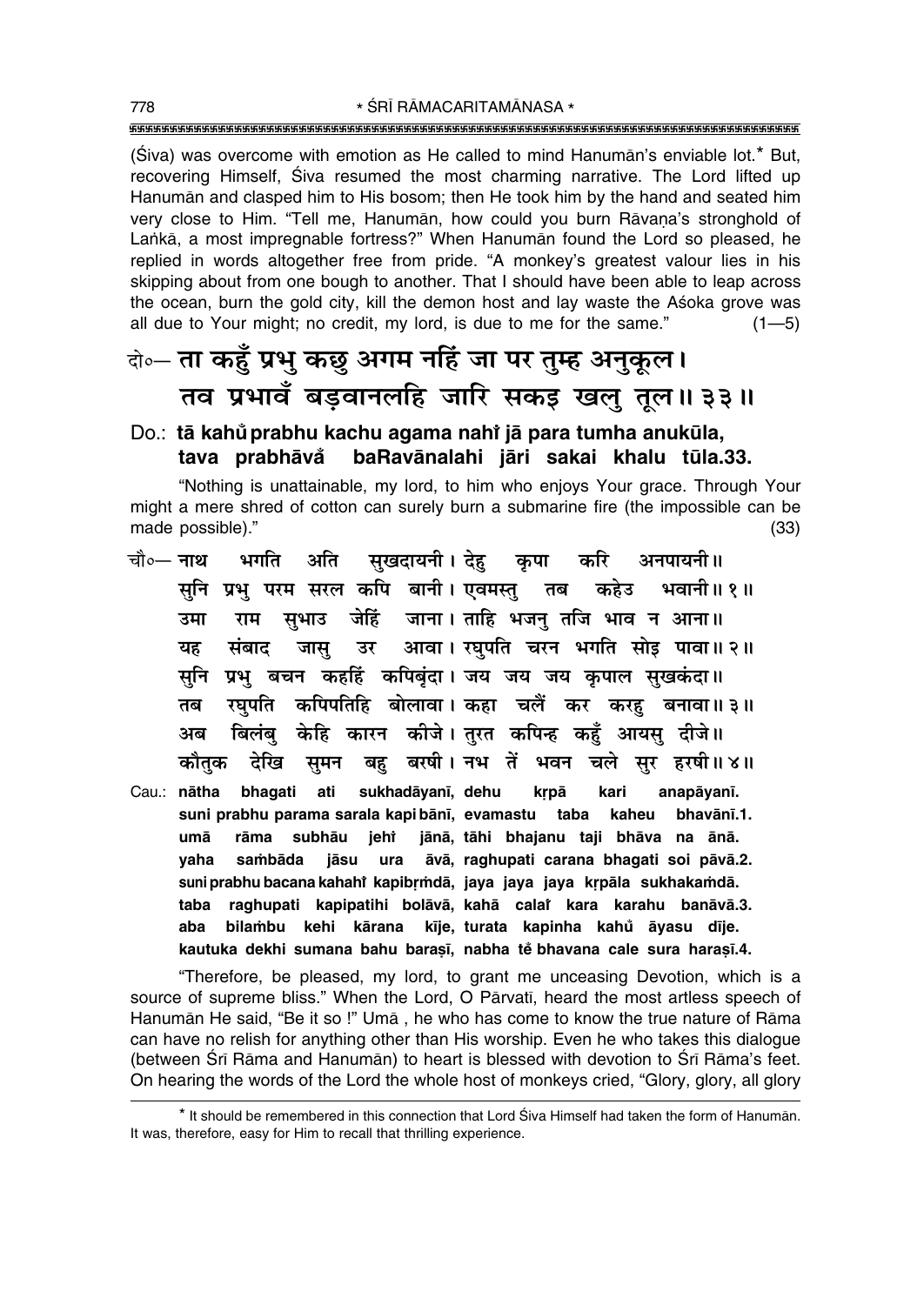\* SUNDARA-KĀNDA \* 

to the gracious Lord, the fountain of bliss !" The Lord of the Raghus then summoned Sugriva (the King of the monkeys) and said, "Make preparations for the march. Why should we tarry any longer? Issue orders to the monkeys at once." The gods who were witnessing the spectacle rained down flowers in profusion and then gladly withdrew from the lower air to their own celestial spheres.  $(1-4)$ 

आए जूथप जूथ। ते⊶ कपिपीत बांग बोलाए भाल बरूथ॥३४॥ नाना बरन अतुल बल बानर Do.: kapipati begi bolāe āе jūthapa jūtha. nānā barana bala bānara bhālu barūtha.34. atula

Sugriva (the lord of the monkeys) quickly summoned the commanders of the various troops and they presented themselves in multitudes. The troops of monkeys and bears, though varying in colour, were all unequalled in strength.  $(34)$ 

- पद पंकज नावहिं सीसा। गर्जहिं भाल महाबल कीसा॥ चौ०— **प्रभ** कपि सेना। चितड़ कपा करि राजिव नैना॥१॥ देखी राम सकल पाइ कपिंदा। भए पच्छजुत मनहँ गिरिंदा ॥ राम कुपा बल हरषि कीन्ह पयाना । सगुन भए संदर सूभ नाना॥ २॥ राम तब जास मंगलमय कीती। तास पयान सगन यह नीती॥ सकल बैदेहीं। फरकि बाम अँग जन कहि देहीं॥३॥ प्रभ पयान जाना सगुन जानकिहि होई। असगुन जोड भयउ रावनहि सोई॥ जोड को बरनैं पारा। गर्जहिं चला कटक बानर भाल् अपारा॥ ४॥ गिरि पादपधारी। चले गगन महि नख आयध डच्छाचारी॥ कपि करहीं। डगमगाहिं चिक्करहीं॥५॥ दिग्गज केहरिनाट भाल
- Cau.: prabhu pada pamkaja nāvahi sīsā, garjahi bhālu mahābala kīsā. rāma sakala kapi senā, citai dekhī krpā kari rājiva nainā.1. pāi kapimdā, bhae pacchajuta manahů girimdā. rāma krpā bala rāma taba kīnha payānā, saguna bhae sumdara subha nānā.2. harasi mamgalamaya kītī, tāsu payāna saguna yaha nītī. sakala iāsu baidehi, pharaki bāma åga janu kahi dehi.3. prabhu payāna iānā joi jānakihi hoī, asaguna bhayau rāvanahi soī. joi saguna pārā, garjaht apārā.4. calā kataku ko baranat bānara bhālu pādapadhārī, cale icchācārī. nakha āyudha giri gagana mahi karahi, dagamagāhi cikkarahi.5. keharināda bhālu kapi diggaja

The mighty bears and monkeys bowed their head at the Lord's lotus feet and roared. Srī Rāma surveyed the whole monkey host and cast on them His gracious lotus-like eyes. Emboldened by His grace the monkey chiefs vied as it were with huge mountains equipped with wings. Srī Rāma then sallied forth glad of heart and many were the delightful and auspicious omens that occurred to Him. It was in the fitness of things that good omens should appear at the time of His departure (on an expedition) whose glory itself embodies all blessings. Videha's Daughter came to know of the Lord's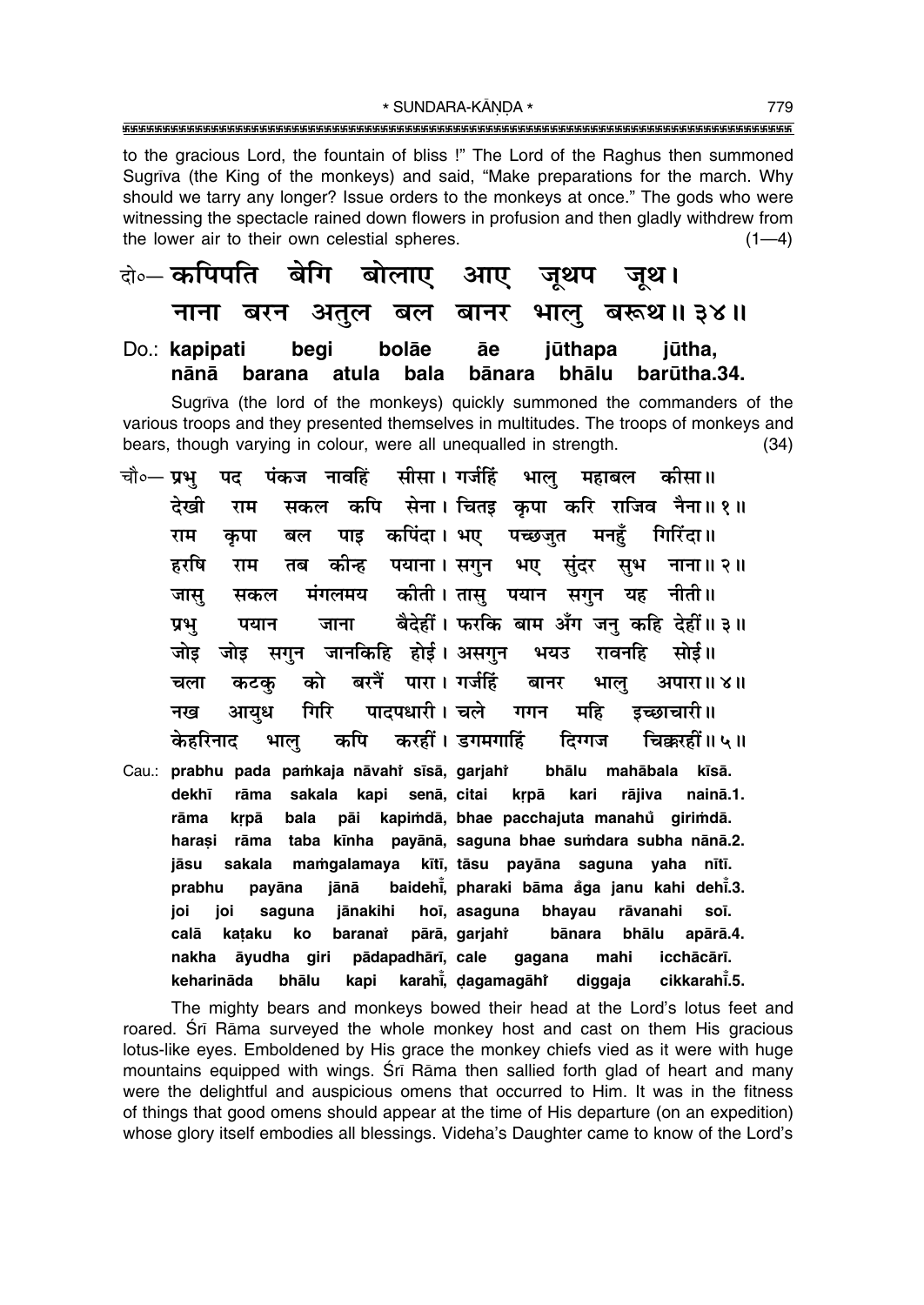march; the throbbing of Her left limbs apprised Her of the same as it were. But what were good omens for Janaka's Daughter foreboded evil for Rāvana.\* Who could adequately describe the army as it marched with its countless monkeys and bears roaring. With no weapon other than their sharp claws, they carried rocks and trees (that they had uprooted on the way) and marched now in the air and now on land, for they had unhampered motion everywhere. The bears and monkeys roared like lions as they marched, while the elephants quarding the eight cardinal points shook and trumpeted.  $(1 - 5)$ 

कं- चिक्करहिं दिग्गज डोल महि गिरि लोल सागर खरभरे। मन हरष सभ गंधर्ब सुर मुनि नाग किंनर दुख टरे।। कटकटहिं मर्कट बिकट भट बहु कोटि कोटिन्ह धावहीं। जय राम प्रबल प्रताप कोसलनाथ गुन गन गावहीं॥ १ ॥ सहि सक न भार उदार अहिपति बार बारहिं मोहर्ड। गह दसन पुनि पुनि कमठ पृष्ट कठोर सो किमि सोहई।। रघुबीर रुचिर प्रयान प्रस्थिति जानि परम सुहावनी। जन कमठ खर्पर सर्पराज सो लिखत अबिचल पावनी ॥ २ ॥

Cham.: cikkarahi diqqaja dola mahi qiri lola saqara kharabhare, mana harasa sabha gamdharba sura muni nāga kimnara dukha tare. katakatahi markata bikata bhata bahu koti kotinha dhāvahi, jaya rāma prabala pratāpa kosalanātha guna gana gāvahī.1. sahi saka na bhāra udāra ahipati bāra bārahi mohaī, gaha dasana puni puni kamatha prsta kathora so kimi sohaī. raghubīra rucira prayāna prasthiti jāni parama suhāvanī, janu kamatha kharpara sarparāja so likhata abicala pāvanī.2.

The elephants of the eight cardinal points trumpeted, the earth rocked, the mountains trembled and the oceans were agitated. The Gandharvas, gods, sages, Nāgas and Kinnaras, all felt delighted at heart to perceive that their troubles were over. Myriads of formidable monkey warriors gnashed their teeth (in a bellicose mood); while many more millions dashed forward crying "Glory to Śrī Rāma, Kosala's lord, of mighty valour" and hymning His praises. Even the great lord of serpents (Sesa) found himself unable to bear the crushing weight of the belligerent troops and felt dizzy again and again. But each time he would struggle by clutching with his teeth the hard shell of the divine Tortoise. The scratches thus made by his teeth would make one imagine as if. knowing the departure of Sri Rama (the Hero of Raghu's line) on His glorious expedition to be a most attractive theme, the serpent-king was inscribing its immortal and sacred story on the Tortoise's back.  $(1-2)$ 

\* According to the science of omens (which was most developed in this country in the remote past) the throbbing of left limbs is considered as auspicious for women but inauspicious for men.

780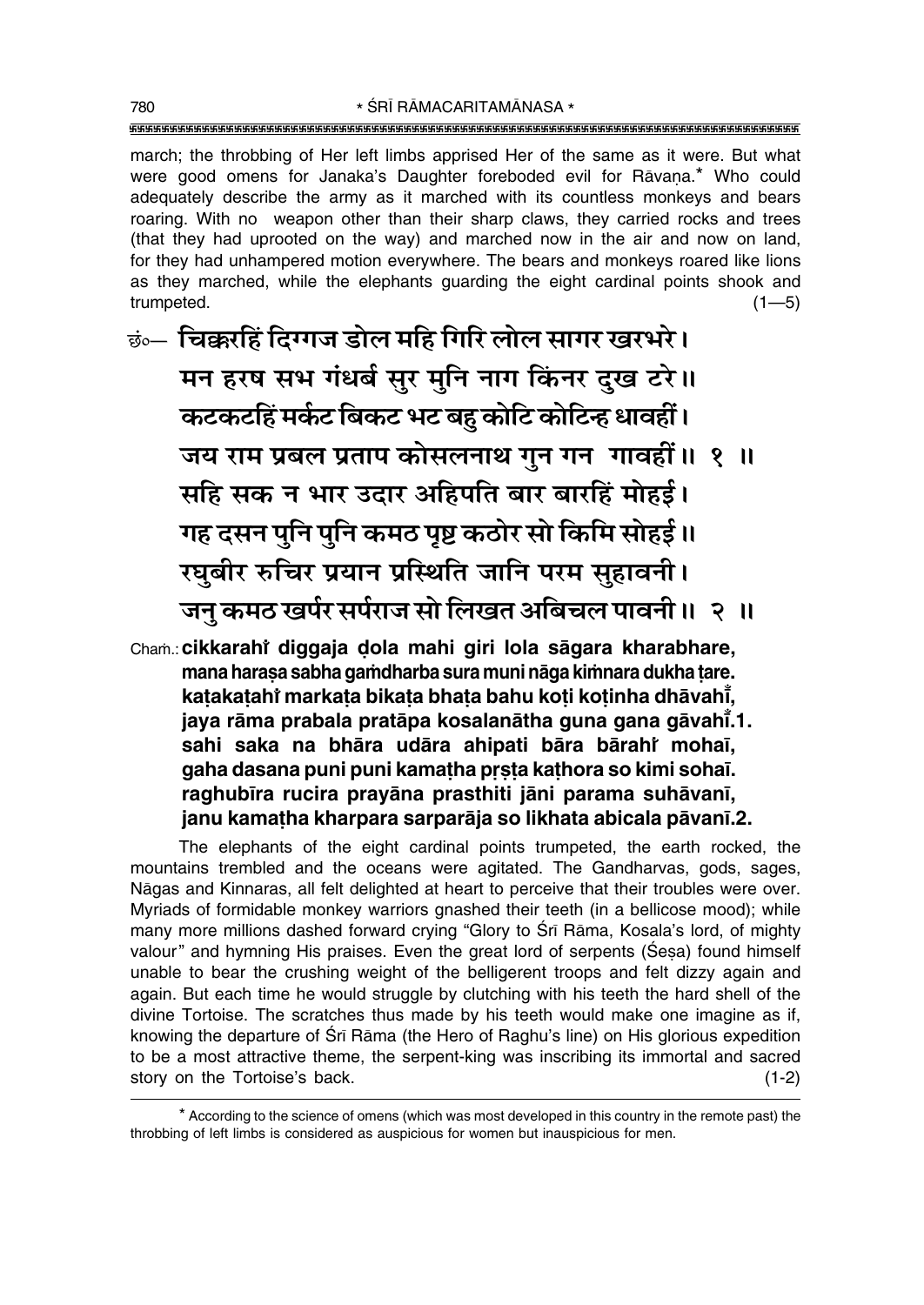# बे॰-एहि बिधि जाइ कुपानिधि उतरे सागर तीर। जहँ तहँ लागे खान फल भालु बिपुल कपि बीर॥ ३५॥

krpānidhi Do.: ehi bidhi jāi utare sāgara tīra. iahå tahå lāge khāna phala bhālu bipula kapi bīra.35.

Continuing His march in this way the All-merciful arrived at the seashore and halted there. The host of valiant bears and monkeys began to guttle fruits all round there.  $(35)$ 

- ससंका। जब तें जारि गयउ कपि लंका॥ चौ०— उहाँ निसाचर रहहिं निज निज गृहँ सब करहिं बिचारा। नहिं निसिचर कुल केर उबारा॥१॥ जासु दुत बल बरनि न जाई। तेहि आएँ पुर कवन भलाई॥ सन सुनि पुरजन बानी। मंदोदरी दतिन्ह अधिक अकलानी॥ २॥ रहसि जोरि कर पति पग लागी।बोली बचन नीति रस पागी॥ सन परिहरहू। मोर कहा अति हित हियँ धरहू॥३॥ हरि कंत करष दूत कइ करनी।स्रवहिं गर्भ रजनीचर घरनी॥ समझत जास नारि निज सचिव बोलाई। पठवह कंत जो चहह भलाई॥४॥ तास तव कल कमल बिपिन दखदाई।सीता सीत निसा सम आई॥ सीता बिन दीन्हें। हित न तम्हार संभ अज कीन्हें॥५॥ नाथ सनह
- Cau.: uhå nisācara rahahi sasamkā, jaba tě jāri gayau kapi lamkā. nija nija grhå saba karahi bicārā, nahi nisicara kula kera ubārā.1. jāsu dūta bala barani na jāī, tehi āĕ pura kavana bhalāī. dūtinha sana suni purajana bānī, mamdodarī adhika akulānī.2. rahasi jori kara pati paga lāgī, bolī bacana nīti rasa pāqī. kamta karasa hari sana pariharahū, mora kahā ati hita hiya dharahū.3. samujhata jāsu dūta kai karanī, sravahi garbha rajanīcara gharanī. tāsu nāri nija saciva bolāī, pathavahu kamta jo cahahu bhalāī.4. tava kula kamala bipina dukhadāī, sītā āī. sīta nisā sama nātha sītā binu dīnhė, hita na tumhāra sambhu aja kīnhė.5. sunahu

Ever since Hanuman left after burning down Lanka the demons there had lived in constant terror. In their own houses they thought, "There is no hope for the demon race now. If his messenger was mighty beyond words, what good would result when the master himself enters the city?" When Mandodarī (Rāvana's principal queen) heard from her female spies what the citizens were saying, she felt much perturbed. Meeting her lord in seclusion she fell at his feet and with joined palms addressed to him words steeped in wisdom: "My lord, avoid all strife with Srī Hari. Take my words to your heart as a most salutary advice. My lord, if you seek your own welfare, call one of your ministers and send back with him the consort of that prince (Sri Rama), the very thought of whose messenger's doings makes the wives of the demons miscarry. Just as a frosty night spells disaster to a bed of lotuses, so Sita has come here as a bane to your race. Listen, my lord: unless you return Sita, not even Śambhu (Lord Śiva) and Brahmā (the creator) can be of any good to you.  $(1 - 5)$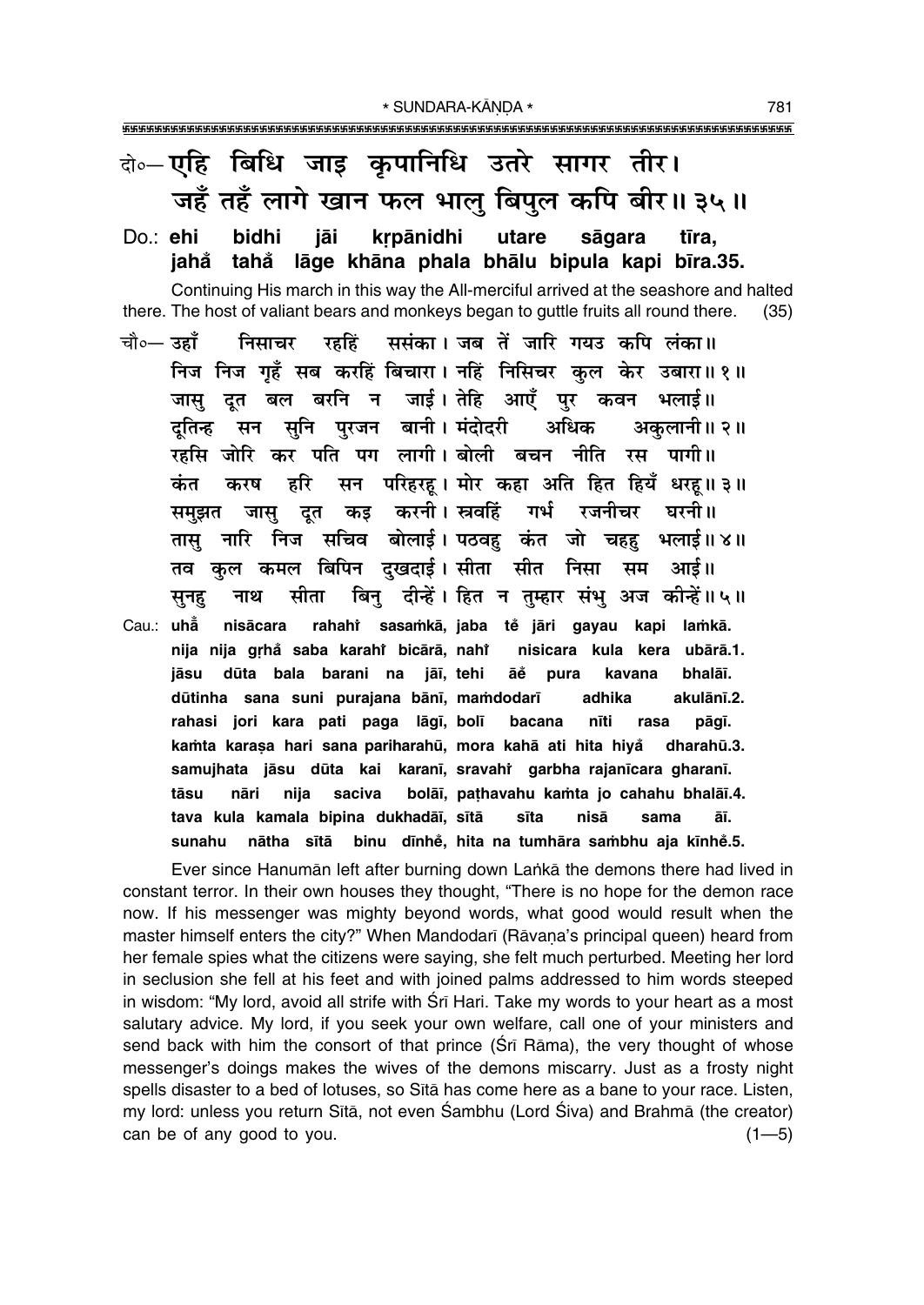# के—राम बान अहि गन सरिस निकर निसाचर भेक। जब लगि ग्रसत न तब लगि जतनु करहु तजि टेक॥ ३६॥

### Do.: rāma bāna ahi gana sarisa nikara nisācara bheka, jaba lagi grasata na taba lagi jatanu karahu taji teka.36.

"Rāma's arrows are like a swarm of serpents, while the demon host can only compare with frogs. Therefore, giving up obstinacy, devise some means of safety before the serpents devour them."  $(36)$ 

- चौ∘— श्रवन सनी सठ ता करि बानी। बिहसा जगत बिदित अभिमानी॥ सुभाउ नारि कर साचा। मंगल महँ भय मन अति काचा॥१॥ सभय मर्कट कटकाई। जिअहिं बिचारे निसिचर खाई॥ जौं आवड त्रासा। तासु नारि सभीत बड़ि हासा॥२॥ कंपहिं लोकप जार्को अस कहि बिहसि ताहि उर लाई। चलेउ सभाँ ममता अधिकाई॥ चिंता। भयउ कंत पर बिधि बिपरीता॥३॥ मंदोदरी हृदयँ कर असि पाई। सिंध बैठेउ सभाँ खबरि पार सेना सब आर्ड ॥ बझेसि सचिव उचित मत कहह।ते सब हँसे मष्ट करि रहह॥४॥ नाहीं । नर बानर केहि माहीं॥ ५॥ जितेह लेखे सुरासुर तब श्रम Cau.: śravana sunī sațha tā kari bānī, bihasā jagata bidita abhimānī. sabhaya subhāu nāri kara sācā, mamgala mahu bhaya mana ati kācā.1.
- katakāī, jiaht iaů āvai markata bicāre nisicara khāī. **lokapa** jākī trāsā, tāsu nāri sabhīta baRi hāsā.2. kampahi asa kahi bihasi tāhi ura lāī, caleu sabhå mamatā adhikāī. cimtā, bhayau kamta para bidhi biparītā.3. mamdodarī hrdavå kara baitheu sabha khabari asi pāī, simdhu pāra senā saba āī. būjhesi saciva ucita mata kahahu, te saba håse masta kari rahahū.4. iitehu surāsura taba śrama nāhī̇̃. nara bānara māhī.5. kehi lekhe

When the foolish Rāvana, who was known all the world over for his haughtiness, heard Mandodari's admonition, he roared with laughter, "A woman is timorous by nature, it is truly said. She entertains fear even on an auspicious occasion; for her mind is very weak. If the monkey host comes, the poor demons would feast on them and sustain themselves. The very guardians of the spheres tremble for fear of me; how ridiculous that you, my wife, should be afraid!" So saying he laughed and embraced her and then left for his council-chamber exhibiting great fondness for her. Mandodari, however, felt troubled at heart and thought that heaven had turned against her lord. As he occupied his royal seat in the council-chamber, he received intelligence that all the invading host had arrived on the other side of the ocean. He thereupon asked his councillors; "Give me proper advice." They however, laughed and submitted, "Only remain quiet, my lord. Your Majesty experienced no difficulty when you conquered the gods and demons. Of what account, then, can men and monkeys be?"  $(1 - 5)$ 

बे॰-सचिव बैद गुर तीनि जौं प्रिय बोलहिं भय आस। राज धर्म तन तीनि कर होड़ बेगिहीं नास॥३७॥

782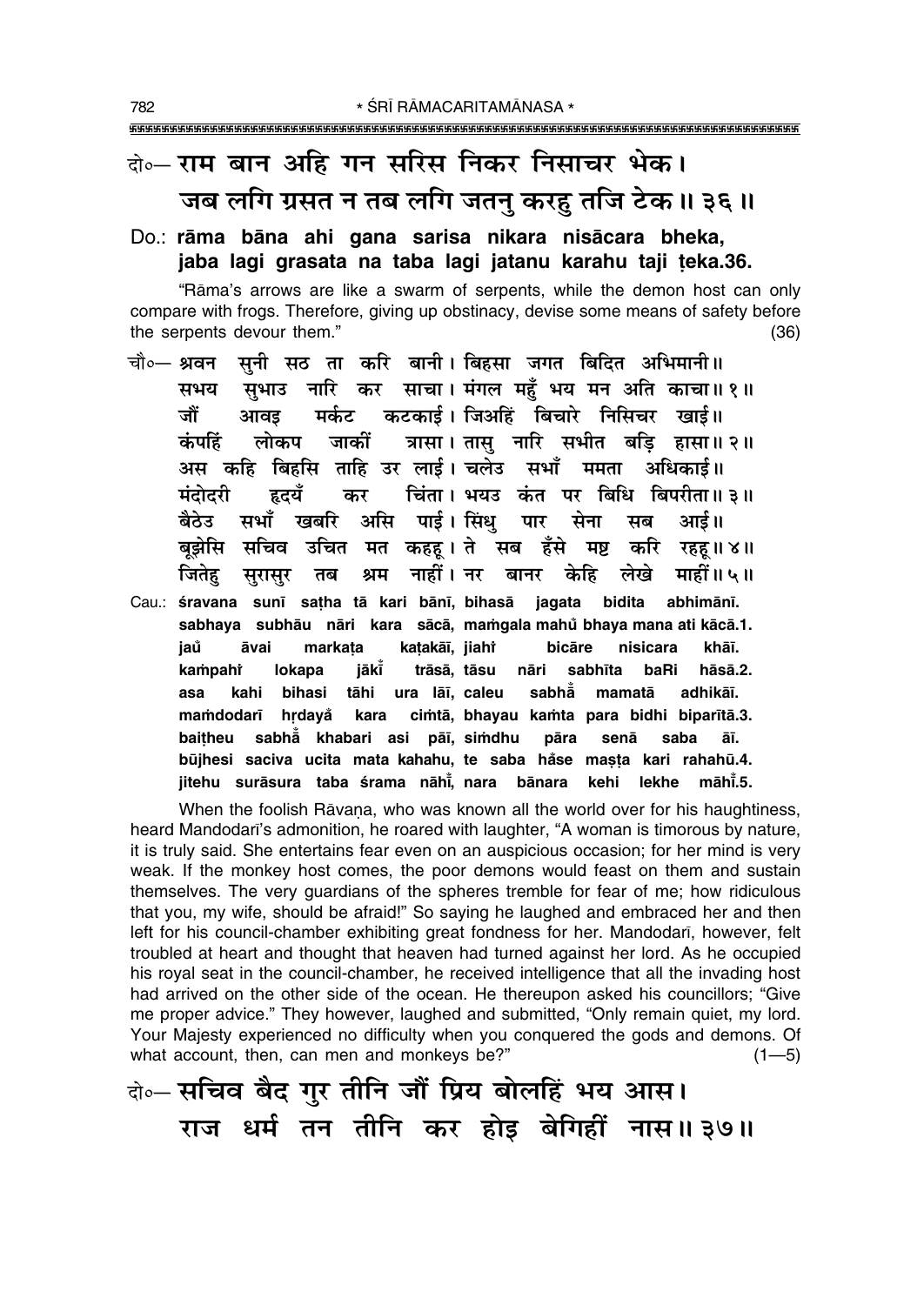#### Do.: saciva baida gura tīni jaŭ priya bolahi bhaya āsa, tīni hoi begihi rāja dharma tana kara nāsa.37.

When a minister, a physician and a religious preceptor— these three use pleasing words from fear or hope of reward, the result is that dominion, health and faith-all the three forthwith go to the dogs.  $(37)$ 

- बनी सहाई।अस्तति करहिं सनाइ चौ०— सोड रावन कहँ सनाई॥ बिभीषनु आवा। भ्राता चरन सीसु तेहिं नावा॥१॥ जानि अवसर पनि सिरु नाइ बैठ निज आसन। बोला बचन पाइ अनुसासन॥ मोहि बाता । मति अनुरूप कहउँ हित ताता॥२॥ जौ पँछिह कपाल कल्याना। सृजस् सुमति सुभ गति सुख नाना॥ जो आपन चाहै गोसाईं। तजउ चउथि के चंद कि नाईं॥३॥ मो परनारि लिलार पति होई। भूतद्रोह तिष्टड नहिं सोई॥ चौदह एक भवन जोऊ। अलप लोभ भल कहडू न कोऊ॥४॥ नर गुन सागर नागर
- sahāī, astuti Cau.: soi rāvana kahů banī karahi sunāi sunāī. āvā, bhrātā carana sīsu jāni bibhīsanu teht nāvā.1. avasara siru nāi baitha nija āsana, bolā puni bacana pāi anusāsana. mohi bātā, mati anurūpa kahaů jau krpāla pūchihu hita tātā.2. jo āpana cāhai kalyānā, sujasu sumati subha gati sukha nānā. paranāri lilāra gosāi, tajau cauthi ke camda ki nāi.3. **SO** hoī, bhūtadroha caudaha bhuvana eka pati tistai nahř soī. sāgara nāgara nara joū, alapa lobha bhala kahai na koū.4. guna

It was such a contingency that presented itself before Ravana. They all extolled him only to his face. Perceiving it to be an opportune hour, Vibhisana (Rāvana's youngest brother) arrived and bowed his head at his brother's feet. Bowing his head once more he occupied his own seat and, when ordered to speak, addressed him thus: "Since Your gracious Majesty has asked me my opinion I tender it, dear brother, according to my own lights and in your own interest. Let him who seeks after his welfare, good reputation, wisdom, a good destiny after his death and joys of various kinds turn his eyes away from the brow of another's wife even as one should refuse to see the moon on the fourth night (of the bright half) of a lunar month. Even though a man happened to be the sole lord of the fourteen spheres, he would certainly fall if he turned hostile to living beings. No one will speak well of a man who has the slightest avarice even if he were an ocean of virtues and clever too.  $(1-4)$ 

### वे… काम क्रोध मद लोभ सब नाथ नरक के पंथ। सब परिहरि रघुबीरहि भजहु भजहिं जेहि संत॥३८॥

#### Do.: kāma krodha mada lobha saba nātha naraka ke pamtha, saba parihari raghubīrahi bhajahu bhajahi jehi samta.38.

"Lust, anger, vanity and covetousness are all paths leading to hell. Abjuring, all these adore the Hero of Raghu's line, whom saints worship.  $(38)$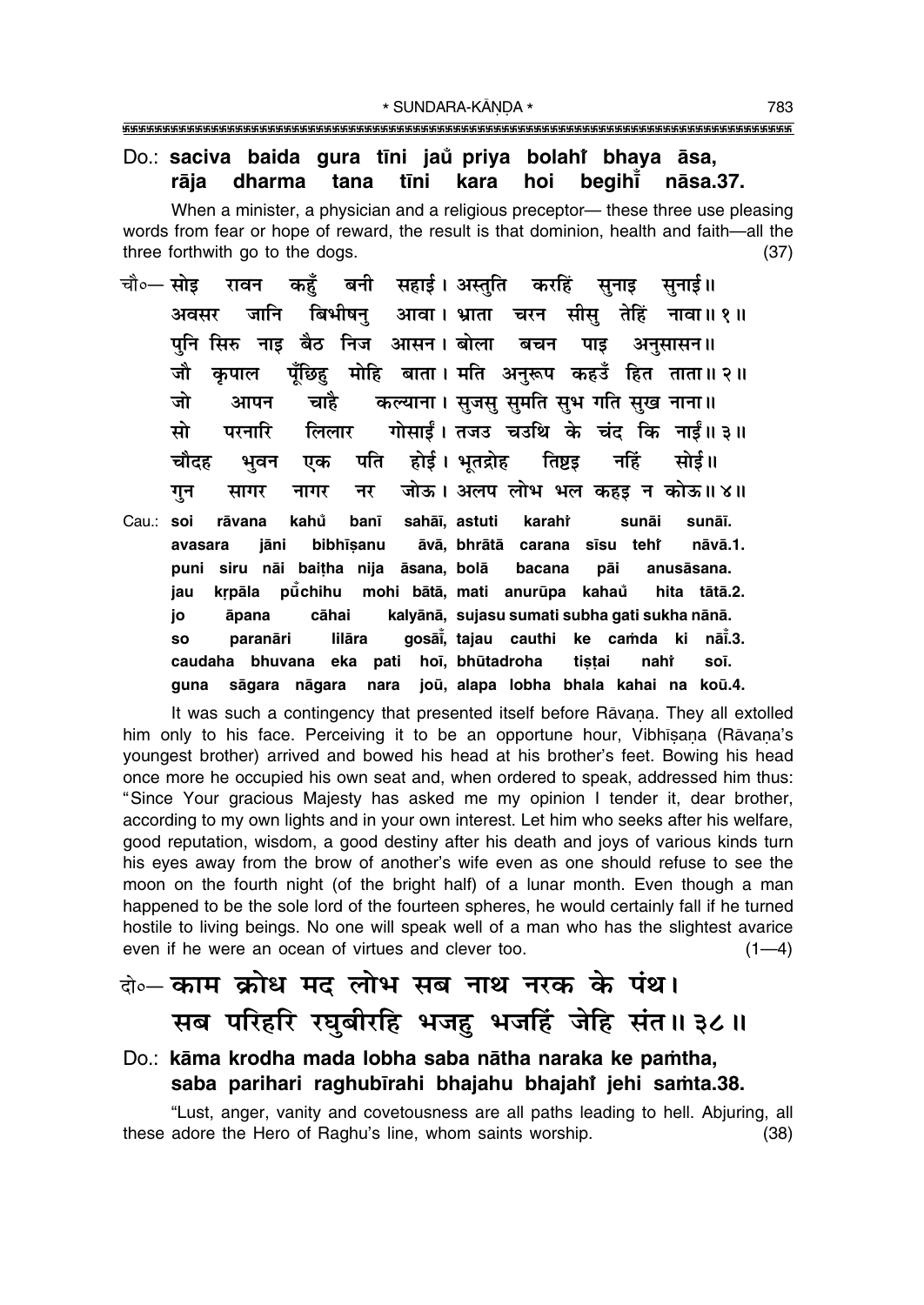\* ŚRĪ RĀMACARITAMĀNASA \* 

|       |        |        |  | चौ०— तात   राम   नहिं   नर   भूपाला । भुवनेस्वर  कालहु   कर   काला ॥   |
|-------|--------|--------|--|------------------------------------------------------------------------|
|       | ब्रह्म |        |  | अनामय अज भगवंता। ब्यापक अजित अनादि अनंता॥१॥                            |
|       | गो     |        |  | द्विज धेनु देव हितकारी।कृपा सिंधु मानुष तनुधारी॥                       |
|       | जन     |        |  | रंजन भंजन खल ब्राता।बेद धर्म रच्छक सुनु भ्राता॥२॥                      |
|       |        |        |  | ताहि बयरु तजि नाइअ माथा । प्रनतारति  भंजन  रघुनाथा ॥                   |
|       |        |        |  | देहु नाथ प्रभु कहुँ बैदेही। भजहु राम बिनु हेतु सनेही॥ ३॥               |
|       |        |        |  | सरन गएँ प्रभु ताहु न त्यागा। बिस्व द्रोह कृत अघ जेहि लागा॥             |
|       |        |        |  | जासु नाम त्रय ताप नसावन।सोइप्रभुप्रगटसमुझुजियँरावन॥४॥                  |
| Cau.: | tāta   |        |  | rāma nahi nara bhūpālā, bhuvanesvara kālahu kara kālā.                 |
|       |        |        |  | brahma anāmaya aja bhagavamtā, byāpaka ajita anādi anamtā.1.           |
|       | go     |        |  | dvija dhenu deva hitakārī, krpā simdhu mānuṣa tanudhārī.               |
|       |        |        |  | jana ramjana bhamjana khala brātā, beda dharma racchaka sunu bhrātā.2. |
|       | tāhi   | bayaru |  | taji nāia māthā, pranatārati bhamjana raghunāthā.                      |
|       |        |        |  | dehu nātha prabhu kahů baidehī, bhajahu rāma binu hetu sanehī.3.       |
|       |        |        |  | sarana gaĕ prabhu tāhu na tyāgā, bisva droha kṛta agha jehi lāgā.      |
|       | jāsu   |        |  | nāma traya tāpa nasāvana, soi prabhu pragata samujhu jiyǎ rāvana.4.    |

Śrī Rāma, dear brother, is no mere human king; He is the Lord of the universe and the Death of Death himself. He is the Brahma (Absolute) who is free from the malady of Māyā, the unborn God, all-pervading, invincible, without beginning or end. An ocean of compassion. He has assumed the form of a human being for the good of Earth, the Brāhmana, the cow and the gods. Listen, brother: He delights His devotees and breaks the ranks of the impious and is the champion of the Vedas and true religion. Giving up enmity with Him, bow your head to Him; for the Lord of the Raghus relieves the distress of those who seek refuge in Him. My master, restore Videha's Daughter to the Lord Sri Rāma, and adore Him, the disinterested friend of all. On being approached, He forsakes not even him who has incurred sin by wishing ill to the whole world. Bear this in mind, Rāvana: the same Lord whose Name destroys the threefold agony has manifested Himself (in human form).  $(1-4)$ 

- बे-बार बार पद लागडँ बिनय करउँ दससीस। परिहरि मान मोह मद भजहु कोसलाधीस।। ३९ (क)॥ मुनि पुलस्ति निज सिष्य सन कहि पठई यह बात। तुरत सो मैं प्रभु सन कही पाइ सुअवसरु तात॥ ३९ ( ख )॥
- Do.: bāra bāra pada lāgaŭ binaya karaŭ dasasīsa, parihari māna moha mada bhajahu kosalādhīsa.39(A). muni pulasti nija sisya sana kahi pathaī yaha bāta, turata so mai prabhu sana kahī pāi suavasaru tāta.39(B).

"Again and again I fall at your feet and pray you, Rāvana: abandoning pride, infatuation and arrogance, adore the Lord of Kosala. The sage Pulastya (our grandfather) had sent this message to us through a disciple of his. Availing myself of this golden opportunity, dear brother, I have immediately conveyed it to you."  $(39 A-B)$ 

784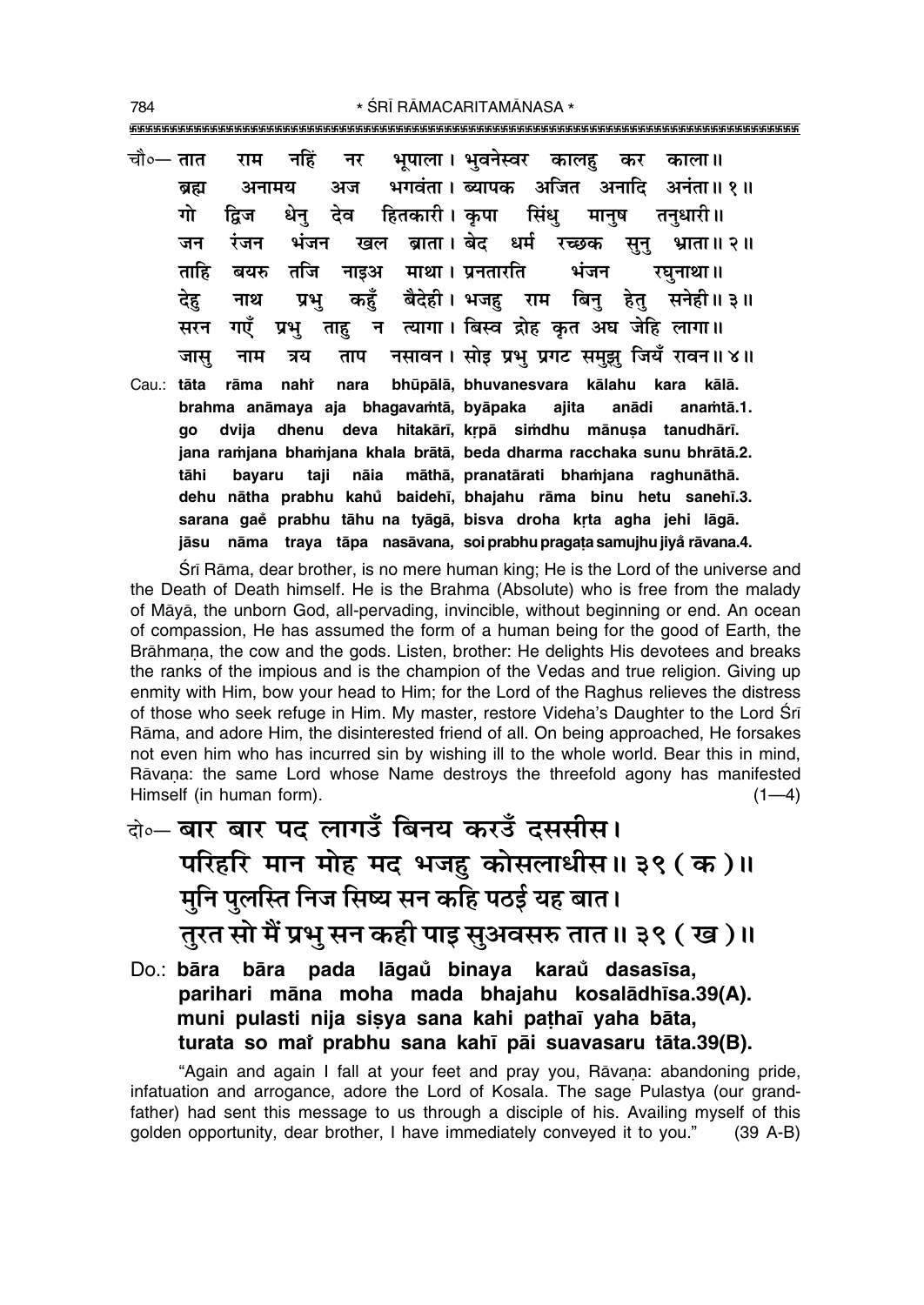- चौ०— माल्यवंत अति सचिव सयाना। तासु बचन सुनि अति सुख माना॥ अनज तव नीति बिभूषन। सो उर धरह जो कहत बिभीषन॥१॥ तात उतकरष कहत सठ दोऊ।दूरि न करहु इहाँ हइ कोऊ॥ रिप गयउ बहोरी। कहड़ बिभीषनु पुनि कर जोरी॥२॥ माल्यवंत गह सुमति कुमति सब कें उर रहहीं। नाथ पुरान निगम अस कहहीं॥ तहँ संपति नाना। जहाँ कमति तहँ बिपति निदाना॥३॥ जहाँ समति उर कुमति बसी बिपरीता। हित अनहित मानह रिपु प्रीता॥ तव केरी। तेहि सीता पर प्रीति घनेरी॥४॥ कालराति निसिचर कल
- ati saciva sayānā, tāsu bacana suni ati sukha mānā. Cau.: mālvavamta tāta anuja tava nīti bibhūsana, so ura dharahu jo kahata bibhīsana.1. rīpu utakaraṣa kahata saṭha doū, dūri na karahu ihẳ hai koū. mālyavamta grha gayau bahorī, kahai bibhīsanu puni kara jorī.2. sumati kumati saba ke ura rahahi, nātha purāna nigama asa kahahi. jahẵ sumati tahå sampati nānā, jahā kumati tahå bipati nidānā.3. kumati basī biparītā, hita anahita mānahu ripu prītā. tava ura kālarāti nisicara kula kerī, tehi sītā qhanerī.4. para prīti

Rāvana had a very old and sagacious minister named Mālyavān. He felt much gratified to hear Vibhisana's words. "Your younger brother, dear son, is the very ornament of wisdom. Therefore, take to heart what Vibhisana says." "Both these fools glorify the enemy! Is there no one here who will remove them out of my sight ?" Mālyavān thereupon returned to his residence, while Vibhīsana began again with joined palms: "Wisdom and unwisdom dwell in the heart of all: so declare the Purānas and Vedas, my lord. Where there is wisdom, prosperity of every kind reigns; and where there is unwisdom misfortune is the inevitable end. Perversity has obviously taken possession of your heart; that is why you account your friends as foes and your enemies as friends. And that is why you are so very fond of Sita, who is the very night of destruction\* for the demon race."  $(1-4)$ 

चरन गहि मागउँ राखहु मोर दुलार। दो∘— **तात** सीता देह राम कहूँ अहित न होइ तुम्हार॥४०॥ carana qahi māqaŭ rākhahu  $Do: tāta$ mora dulāra. dehu rāma kahů ahita sītā na hoi tumhāra.40. "Clasping your feet I beseech you: grant this prayer of mine as a token of affection for me. Restore Sita to Rama so that no harm may come to you."  $(40)$ पुरान श्रुति संमत बानी।कही बिभीषन नीति बखानी॥ चौ∘— **बध** रिसाई। खल तोहि निकट मृत्यु अब आई॥ १॥ उठा सनत दसानन जिअसि सदा सठ मोर जिआवा। रिप कर पच्छ मढ तोहि भावा॥ कहसि न खल अस को जग माहीं। भुज बल जाहि जिता मैं नाहीं॥२॥

<sup>\*</sup> Kālarātri literally means the night preceding universal destruction at the end of a Kalpa or the span of life of the universe.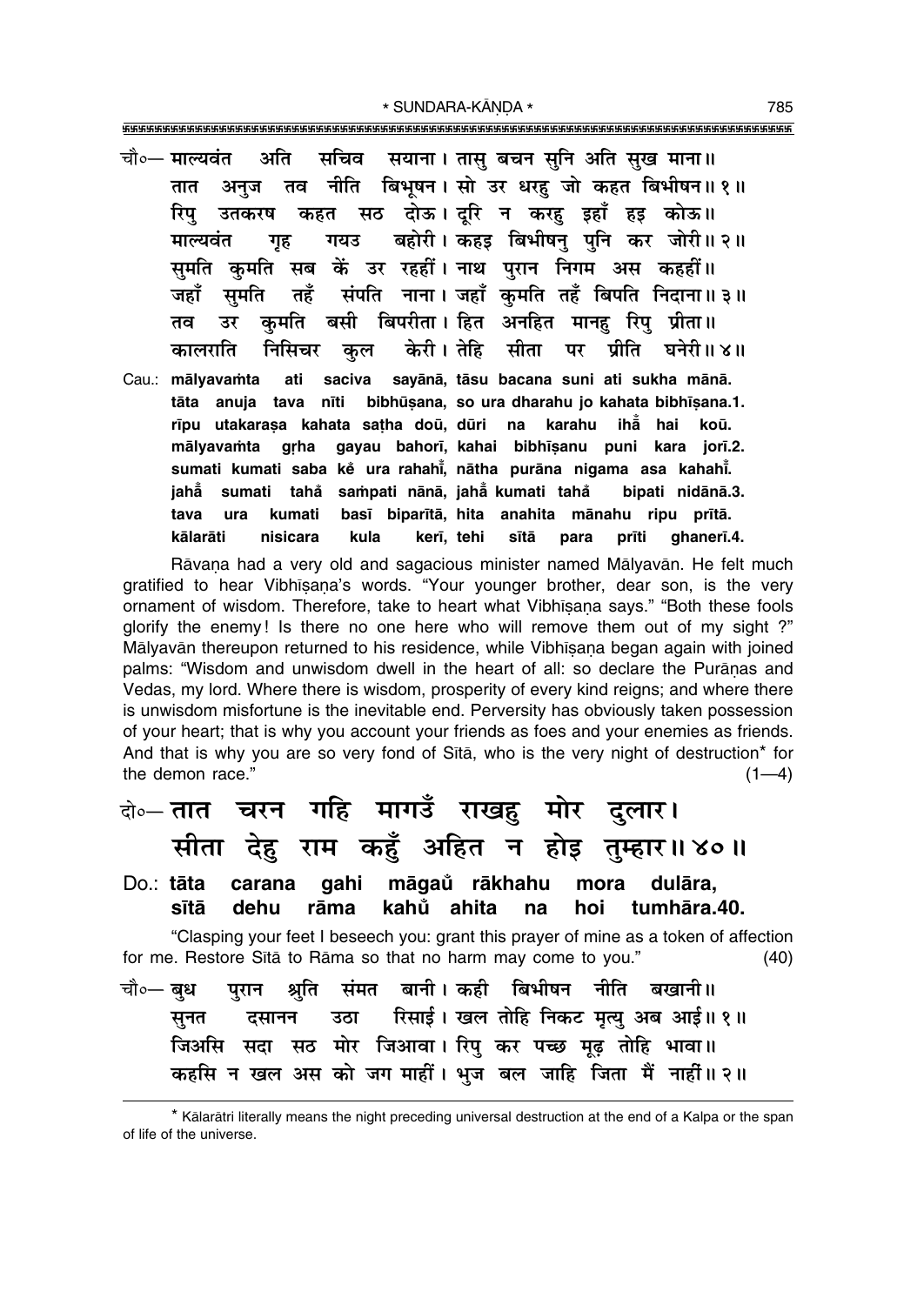मम पर बसि तपसिन्ह पर प्रीती। सठ मिल जाड तिन्हहि कह नीती॥ कहि कोन्हेसि चरन प्रहारा। अनुज गहे पद बारहिं अस बारा॥ ३॥ बडाई। मंद करत संत उमा कड इहड जो करड भलाई॥ तम्ह पित सरिस भलेहिं मोहि मारा। राम भजें हित नाथ तम्हारा॥ ४॥ सचिव संग लै नभ पथ गयऊ। सबहि सुनाइ कहत अस भयऊ॥५॥ bibhīsana nīti bakhānī.

Cau.: budha purāna śruti sammata bānī, kahī uthā risāī, khala tohi nikata mrtvu aba āī.1. sunata dasānana jiāvā, ripu kara paccha mūRha tohi bhāvā. jiasi satha mora sadā kahasi na khala asa ko jaga māhi, bhuja bala jāhi jitā mar nāhi.2. mama pura basi tapasinha para prītī, satha milu jāi tinhahi kahu nītī. asa kahi kīnhesi carana prahārā, anuja gahe pada bārahi bārā.3. umā samta kai ihai baRāi, mamda karata jo karai bhalāi. tumha pitu sarisa bhalehî mohi mārā, rāmu bhaje hita nātha tumhārā.4. saciva samga lai nabha patha gayaū, sabahi sunāi kahata asa bhayaū.5.

Vibhisana spoke wisdom and that too in words that had the approval of the wise, as well as of the Purānas and Vedas. Rāvana, however, rose in a fury as soon as he heard them. "O wretch, your death is imminent now. O fool, you have always lived on my generosity; yet, O dullard, you have favoured the enemy's cause. Tell me, wretch, if there is any one in this world whom I have failed to conquer by the might of my arm. Dwelling in my capital you cherish love for the hermits ! If so, go and join hands with them, O fool, and teach wisdom to them." So saying, he kicked his younger brother, who in his turn clasped his brother's feet again and again. Uma, here lies the greatness of a saint, who returns good for evil. "It is well you have beaten me, since you are like a father to me. But your welfare, my lord, lies in adoring Srī Rāma." Taking his ministers with him Vibhīsana departed through the air exclaiming so as to make himself heard by all:- $(1 - 5)$ 

### वे॰- रामु सत्यसंकल्प प्रभु सभा कालबस तोरि। मैं रघूबीर सरन अब जाउँ देहु जनि खोरि॥४१॥

Do.: rāmu satyasamkalpa prabhu sabhā kālabasa tori, mai raghubīra sarana aba jāŭ dehu jani khori.41.

"Śrī Rāma is true to His resolve and all-powerful; while your councillors are all doomed. I, therefore, now betake myself to the Hero of Raghu's line for protection; blame me no more."  $(41)$ 

चौ०— अस कहि चला बिभीषन जबहीं। आयहीन भए तबर्हो ॥ मब भवानी। कर कल्यान अखिल कै हानी॥१॥ साध अवग्या तरत बिभीषन त्यागा। भयउ बिभव बिन् तबहिं अभागा॥ रावन जबहिं पाहीं। करत मनोरथ बह मन माहीं॥२॥ चलेउ हरषि रघनायक देखिहउँ जलजाता। अरुन मृदुल जाड चरन सेवक सुखदाता॥ रिषिनारी । दंडक जे पद परसि तरी कानन पावनकारी॥ ३॥ जे पट जनकसताँ उर लाए। कपट करंग संग धर धाए ॥ जेई। अहोभाग्य मैं देखिहउँ तेर्ड ॥ ४ ॥ सर सरोज पद हर उर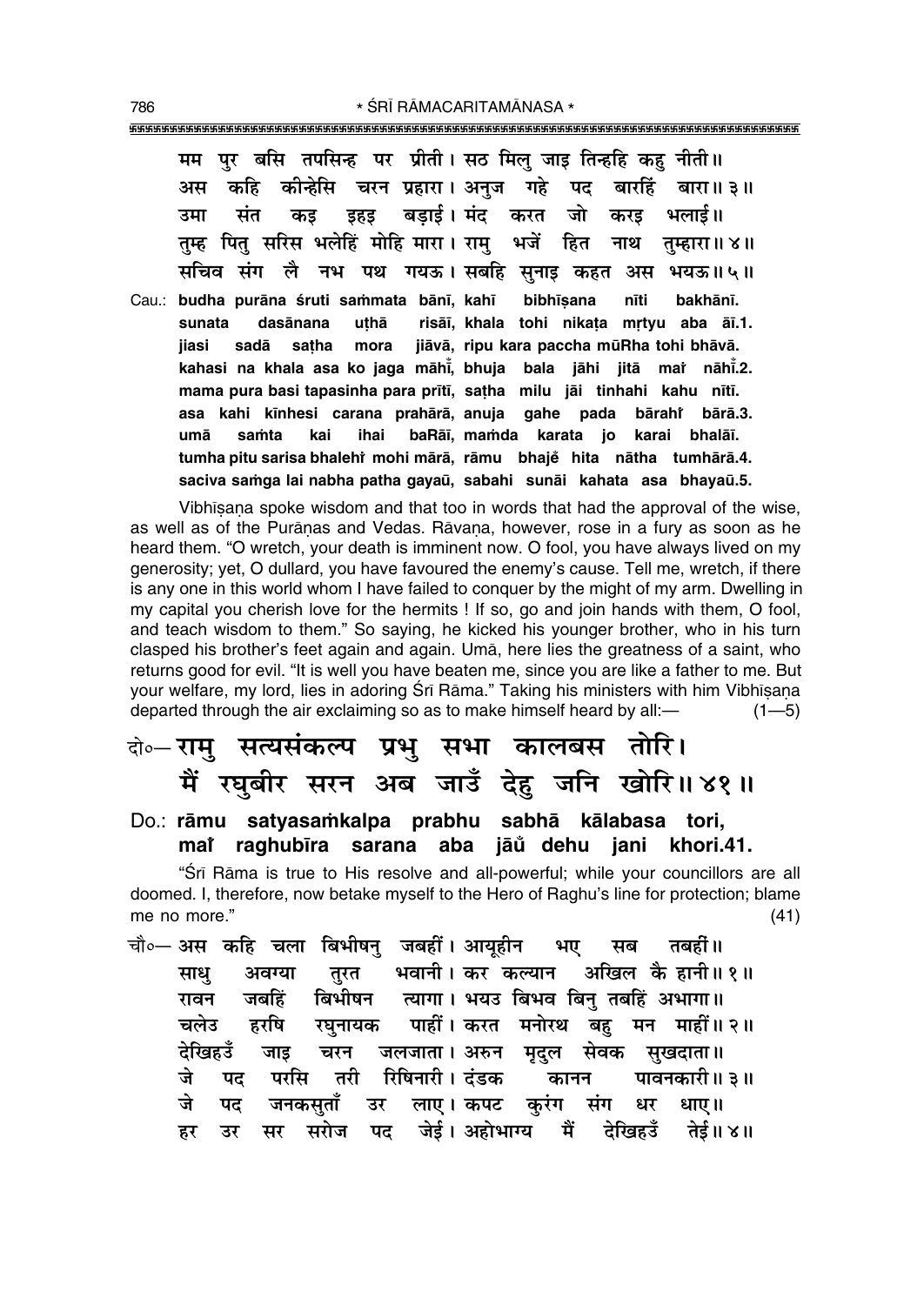Cau.: asa kahi calā bibhīsanu jabahī, āyūhīna tahahŤ bhae saba bhavānī, kara sādhu avagyā turata kalyāna akhila kai hānī.1. jabaht bibhīsana tyāgā, bhayau bibhaya binu tabahi abhāgā. rāvana caleu harasi raghunāyaka pāhi, karata manoratha bahu mana māhi.2. dekhihaů carana jalajātā, aruna mrdula sevaka sukhadātā. jāi risinārī, damdaka ie pada parasi tarī kānana pāvanakārī.3. lãe, kapata kuramga samga dhara dhãe. ie pada janakasutā ura ura sara saroja pada jeī, ahobhāgya mař dekhihaů teī.4. hara

No sooner had Vibhisana left with these words than the doom of them all was sealed. Disrespect to a saint, Pārvatī, immediately robs one of all blessings. The moment Rāvana abandoned Vibhīsana the wretch lost all his glory. Indulging in many expectations Vibhisana, however, gladly proceeded to the Lord of the Raghus. "On reaching there I will behold those lotus-feet with ruddy soles, so soft and so delightful to the devotees. Nay, I will behold those feet whose very touch redeemed the Rsi's wife (Ahalya), that hallowed the Dandaka forest, that Janaka's Daughter has locked up in Her bosom, that chased the delusive deer and that dwell as a pair of lotuses in the lake of Siva's heart. I am really blessed that I am going to see those very feet.  $(1-4)$ 

### केन्- जिन्ह पायन्ह के पादुकन्हि भरतु रहे मन लाइ। ते पद आजु बिलोकिहउँ इन्ह नयनन्हि अब जाइ॥४२॥

#### Do.: jinha pāyanha ke pādukanhi bharatu rahe mana lāi, te pada āju bilokihaů inha navananhi aba iāi.42.

"I will go today and presently behold with these eyes of mine those very feet in whose wooden sandals Bharata's mind remains absorbed !"  $(42)$ 

- चौ∘— एहि बिधि करत सप्रेम बिचारा। आयउ सपदि सिंध एहिं पारा॥ कपिन्ह देखा। जाना कोउ रिपु दूत बिभीषन आवत विसेषा॥ १॥ ताहि कपीस पहिं आए। समाचार राखि सब ताहि सुनाए ॥ सुग्रीव रघुराई । आवा मिलन दसानन भाई॥ २॥ कह सनह कपीस प्रभ सखा बझिऐ काहा। कहड कह सूनह नरनाहा ॥ केहि जानि न निसाचर माया। कामरूप जाड कारन आया॥ ३॥ भेट लेन आवा। राखिअ बाँधि मोहि अस भावा॥ हमार सठ नीति तुम्ह नीकि सखा बिचारी । मम पन भयहारी॥ ४॥ सरनागत सनि प्रभु बचन हरष हनुमाना । सरनागत बच्छल भगवाना॥ ५॥
- Cau.: ehi bidhi karata saprema bicārā, āyau simdhu ehr sapadi pārā. kapinha bibhīṣanu āvata dekhā, jānā kou ripu dūta biseșā.1. tāhi rākhi kapīsa paht āe. samācāra saba tāhi sunāe. kaha sugrīva sunahu raghurāī, āvā milana dasānana bhāī.2. kaha prabhu sakhā būjhiai kāhā, kahai kapīsa sunahu naranāhā. kehi nisācara māyā, kāmarūpa iāni na jāi kārana āyā.3. āvā, rākhia bằdhi bheda hamāra lena satha mohi asa bhāvā. tumha bicārī, mama pana saranāgata bhayahārī.4. sakhā nīti nīki suni prabhu bacana harasa hanumānā, saranāgata bacchala bhagavānā.5.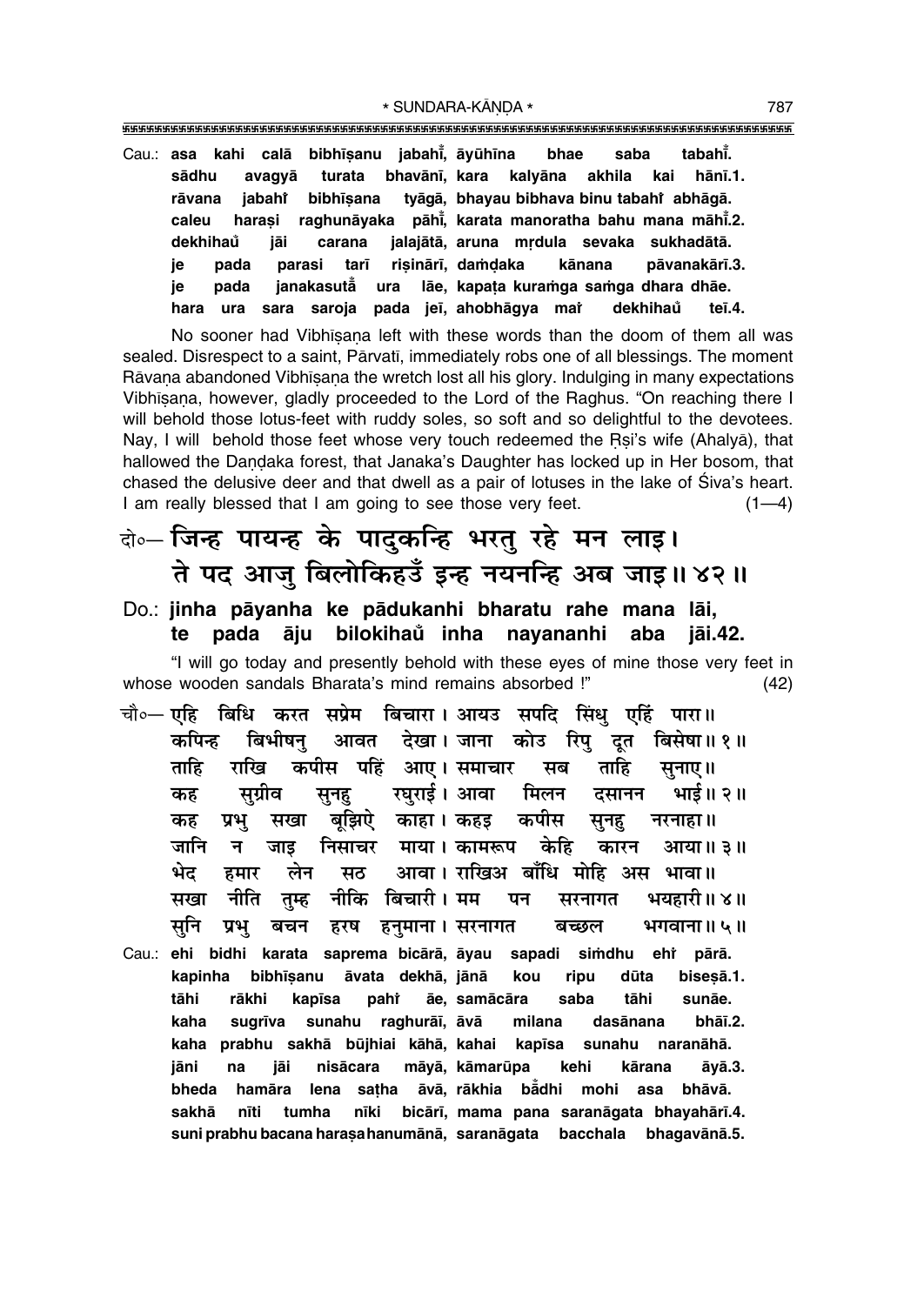Cherishing such fond expectations Vibhisana instantly crossed over to the other side of the ocean (where Sri Rama had encamped with His host). When the monkeys saw Vibhisana coming, they took him for some special messenger of the enemy. Detaining him outside they approached Sugriva (the lord of the monkeys) and told him all the news. Said Sugrīva, "Listen, O Lord of the Raghus: Rāvana's brother (Vibhīsana) has come to see You." The Lord, however, asked, "What do you think of the matter, my friend?" The lord of the monkeys replied, "Listen, O Ruler of men: the wiles of these demons are beyond one's comprehension. One does not know wherefore he has come, capable as he is of taking any form he likes. Obviously the fool has come to spy out our secrets; what appeals to me, therefore, is that he should be taken prisoner and detained." "Friend, you have thought out a wise course: but My yow is to dispel all fears from the mind of those who seek refuge in Me." Hanuman rejoiced to hear these words of the Lord, who cherished paternal affection for His protege.  $(1 - 5)$ 

# बे॰ सरनागत कहँ जे तजहिं निज अनहित अनुमानि। ते नर पावँर पापमय तिन्हहि बिलोकत हानि॥४३॥

Do.: saranāgata kahů je tajahř nija anahita anumāni, te nara pāvåra pāpamaya tinhahi bilokata hāni.43. "Those people who forsake a suppliant, apprehending evil from him are vile and

sinful; their very sight is abominable."  $(43)$ 

- बध लागहिं जाह। आएँ सरन तजडँ नहिं ताह॥ चौ०— कोटि बिप्र जीव मोहि जबहीं। जन्म कोटि अघ नासहिं तबहीं॥१॥ होड सनमख सहज सुभाऊ। भजनु मोर तेहि भाव न काऊ॥ पापवंत कर सोइ होई। मोरें सनमुख आव कि सोई॥२॥ जौं ਧੈ दष्टहृदय निर्मल मन जन सो मोहि पावा। मोहि कपट छल छिद्र न भावा॥ दससीसा। तबहँ न कछ भय हानि कपीसा॥३॥ भेद लेन पठवा निसाचर जेते। लछिमनु हनइ निमिष महुँ तेते॥ महँ जग सखा सरनाईं। रखिहउँ ताहि प्रान की नाईं॥४॥ जौं सभीत आवा
- badha lāgahi jāhū, āĕ sarana tajaů nahi tāhū. Cau.: koți bipra sanamukha hoi jīva mohi jabahi, janma koți agha nāsahi tabahi.1. pāpavamta kara sahaja subhāū, bhajanu mora tehi bhāva na kāū. soi hoi, more sanamukha jaů pai dustahrdaya āva ki soī.2. nirmala mana jana so mohi pāvā, mohi kapata chala chidra na bhāvā. pathavā dasasīsā, tabahů na kachu bhaya hāni kapīsā.3. bheda lena jete, lachimanu hanai nimișa mahů tete. jaga mahů sakhā nisācara saranāi, rakhihaŭ nāt.4. sabhīta āvā tāhi prāna kī jaů

"I will not abandon even the murderer of myriads of Brāhmanas, if he seeks refuge in Me. The moment a creature turns its face towards Me the sins incurred by it through millions of lives are washed away. A sinner by his very nature is averse to My worship. Had Vibhisana been wicked at heart, could he ever dare to approach Me? That man alone who has a pure mind can attain to Me; I have an aversion for duplicity, wiles and censoriousness. Even if Rāvana has sent him to find out our secrets, we have nothing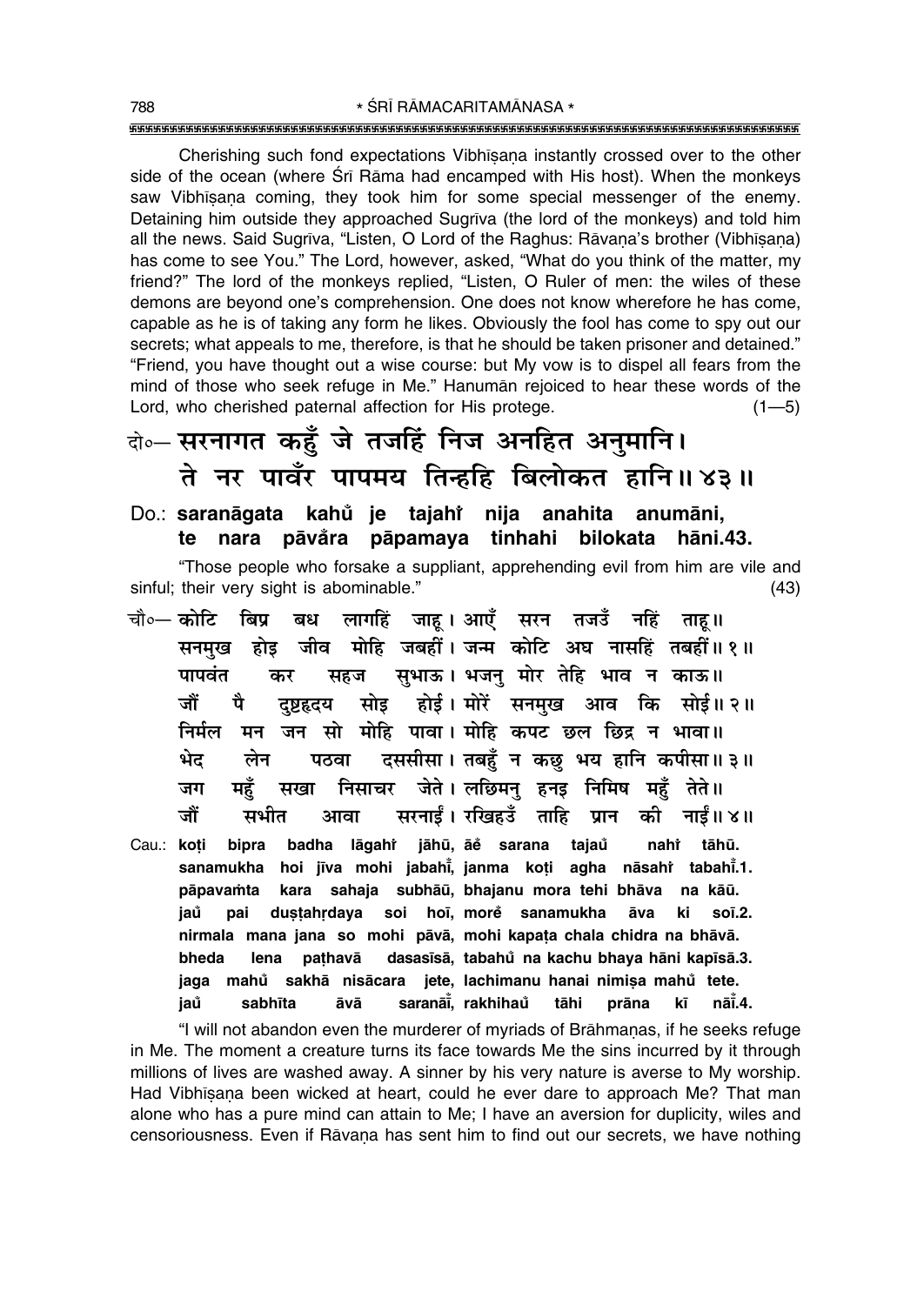\* SUNDARA-KĀNDA \* 

to fear or lose, O lord of the monkeys. Laksmana, O my friend, can dispose of in a trice all the demons the world contains. And if he has sought shelter with Me out of fear, I will cherish him as My own life.  $(1-4)$ 

## केन उभय भाँति तेहि आनहु हँसि कह कृपानिकेत। जय कृपाल कहि कपि चले अंगद हनू समेत॥४४॥

Do.: ubhaya bhåti tehi ānahu håsi kaha krpāniketa, jaya krpāla kahi kapi cale amgada hanū sameta.44.

"In either case bring him here," the All-merciful laughed and said. "Glory to the merciful Lord," cried the monkeys and proceeded with Angada and Hanuman (to usher in Vibhīsana).  $(44)$ 

| चौ॰— सादर    | तेहि          |               | आगें करि बानर। चले जहाँ रघुपति करुनाकर॥                          |  |                          |      |                                                                       |
|--------------|---------------|---------------|------------------------------------------------------------------|--|--------------------------|------|-----------------------------------------------------------------------|
| दुरिहि       |               |               |                                                                  |  |                          |      | ते देखे द्वौ भ्राता। नयनानंद दान के दाता॥१॥                           |
| बहुरि        |               |               | राम छबिधाम बिलोकी। रहेउ ठटुकि एकटक पल रोकी॥                      |  |                          |      |                                                                       |
| भूज          | प्रलंब        |               |                                                                  |  |                          |      | कंजारुन लोचन। स्यामल गात प्रनत भय मोचन॥२॥                             |
| सिंघ         |               |               | कंध आयत उर सोहा।आनन अमित मदन मन मोहा॥                            |  |                          |      |                                                                       |
| नयन          |               |               |                                                                  |  |                          |      | नीर पुलकित अति गाता। मन धरि धीर कही मृदु बाता॥३॥                      |
| नाथ          |               |               | दसानन कर मैं भ्राता।।निसिचर बंस जनम सुरत्राता॥                   |  |                          |      |                                                                       |
| सहज          |               |               |                                                                  |  |                          |      | पापप्रिय तामस देहा।जथा उलूकहि तम पर नेहा॥४॥                           |
| Cau.: sādara | tehi āgĕ kari |               | bānara, cale jahā raghupati karunākara.                          |  |                          |      |                                                                       |
| dūrihi       |               | te dekhe dvau |                                                                  |  | bhrātā, nayanānamda dāna | ke   | dātā.1.                                                               |
| bahuri       |               |               | rāma chabidhāma bilokī, raheu thatuki ekataka pala rokī.         |  |                          |      |                                                                       |
|              |               |               |                                                                  |  |                          |      | bhuja pralamba kamjāruna locana, syāmala gāta pranata bhaya mocana.2. |
|              |               |               | simgha kamdha āyata ura sohā, ānana amita madana mana mohā.      |  |                          |      |                                                                       |
| navana       | nīra          |               |                                                                  |  |                          |      | pulakita ati gātā, mana dhari dhīra kahī mrdu bātā.3.                 |
|              |               |               | nātha dasānana kara mai bhrātā, nisicara bamsa janama suratrātā. |  |                          |      |                                                                       |
| sahaja       |               |               | pāpapriya tāmasa dehā, jathā ulūkahi tama                        |  |                          | para | nehā.4.                                                               |

The monkeys respectfully placed Vibhisana ahead of them and proceeded to the place where the all-merciful Lord of the Raghus was. Vibhisana beheld from a distance the two brothers who ravished the eyes of all. Again as he beheld Srī Rāma, the home of beauty, he stopped winking and stood stockstill with his gaze intently fixed on the Lord. He had exceptionally long arms, eyes resembling the red lotus and swarthy limbs that rid the suppliant of all fear. His lion-like shoulders and broad chest exercised great charm, while His countenance bewitched the mind of countless Cupids. The sight brought tears to his eyes and a deep thrill ran through his body. He, however, composed his mind and spoke in gentle accents: "My lord, I am Rāvana's brother. Having been born in the demon race. O Protector of gods, my body has the element of Tāmas (inertia and ignorance) preponderating in it and I have a natural affinity for sins even as an owl is fond of darkness.  $(1-4)$ 

बे॰ श्रवन सुजसु सुनि आयउँ प्रभु भंजन भव भीर। त्राहि त्राहि आरति हरन सरन सुखद रघुबीर॥४५॥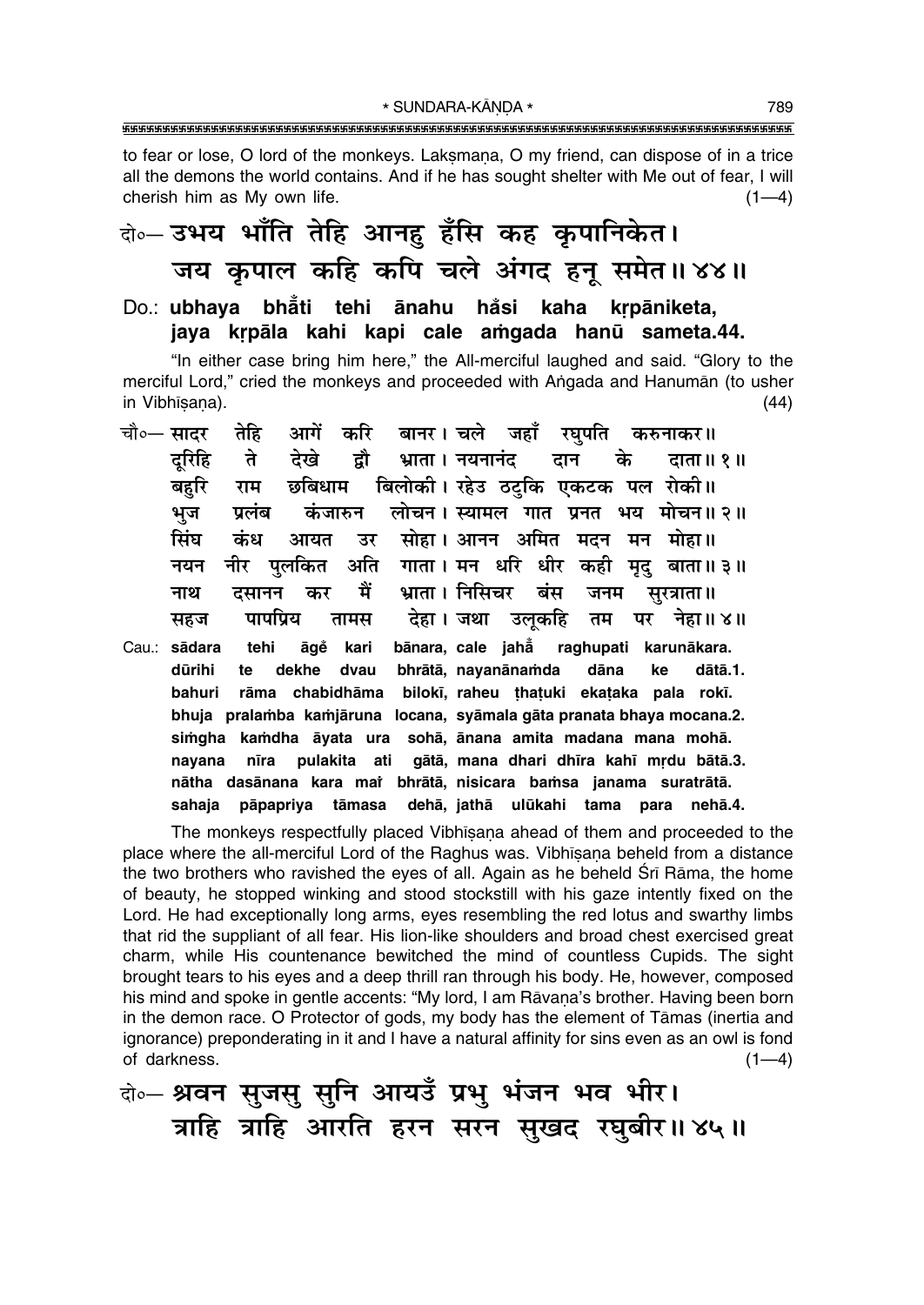### Do.: śravana sujasu suni āyaŭprabhu bhamjana bhava bhīra, trāhi trāhi ārati harana sarana sukhada raghubīra.45.

"Having heard with my own ears of Your fair renown I have come to You with the belief that my lord (You) dissipates the fear of rebirth. Save me, save me, O Hero of Raghu's line, reliever of distress, delighter of those who take refuge in you."  $(45)$ 

- कहि करत दंडवत देखा।तुरत उठे प्रभु हरष बिसेषा॥ चौ०— अस दीन बचन सनि प्रभ मन भावा। भज बिसाल गहि हृदयँ लगावा॥१॥ अनज सहित मिलि ढिग बैठारी। बोले बचन भगत भयहारी॥ सहित परिवारा। कसल कठाहर बास तम्हारा॥२॥ कह लंकेस बसह दिन् राती। सखा धरम निबहड़ केहि भाँती॥ खल मंडलीं तुम्हारि सब रीती। अति नय निपुन न भाव अनीती॥३॥ मैं जानउँ भल बास नरक कर ताता। दुष्ट संग जनि देइ बिधाता॥ बरु पद देखि कसल रघराया। जौं तम्ह कीन्हि जानि जन दाया॥४॥ अब
- Cau.: asa kahi karata damdavata dekhā, turata uthe prabhu harașa biseșā. dīna bacana suni prabhu mana bhāvā, bhuja bisāla gahi hrdayå lagāvā.1. anuja sahita mili dhiga baithārī, bole bacana bhagata bhayahārī. kahu lamkesa sahita parivārā, kusala kuthahara bāsa tumhārā.2. khala mamdali basahu dinu rātī, sakhā dharama nibahai kehi bhātī. mat iānaů tumhāri saba rītī, ati naya nipuna na bhāva anītī.3. baru bhala bāsa naraka kara tātā, dusta samga jani dei bidhātā. aba pada dekhi kusala raghurāyā, jaŭ tumha kīnhi jāni jana dāyā.4.

When the Lord saw Vibhisana falling prostrate with these words, He immediately started up much delighted. The Lord rejoiced at heart to hear his humble speech and, taking him in His long arms, clasped him to His bosom. Meeting him with His younger brother (Laksmana) He seated him by His side and spoke words that dispelled the fear of His devotee: "Tell me, king of Lanka, if all is well with you and your family, placed as you are in vicious surroundings. You live day and night in the midst of evil-minded persons; I wonder how you are able to maintain your piety, my friend, I know all your ways: you are a past master in correct behaviour and are averse to wrong-doing. It is much better to live in hell, dear Vibhisana; but may Providence never place us in the company of the wicked." "All is well with me now that I have beheld Your feet, O Lord of the Raghus, and since You have shown Your mercy to me, recognizing me as Your servant.  $(1-4)$ 

# के-तब लगि कुसल न जीव कहँ सपनेहँ मन बिश्राम। जब लगि भजत न राम कहूँ सोक धाम तजि काम॥४६॥

### Do.: taba lagi kusala na jīva kahů sapanehů mana biśrāma, jaba lagi bhajata na rāma kahů soka dhāma taji kāma.46.

"There can be no happiness for a creature nor can its mind know any peace even in a dream so long as it does not relinquish desire, which is an abode of sorrow, and adore Śrī Rāma (Yourself)."  $(46)$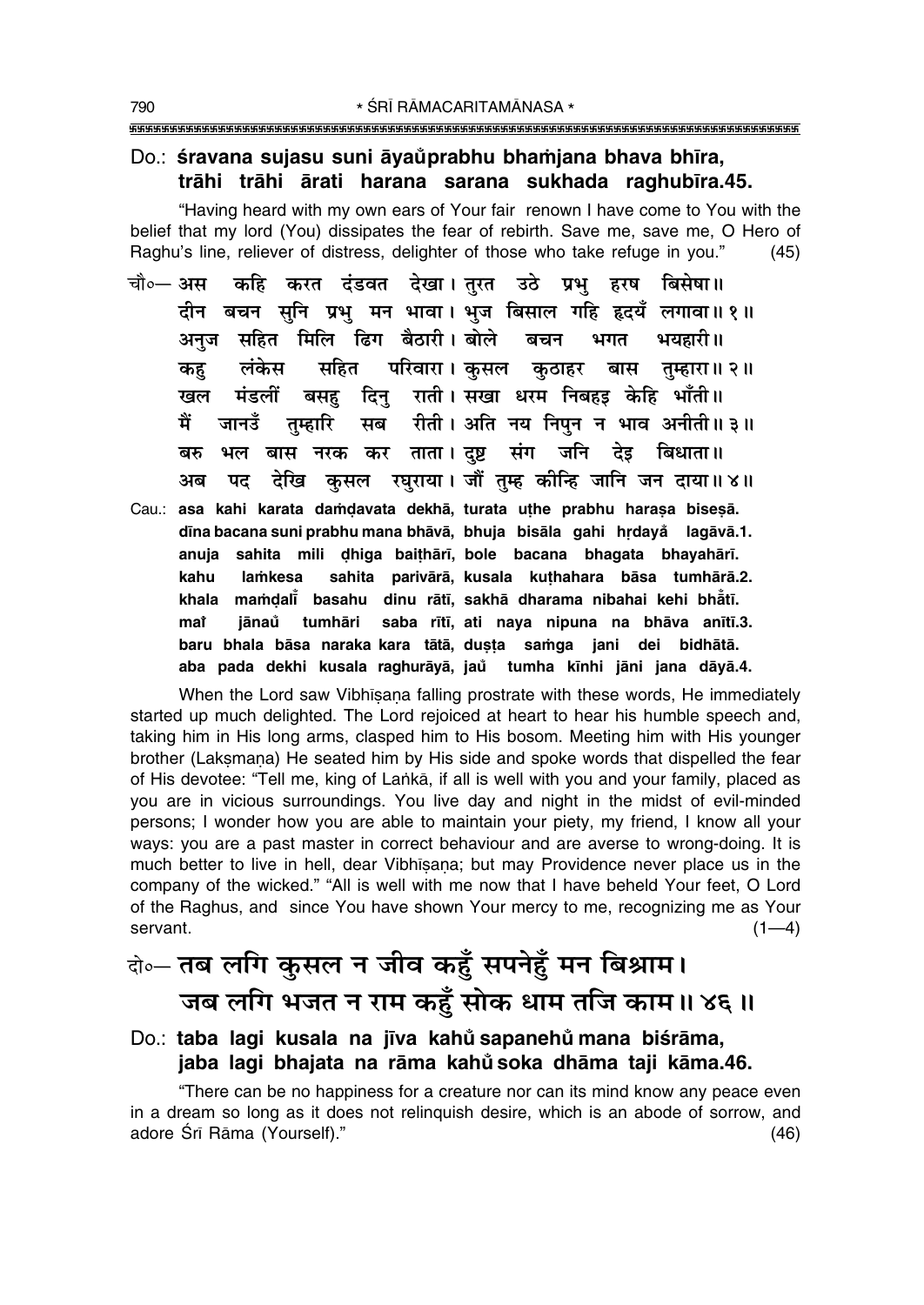\* SUNDARA-KĀNDA \* 

- चौ∘— तब लगि हृदयँ बसत खल नाना। लोभ मोह मच्छर मद माना ॥ जब लगि उर न बसत रघनाथा। धरें चाप सायक कटि भाथा॥ १॥ अँधिआरी। राग ਰਸੀ द्रेष उलुक सखकारी॥ ममता तरुन लगि बसति जीव मन माहीं। जब लगि प्रभु प्रताप रबि नाहीं॥ २॥ तब मैं कुसल मिटे भय भारे। देखि राम पद कमल तुम्हारे॥ अब कृपाल जा पर अनुकुला। ताहि न ब्याप त्रिबिध भव सुला॥३॥ तम्ह मैं निसिचर अति अधम सुभाऊ। सुभ आचरनु कीन्ह नहिं काऊ॥ जास रूप मनि ध्यान न आवा। तेहिं प्रभ हरषि हृदयँ मोहि लावा॥४॥
- Cau.: taba lagi hrdayå basata khala nānā, lobha moha macchara mada mānā. jaba lagi ura na basata raghunāthā, dhare cāpa sāyaka kati bhāthā.1. ådhiārī, rāga mamatā taruna tamī dvesa ulūka sukhakārī. taba lagi basati jīva mana māhi, jaba lagi prabhu pratāpa rabi nāhi.2. aba mai kusala mite bhaya bhāre, dekhi rāma pada kamala tumhāre. krpāla jā para anukūlā, tāhi na byāpa tribidha bhava sūlā.3. tumha mai nisicara ati adhama subhāū, subha ācaranu kīnha nahi kāū. jāsu rūpa muni dhyāna na āvā, teht prabhu harasi hrdayå mohi lāvā.4.

"That villainous crew—greed, infatuation, jealousy, arrogance and pride— haunts the mind only so long as the Lord of the Raghus does not take up His abode there, armed with a bow and arrow and with a quiver fastened at His waist. Attachment to the world is like a dark night fully advanced, which is so delightful to the owls of attraction and aversion; it abides in the heart of a creature only so long as the sun of the Lord's glory does not shine there. Having seen Your lotus feet, O Rama, I am now quite well and my grave fears have been set at rest. The threefold torments of mundane existence cease to have any effect on him who enjoys Your favour, my gracious lord. I am a demon vilest of nature and have never done any good act. Yet the Lord whose beauty even sages fail to perceive with their mind's eye has been pleased to clasp me to His bosom.  $(1-4)$ 

# बे-अहोभाग्य मम अमित अति राम कृपा सुख पुंज। देखेउँ नयन बिरंचि सिव सेब्य जुगल पद कंज॥४७॥

Do.: ahobhāgya mama amita ati rāma krpā sukha pumja, dekheŭ navana biramci siva sebva jugala pada kamja.47.

"Ah, I am blessed beyond measure, O all-gracious and all-blissful Rāma, in that I have beheld with my own eyes the lotus feet which are worthy of adoration even to Brahma and Śiva."  $(47)$ 

सखा निज कहउँ सभाऊ। जान भसंडि संभु गिरिजाऊ॥ चौ∘— सुनहु होइ चराचर द्रोही।अावै सभय सरन तकि मोही॥१॥ जौं नर तजि मद मोह कपट छल नाना। करउँ सद्य तेहि साधु समाना॥ सुत दारा। तनु धनु भवन सुहृद परिवारा॥२॥ जननी जनक बंध् बटोरी। मम पद मनहि बाँध बरि डोरी॥ कै सब ममता ताग नाहीं। हरष सोक भय नहिं मन माहीं॥३॥ समदरसी डच्छा कछ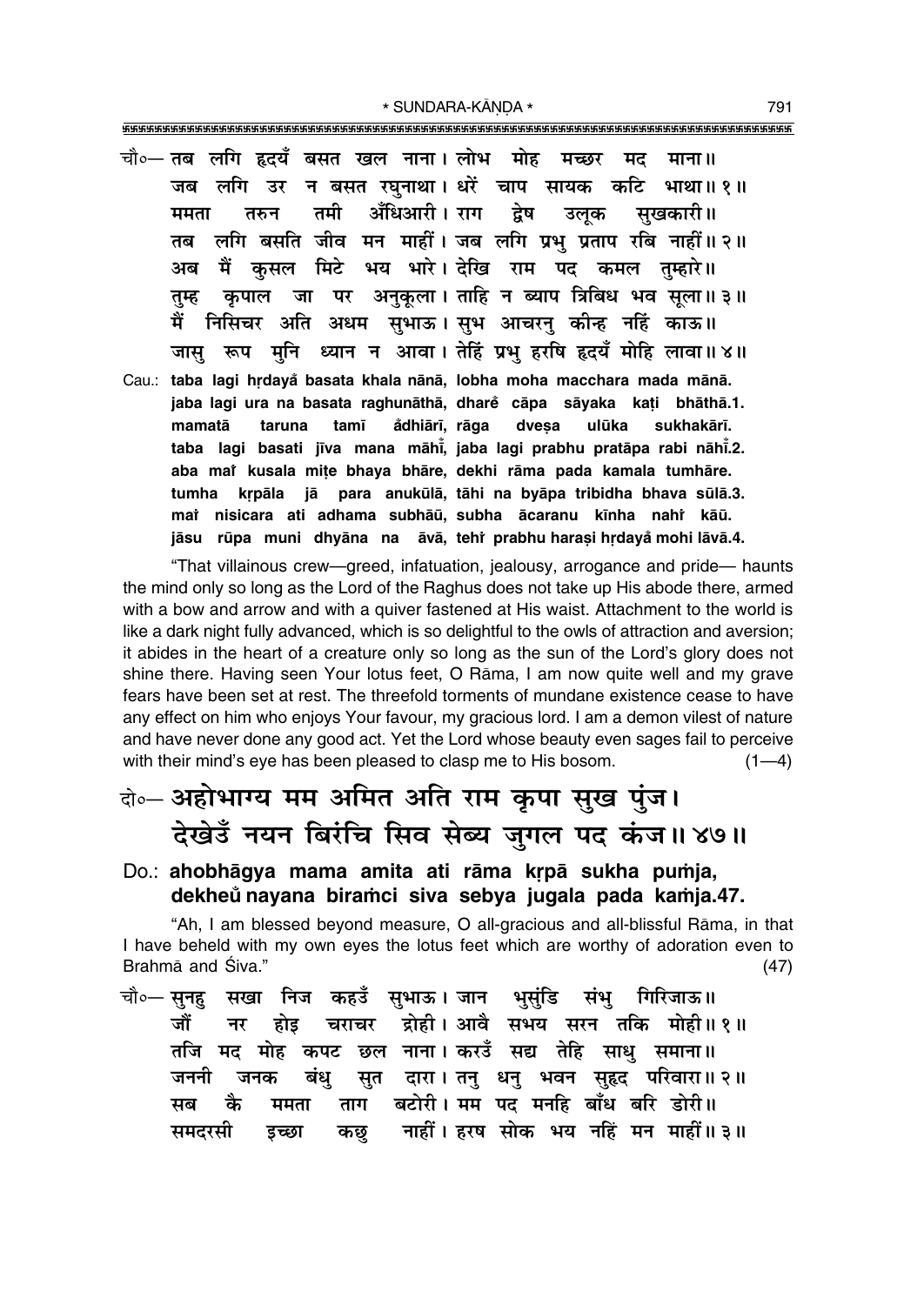बस कैसें। लोभी हृदयँ जैसें॥ बसड धन अस उर सजन मोरें। धरउँ सारिखे संत प्रिय देह नहिं निहोरें॥ ४॥ तुम्ह आन Cau.: sunahu sakhā nija kahaŭ subhāū, jāna bhusumdi sambhu girijāū. hoi carācara drohī, āvai sabhaya sarana taki mohī.1. iaů nara taji mada moha kapata chala nānā, karaŭ sadva tehi sādhu samānā. jananī janaka bamdhu suta dārā, tanu dhanu bhavana suhrda parivārā.2. mamatā tāga batorī, mama pada manahi bādha bari dorī. saba kai samadarasī icchā nāhi. harasa soka bhava nahi mana māhi.3. kachu basai dhanu jaise. asa sajjana mama ura basa kaisě, lobhī hrdayå tumha sārikhe samta priya more, dharaŭ deha naht āna nihorė.4.

"Listen, My friend: I tell you My nature, which is known to Bhuśundi, Śambhu (Lord Śiva) and Girijā (Pārvatī) too. If a man, even though he has been an enemy of the whole animate and inanimate creation, comes terror-stricken to Me, seeking My protection and discarding vanity, infatuation, hypocrisy and trickeries of various kinds, I speedily make him the very like of a saint. The ties of affection that bind a man to his mother, father, brother, son, wife, body, wealth, house, friends and relations are like so many threads which a pious soul gathers up and twists into a string wherewith he binds his soul to My feet. Nay, he looks upon all with the same eye and has no craving and his mind is free from joy, grief and fear. A saint of this description abides in My heart even as mammon resides in the heart of a covetous man. Only saints of your type are dear to Me; for the sake of none else do I body Myself forth."  $(1-4)$ 

# केन्-सगुन उपासक परहित निरत नीति दूढ़ नेम। ते नर प्रान समान मम जिन्ह कें द्विज पद प्रेम॥४८॥

#### Do.: saguna upāsaka parahita nirata nīti drRha nema, te nara prāna samāna mama jinha ke dvija pada prema.48.

"Those men who worship My personal form, are intent on doing good to others, firmly tread the path of righteousness, and are steadfast in their vow and devoted to the feet of the Brāhmanas are dear to Me as life."  $(48)$ 

गुन तोरें। तातें तुम्ह अतिसय प्रिय मोरें॥ चौ०— सन् लंकेस सकल राम सनि बानर जुथा। सकल कहहिं जय कृपा बरूथा॥१॥ बचन कै बानी। नहिं बिभीषन प्रभ सनत अघात श्रवनामत जानी॥ पद अंबज गहि बारहिं बारा। हृदयँ समात प्रेम् न अपारा॥ २॥ स्वामी । प्रनतपाल अंतरजामी॥ देव उर सूनह सचराचर उर बासना रही। प्रभु पद प्रीति सरित सो बही॥३॥ कछ प्रथम अब कृपाल निज भगति पावनी। देह सदा सिव मन भावनी॥ रनधीरा । मागा तूरत सिंध एवमस्त कहि प्रभ कर नीरा॥ ४॥ नाहीं। मोर दरस अमोघ जदपि तव इच्छा जग माहीं॥ सखा अस कहि राम तिलक तेहि सारा। सुमन भई बृष्टि नभ अपारा॥ ५॥ Cau.: sunu lamkesa sakala guna torė, tātė tumha atisaya priya morė, rāma bacana suni bānara jūthā, sakala kahahi jaya krpā barūthā.1.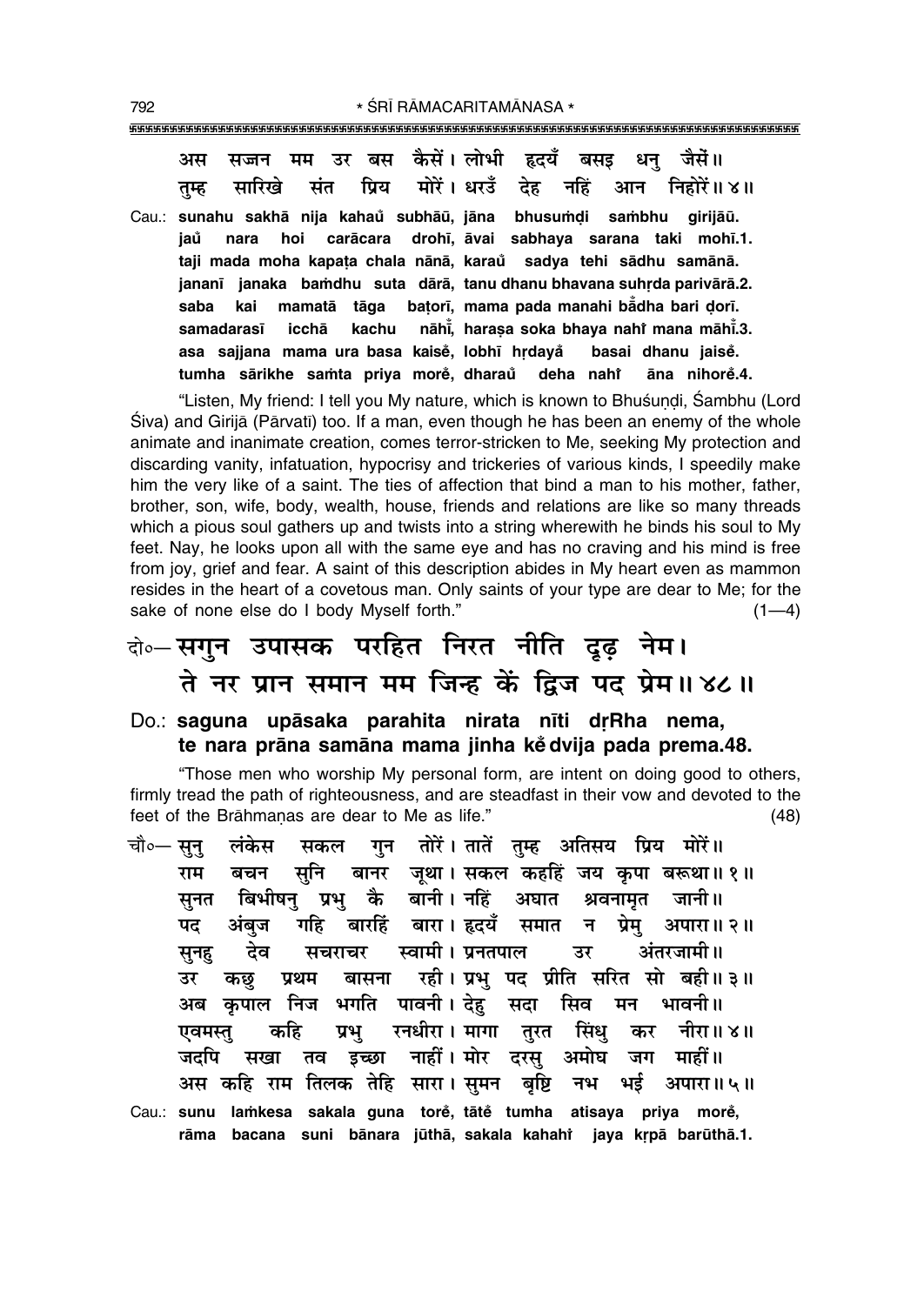#### \* SUNDARA-KĀNDA \* 793

**sunata bibh∂¶anu prabhu kai bån∂, nahiÚ aghåta ‹ravanåmæta jån∂. pada a≈buja gahi bårahiÚ bårå, hædaya° samåta na premu apårå.2. sunahu deva sacaråcara svåm∂, pranatapåla ura a≈tarajåm∂. ura kachu prathama båsanå rah∂, prabhu pada pr∂ti sarita so bah∂.3. aba kæpåla nija bhagati påvan∂, dehu sadå siva mana bhåvan∂. evamastu kahi prabhu ranadh∂rå, mågå turata si≈dhu kara n∂rå.4.** jadapi sakhā tava icchā **, mora darasu amogha jaga måh∂° .** asa kahi rāma tilaka tehi sārā, sumana brsti nabha bhaī apārā.5.

ìListen, O king of La∆kå; you possess all the above virtues; hence you are extremely dear to Me." On hearing the words of Śrī Rāma all the assembled monkeys exclaimed, "Glory to the All-merciful !" Vibhīsana's eagerness to hear the Lord's speech, which was all nectar to his ears, knew no satiety. He clasped His lotus feet again and again, his heart bursting with boundless joy. "Listen, my lord, Ruler of the whole creation—animate as well as inanimate, Protector of the suppliant and Knower of all hearts: I did have some lurking desire in my heart before; but the same has been washed away by the stream of devotion to the Lordís feet. Now, my gracious Lord, grant me such pure devotion (to Your feet) as that which gladdens Siva's heart." "So be it", replied the Lord, staunch in fight, and immediately asked for the water of the sea. "Even though, My friend, you have no craving, My sight in this world never fails to bring its reward." So saying, Srī Rāma applied on his forehead the sacred mark of sovereignty and a copious shower of flowers rained down from the heavens.  $(1-5)$ 

# <del>दो०</del>– **रावन क्रोध अनल निज स्वास समीर प्रचंड।** जरत बिभीषन् राखे**उ दीन्हेउ राज् अखंड।। ४९ ( क** )।। ेजो संपति सिव रावनहि दीन्हि दिएँ दस माथ। र्मोइ संपदा बिभीषनहि सकुचि दीन्हि रघुनाथ ॥ ४९ (ख)॥

Do.: rāvana krodha anala nija svāsa samīra pracamda, jarata bibhīsanu rākheu dīnheu rāju akhamda.49(A). **jo sa≈pati siva råvanahi d∂nhi die dasa måtha, °** soi sampadā bibhīsanahi sakuci dīnhi raghunātha.49(B).

Thus did the Lord of the Raghus save Vibhīsana from being consumed by the fire of Rāvana's wrath, fanned to fury by his own (Vibhīsana's) breath (words), and bestowed on him unbroken sovereignty. Nay, He conferred on Vibhīsana with much diffidence the same fortune which Lord Siva had bestowed on Rāvana after the latter had offered his ten heads to Him in a sacrifice. (49 A-B)

चौ०– अस प्रभु छाड़ि भजहिं जे आना। ते नर पसु बिनु पूँछ बिषाना॥ निज जन जानि ताहि अपनावा । प्रभु सुभाव कपि कुल मन भावा ॥ १ ॥ पनि सर्बग्य सर्ब उर बासी।**सर्बरूप सब रहित उदासी**॥ ेबोले बचन नीति प्रतिपालक । कारन मनुज दनुज कुल घालक ॥ २ ॥ सुनु कपीस लंकापति बीरा । केहि बिधि तरिअ जलधि गंभीरा॥  $\vec{r}$ कुल मकर उरग झष जाती।अति अगाध दुस्तर सब भाँती॥३॥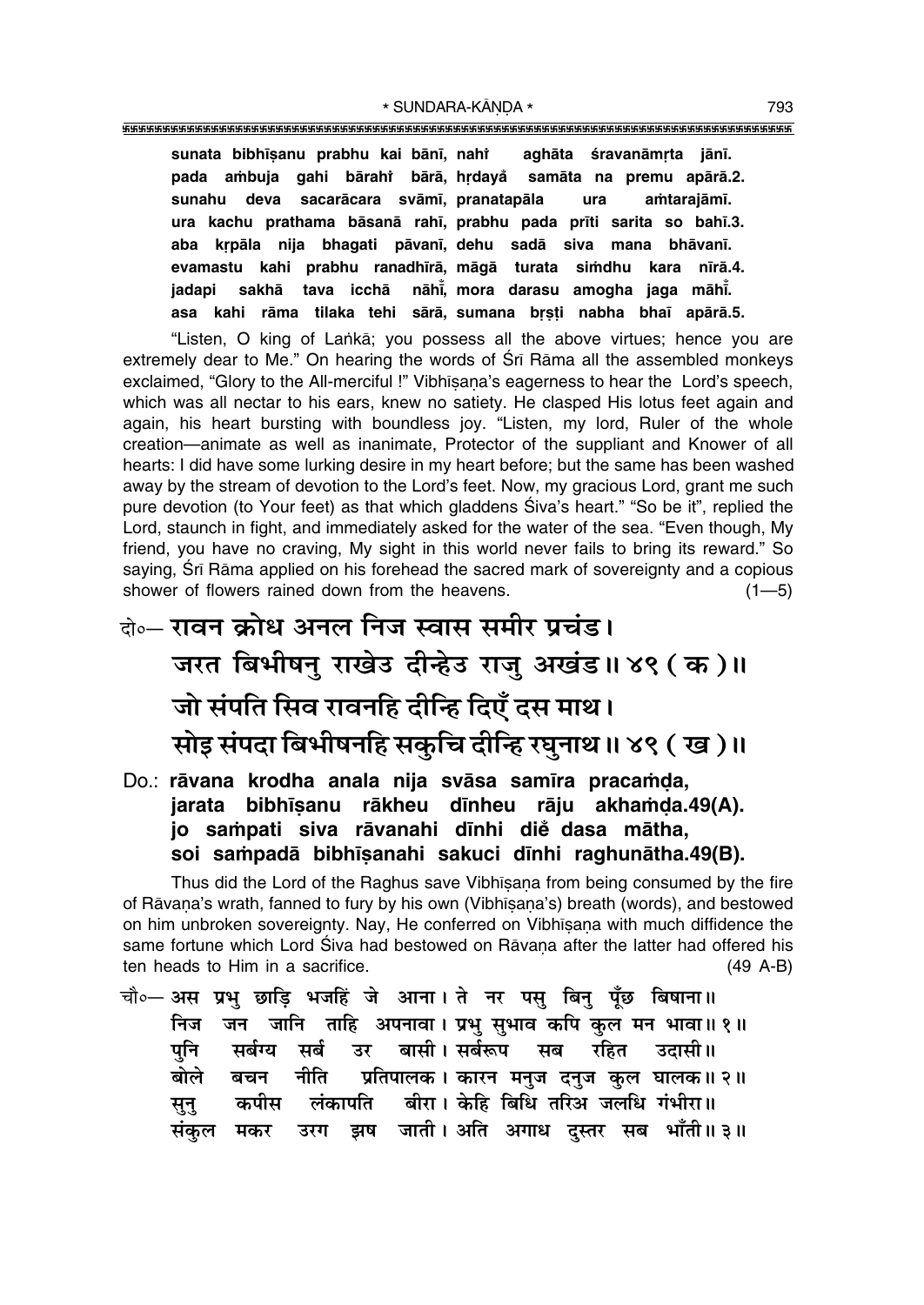लंकेस रघनायक। कोटि सिंध सोषक तव सायक॥ कह सनह नीति असि गार्ड। बिनय करिअ सागर सन जाई॥४॥ तदपि जद्यापि Cau.: asa prabhu chāRi bhajahi je ānā, te nara pasu binu pūcha bisānā. apanāvā, prabhu subhāva kapi kula mana bhāvā.1. nija jana jāni tāhi bāsī, sarbarūpa puni sarbagya sarba ura saba rahita udāsī. pratipālaka, kārana manuja danuja kula ghālaka.2. bole bacana nīti lamkāpati bīrā, kehi bidhi taria jaladhi gambhīrā. sunu kapīsa samkula makara uraga jhasa jātī, ati agādha dustara saba bhātī.3. kaha lamkesa sunahu raghunāyaka, koti simdhu sosaka tava sāyaka. tadapi asi gāi, binaya karia sāgara sana jāi.4. jadyapi nīti

Those men who worship anyone else, giving up such a (benign) lord, are mere beasts without a tail and a pair of horns. Recognizing Vibhisana as His own man the Lord accepted him in His service; the amiability of His disposition gladdened the heart of the whole monkey host. Then the All-wise, who dwells in the heart of all, is manifest in all forms, though bereft of all and unconcerned, and who had appeared in human semblance with a specific motive and as the exterminator of the demon race, spoke words strictly observing the rules of decorum: "Listen, O lord of the monkeys and O valiant sovereign of Lanka, how are we to cross the deep ocean full of alligators, snakes and all varieties of fishes, most unfathomable and difficult to cross in everyway?" "Listen, O Lord of the Raghus," replied the king of Lanka, "Although Your arrow ifself can dry up innumerable oceans, yet propriety demands that You should approach the ocean and request the deity presiding over it (to allow You a passage).  $(1-4)$ 

# बे॰- प्रभु तुम्हार कुलगुर जलधि कहिहि उपाय बिचारि। बिनु प्रयास सागर तरिहि सकल भालु कपि धारि॥५०॥

### Do.: prabhu tumhāra kulagura jaladhi kahihi upāya bicāri, binu prayāsa sāgara tarihi sakala bhālu kapi dhāri.50.

"My lord, the deity presiding over the ocean is an ancestor of Yours; hence he will think over the question and suggest some means (of crossing the ocean).\* The whole host of bears and monkeys will thus be able to cross the ocean without much ado."  $(50)$ 

नीकि उपाई।करिअ दैव जौं होड चौ०— सखा कही सहाई ॥ तम्ह न यह लछिमन मन भावा। राम बचन सुनि अति दुख पावा॥१॥ मंत्र कवन भरोसा। सोषिअ सिंधु करिअ मन रोसा॥ दैव कर नाथ एक अधारा। दैव दैव कहँ आलसी पकारा॥ २॥ कादर मन रघबीरा। ऐसेहिं करब बिहसि बोले धरह मन धीरा॥ सनत अस कहि प्रभु अनुजहि समुझाई। सिंधु समीप गए रघराई॥ ३॥ नाई । बैठे कीन्ह सिरु पनि प्रनाम दर्भ डसाई ॥ प्रथम तट पहिं आए। पाछें बिभीषन प्रभ जबहिं रावन दुत पठाए ॥ ४॥

<sup>\*</sup> It is stated in the Rāmāyana of Vālmīki and other scriptures that the bed of the ocean was dug by King Sagara, hence it is known by the name of 'Sāgara.' King Sagara was an ancestor of Śrī Rāma and thus the deity presiding over the ocean is also spoken of by Vibhiṣaṇa as a forefather of the Lord.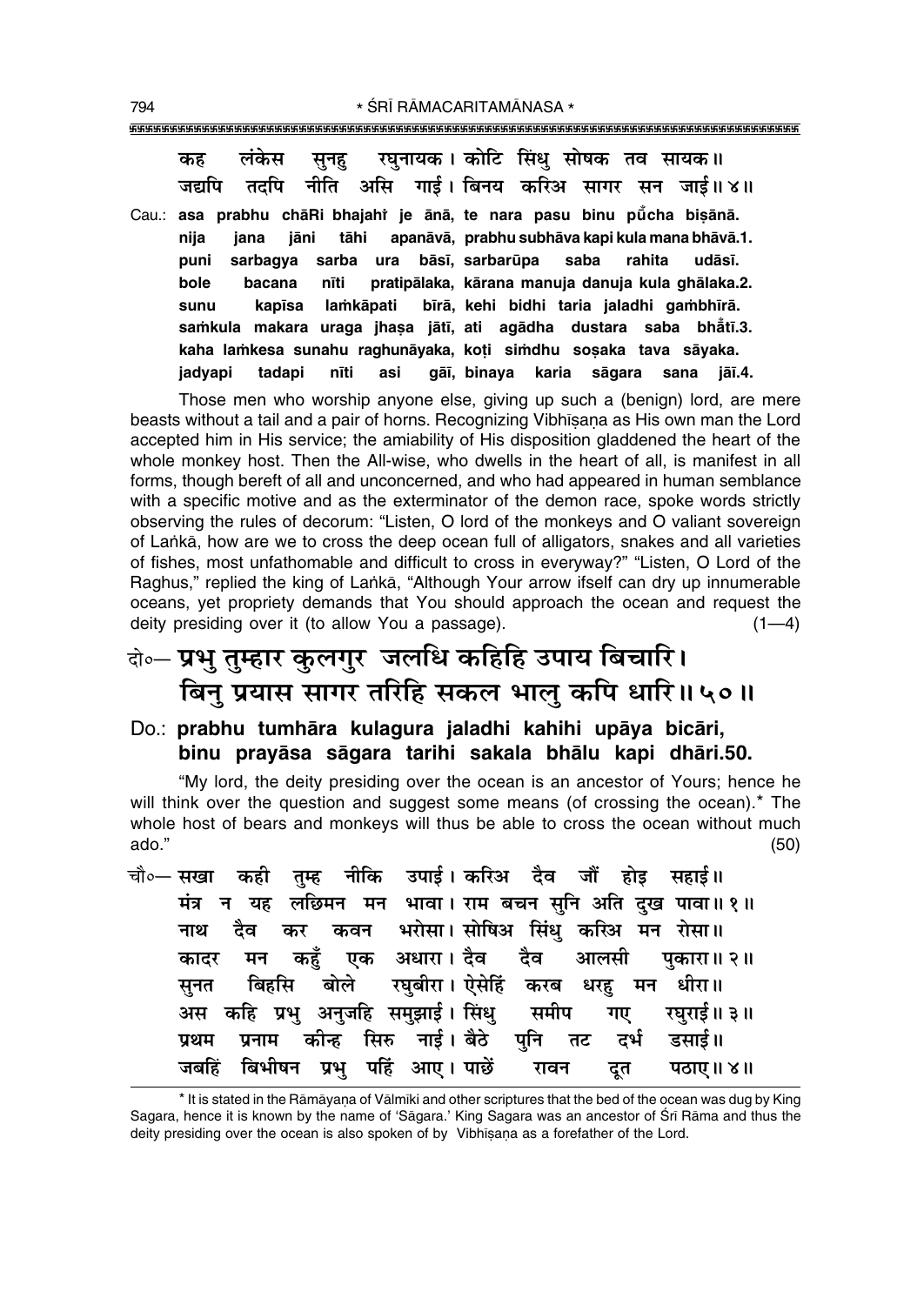upāī, karia Cau.: sakhā kahī tumha nīki daiva jaů hoi sahāī. mamtra na yaha lachimana mana bhāvā, rāma bacana suni ati dukha pāvā.1. nātha daiva kara kavana bharosā, sosia simdhu karia mana rosā. mana kahů eka adhārā daiva daiva kādara ālasī pukārā.2. sunata bihasi bole raghubīrā, aisehi karaba dharahu mana dhīrā. asa kahi prabhu anujahi samujhāī, simdhu samīpa qae raghurāī.3. prathama pranāma kīnha siru nāī, baithe puni tata darbha dasāī. jabahi bibhīsana prabhu pahi āe, pāche pathāe.4. rāvana dūta

"Friend, you have suggested an excellent plan; let us try it and see if Providence helps it." This counsel, however, did not find favour with Laksmana, who was greatly pained to hear Srī Rāma's words. "No reliance can be placed on the freaks of fortune. Fill your mind with indignation and dry up the ocean. Fate is a crutch for the mind of cowards alone; it is the indolent who proclaim their faith in fate." Hearing this the Hero of Raghu's line laughed and said, "We shall do accordingly; pray, ease your mind." Reassuring His younger brother (Laksmana) with these words the Lord of the Raghus went to the seashore. First of all He bowed His head and greeted the ocean and then, spreading some Kuśa grass on the shore, took His seat thereon. As soon as Vibhisana proceeded towards the Lord, Rāvana sent spies after him.  $(1-4)$ 

# बे⊶ सकल चरित तिन्ह देखे धरें कपट कपि देह। प्रभु गुन हृदयँ सराहहिं सरनागत पर नेह॥५१॥

#### Do.: sakala carita tinha dekhe dharë kapata kapi deha, prabhu guna hrdayå sarāhahi saranāgata para neha.51.

Assuming the false appearance of monkeys they witnessed all the doings of Sri Rāma and praised in their heart the Lord's virtues and His fondness for those who come to Him for protection.  $(51)$ 

- चौ०— प्रगट सुभाऊ। अति सप्रेम गा बिसरि दराऊ॥ बखानहिं राम रिप के दत कपिन्ह तब जाने।सकल बाँधि कपीस पहिं आने॥१॥ सुग्रीव सब बानर। अंग भंग करि पठवह निसिचर॥ कह सूनहु कपि धाए। बाँधि कटक चहु पास फिराए॥२॥ सुनि सुग्रीव बचन कपि लागे। दीन पकारत तदपि न त्यागे॥ मारन बह प्रकार नासा काना।तेहि कोसलाधीस जो कै हमार हर आना॥ ३॥ सुनि लछिमन सब निकट बोलाए। दया लागि हँसि तुरत छोड़ाए॥ रावन दीजह यह पाती । लछिमन बचन बाच् कुलघाती ॥ ४ ॥ कर
- Cau.: pragața bakhānahi rāma subhāū, ati saprema gā bisari durāū. ripu ke dūta kapinha taba jāne, sakala bādhi kapīsa pahr āne.1. kaha sugrīva sunahu saba bānara, amga bhamga kari pathavahu nisicara. sugrīva bacana kapi dhāe, bādhi kataka cahu pāsa phirāe.2. suni bahu prakāra mārana kapi lāge, dīna pukārata tadapi na tyāge. hamāra hara nāsā kānā, tehi kai ānā.3. kosalādhīsa io suni lachimana saba nikața bolāe, dayā lāgi håsi turata choRāe. kara dījahu yaha pātī, lachimana bacana bācu kulaghātī.4. rāvana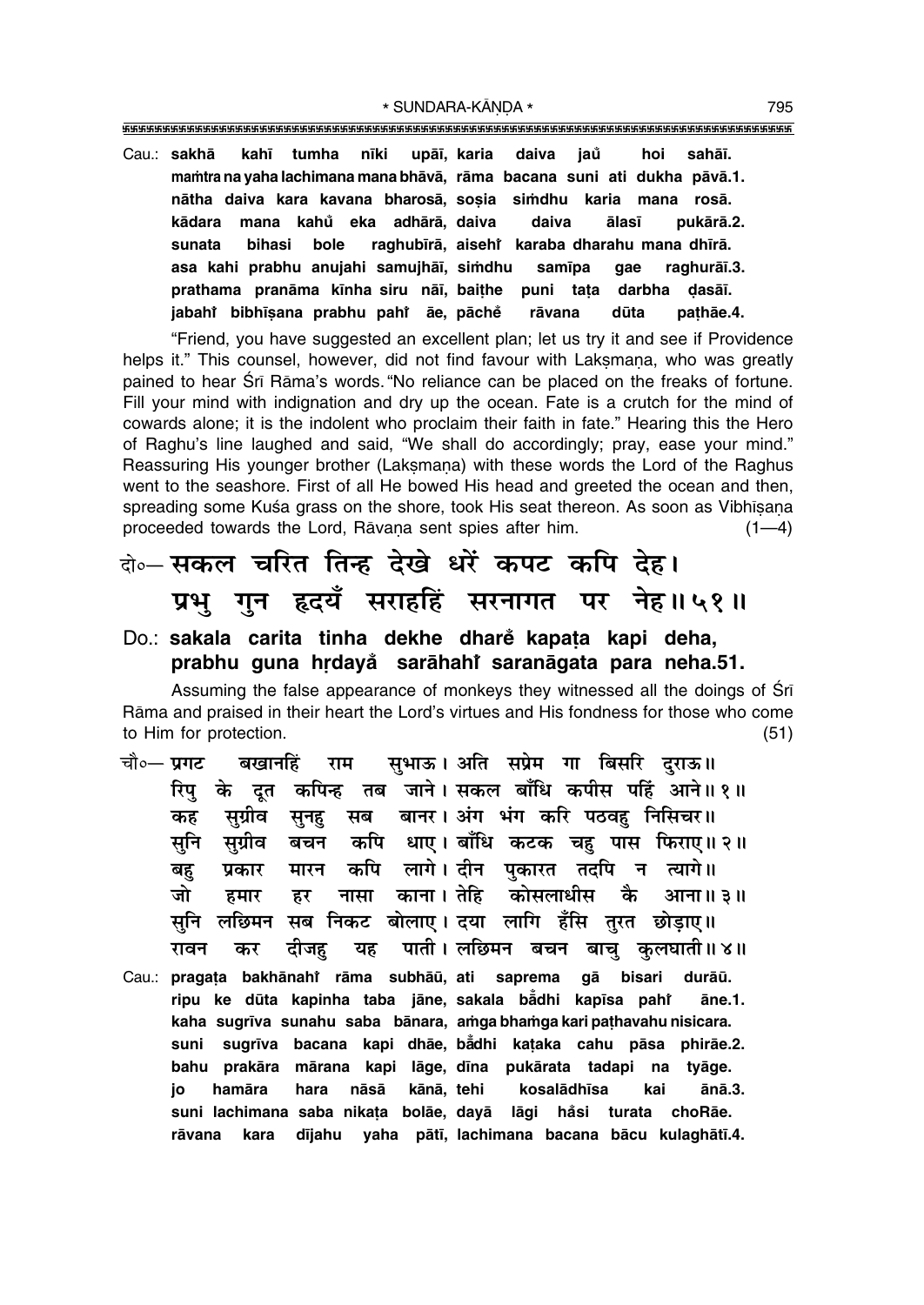They openly commenced applauding Srī Rāma's amiability and in the intensity of their emotion forgot their disguise. The monkeys now recognized them as the enemy's spies; they bound them all and brought them in the presence of Sugriva (the lord of the monkeys). Said Sugrīva, "Listen, all you monkeys: mutilate the demons and dismiss them." Hearing Sugrīva's command the monkeys ran and paraded them in bonds all through the camp. The monkeys, then started belabouring them right and left; the demons piteously cried for help, yet the monkeys would not let them alone. "Whosoever robs us of our nose and ears, we adjure him by Srī Rāma not to do so." When Laksmana heard this, he called them all near him; and moved to pity he laughed and immediately had them released. "Give this note into Rāvana's hands and tell him: read, destroyer of vour race, what Laksmana says."  $(1-4)$ 

### को॰– कहेहु मुखागर मूढ़ सन मम संदेसु उदार। सीता देइ मिलहु न त आवा कालु तुम्हार॥५२॥

#### Do.: kahehu mukhāgara mūRha sana mama samdesu udāra, sītā dei milahu  $t_{\mathbf{a}}$ āvā kālu tumhāra 52. na

"Further convey to the fool by word of mouth my generous message: surrender Sītā and make peace or your hour is come."  $(52)$ 

चौ०— तुरत लछिमन पद माथा। चले दूत बरनत गाथा ॥ नाइ गन लंकाँ आए। रावन चरन सीस तिन्ह नाए॥ १॥ कहत राम जस बिर्हास पँछी बाता। कहसि न सुक आपनि कुसलाता॥ दसानन खबरि बिभीषन केरी।जाहि मृत्यु आई अति नेरी॥२॥ पनि कह त्यागी। होइहि जव कर कीट अभागी॥ लंका सठ करत राज पनि कह भाल् कीस कटकाई । कठिन काल प्रेरित चलि आई॥ ३॥ कर रखवारा। भयउ मृदल चित सिंधु बिचारा॥ जीवन जिन्ह के कै बात बहोरी। जिन्ह के हृदयँ त्रास अति मोरी॥४॥ तपसिन्ह कह Cau.: turata nāi lachimana pada māthā, cale dūta baranata guna gāthā. iasu lamkå kahata rāma ãe. rāvana carana sīsa tinha nāe.1. **bihasi** dasānana pūchī bātā. kahasi na suka āpani kusalātā. puni kahu khabari bibhīsana kerī, jāhi mrtyu āī ati nerī.2. karata rāja lamkā sațha tyāgī, hoihi java abhāgī. kara kīta puni kahu bhālu kīsa katakāī, kathina kāla prerita cali āī.3. ke jīvana kara rakhavārā, bhayau mrdula cita simdhu bicārā. jinha kahu tapasinha kai bāta bahorī, jinha ke hrdayå trāsa ati morī.4.

Bowing their head at Laksmana's feet the spies immediately departed, recounting the virtues of Srī Rāma. With Srī Rāma's praises on their lips they entered Lankā and bowed their head at Rāvana's feet. The ten-headed monster laughed and asked them the news: "Report me, Suka, your own welfare and then tell me the news about Vibhisana whom death has approached very near. The fool left Lanka where he was ruling; the wretch will now be crushed as a weevil with barley-grains. Tell me next all about the host of bears and monkeys, that has been driven over here by a cruel destiny. It is the poor soft-hearted sea that has stood as a protector of their lives. Lastly tell me the news about the ascetics (Rāma and Laksmana) whose heart is obsessed with unceasing terror of me.  $(1-4)$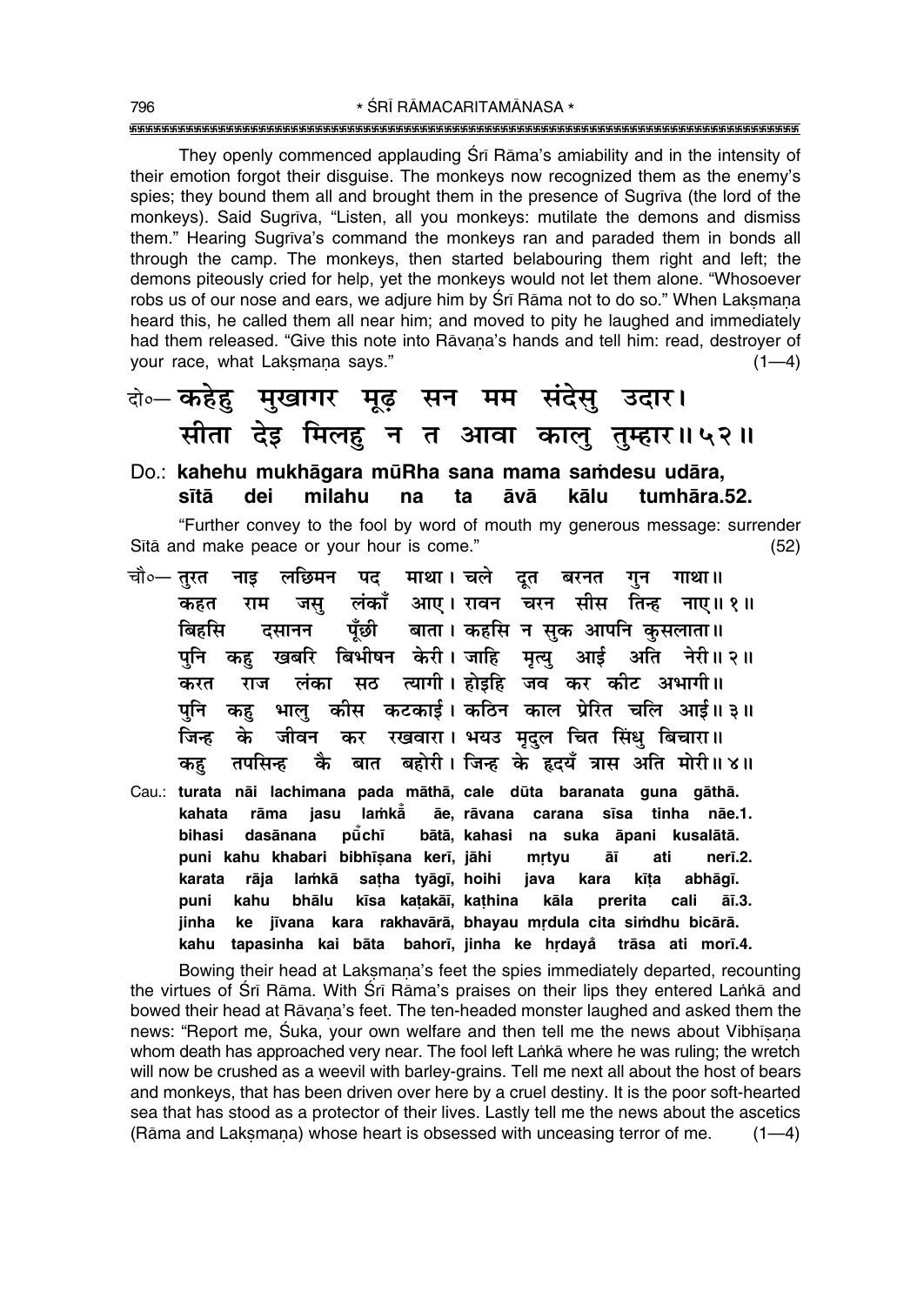# बे- की भइ भेंट कि फिरि गए श्रवन सुजसु सुनि मोर। कहसि न रिपु दल तेज बल बहुत चकित चित तोर॥५३॥

Do.: kī bhai bhemța ki phiri gae śravana sujasu suni mora, kahasi na ripu dala teja bala bahuta cakita cita tora.53.

"Did you meet them or did they beat their retreat on hearing my fair renown? Why should you not speak of the enemy's prowess and strength; your wits seem utterly dazed."  $(53)$ 

- करि पँछेह जैसें। मानह कहा क्रोध तजि तैसें॥ चौ∘— **नाथ** कपा जब अनज तम्हारा। जातहिं राम तिलक तेहि सारा॥१॥ मिला जाड सनि काना। कपिन्ह बाँधि दीन्हे दख नाना॥ रावन दत हमहि काटैं लागे। राम सपथ दीन्हें हम त्यागे॥ २॥ नासिका श्रवन कटकाई। बदन कोटि सत बरनि न जाई॥ पँछिह नाथ राम कपि धारी। बिकटानन बिसाल भयकारी॥ ३॥ नाना बरन भाल पर दहेउ हतेउ सत तोरा। सकल कपिन्ह महँ तेहि बलु थोरा॥ जेहिं अमित नाम भट कठिन कराला। अमित नाग बल बिपल बिसाला॥४॥
- krpā kari pūchehu jaisė, mānahu kahā krodha taji taisė. Cau.: nātha anuja tumhārā, jātahi rāma tilaka tehi sārā.1. milā jāi jaba rāvana dūta hamahi suni kānā, kapinha bādhi dīnhe dukha nānā. nāsikā kātat lāge, rāma sapatha dīnhe hama tvāge.2. śravana pūchihu nātha rāma katakāi, badana koți sata barani na jāī. nānā barana bhālu kapi dhārī, bikatānana bisāla bhavakārī.3. jehř pura daheu hateu suta torā, sakala kapinha mahå tehi balu thorā. amita nāma bhaṭa kaṭhina karālā, amita nāga bala bipula bisālā.4.

" My lord, just as you have so kindly put these questions to me, so do you believe what I say and be not angry. No sooner had your younger brother (Vibhisana) met Sri Rāma then the latter applied the sacred mark of sovereignty on his forehead. When the monkeys heard that we were Rāvana's (Your majesty's) spies, they bound us and persecuted us in many ways. They were about to cut off our ears and nose; but when we adjured them by Rāma not to do so, they let us go. You have enquired, my lord, about Srī Rāma's army; but a thousand million tongues would fail to describe it. It is a host of bears and monkeys of diverse hue and gruesome visage, huge and terrible. He who burnt your capital and killed your son (Aksa) is the weakest of all the monkeys. The army includes innumerable champions with as many names, fierce and unyielding monsters of vast bulk and possessing the strength of numberless elephants."  $(1-4)$ 

# के- द्विबिद मयंद नील नल अंगद गद बिकटासि। दधिमुख केहरि निसठ सठ जामवंत बलरासि॥५४॥

Do.: dvibida mayamda nīla nala amgada gada bikatāsi, dadhimukha kehari nisatha satha jāmavamta balarāsi.54.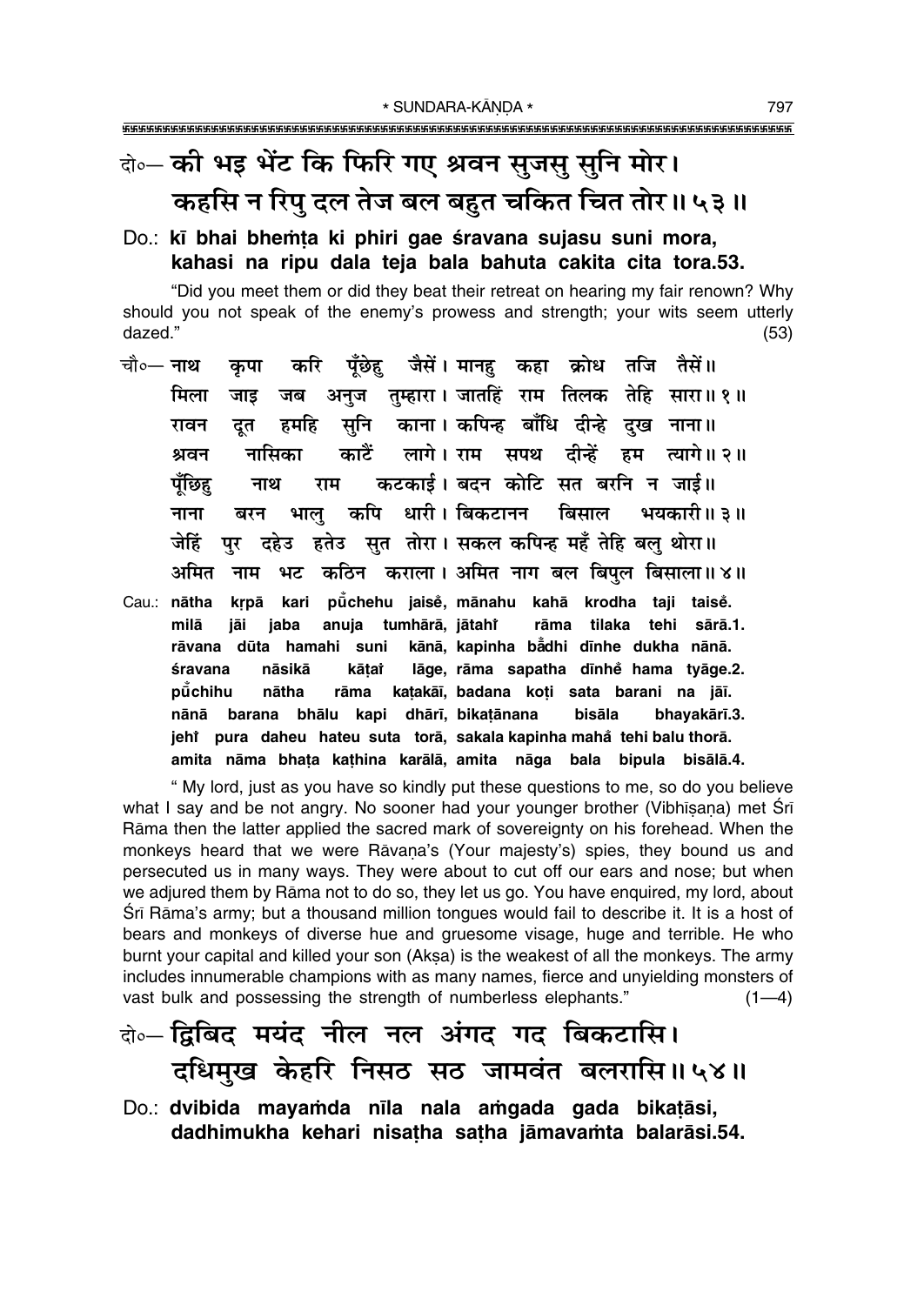"Dvivida, Mainda, Nīla, Nala, Angada, Gada, Vikațāsya, Dadhimukha, Kesarī, Niśatha, Śatha and the powerful Jāmbavān are some of them."  $(54)$ 

- चौ०— **ए** कपि सुग्रीव समाना। इन्ह सम कोटिन्ह गनइ को नाना॥ सब राम कपाँ अतलित बल तिन्हहीं।तन समान त्रैलोकहि ागनहीं ॥ १ ॥ मैं सना श्रवन दसकंधर।पदम अठारह जूथप बंदर॥ अस नाथ कटक महँ सो कपि नाहीं। जो न तुम्हहि जीतै रन माहीं॥२॥ क्रोध मीजहिं सब हाथा। आयसु पै न देहिं रघुनाथा॥ परम सोषहिं सिंध सहित झष ब्याला। परहिं न त भरि कधर बिसाला॥३॥ दससीसा। ऐसेड बचन कहहिं सब कीसा॥ गर्द मर्टि मिलवहिं असंका। मानहँ ग्रसन चहत हहिं लंका॥४॥ गर्जहिं तर्जहिं सहज
- saba sugrīva samānā, inha sama koținha ganai ko nānā. Cau.: e kapi rāma krpå atulita bala tinhahi̇̃, trna samāna trailokahi aanahi.1. asa mar sunā śravana dasakamdhara, paduma athāraha jūthapa bamdara. nātha kaṭaka mahǎ so kapi nāhi, jo na tumhahi jītai rana māhi.2. parama krodha mījahi saba hāthā, āyasu pai na dehi raghunāthā. sosahi simdhu sahita jhasa byālā, pūrahi na ta bhari kudhara bisālā.3. mardi garda milavahi dasasīsā, aisei bacana kahahi saba kīsā. sahaja asamkā, mānahu grasana cahata hahi lamkā.4. garjahr tarjahi

"Each of these monkeys is as mighty as Sugriva (the king) and there are tens of millions like them; who can dare count them? By the grace of Sri Rama they are unequalled in strength and reckon the three spheres of creation as of no more account than a blade of grass. I have heard it said, Ravana, that the commanders of the various monkey-troops alone number eighteen thousand billions. In the whole host, my lord, there is not a single monkey who would not conquer you in battle. They are all wringing their hands in excess of passion; but the Lord of the Raghus does not order them (to march)." 'We shall suck the ocean dry with all its fish and serpents or fill it up with huge mountains. Nay, we shall crush the ten-headed Rāvana and reduce him to dust.' Such were the words that all the monkeys uttered. Fearless by nature, they roared and bullied as if they would devour Lanka.  $(1-4)$ 

# के-सहज सूर कपि भालु सब पुनि सिर पर प्रभु राम। रावन काल कोटि कहुँ जीति सकहिं संग्राम॥५५॥

Do.: sahaja sūra kapi bhālu saba puni sira para prabhu rāma, sakaht rāvana kāla koti kahů jīti samgrāma.55.

"All the monkeys and bears are born warriors and, besides, they have Lord Sri Rāma over their head. Rāvana, they can conquer in battle even millions of Yamas (death personified)."  $(55)$ 

तेज बल बुधि बिपुलाई। सेष सहस सत सकहिं न गाई।। चौ०— राम सर एक सोषि सत सागर।ततव भ्रातहि पूँछेउ नय नागर॥१॥ सक बचन सुनि सागर पाहीं।मागत पंथ कृपा मन माहीं॥ तास बचन बिहसा दससीसा। जौं असि मति सहाय कृत कीसा॥२॥ सूनत

798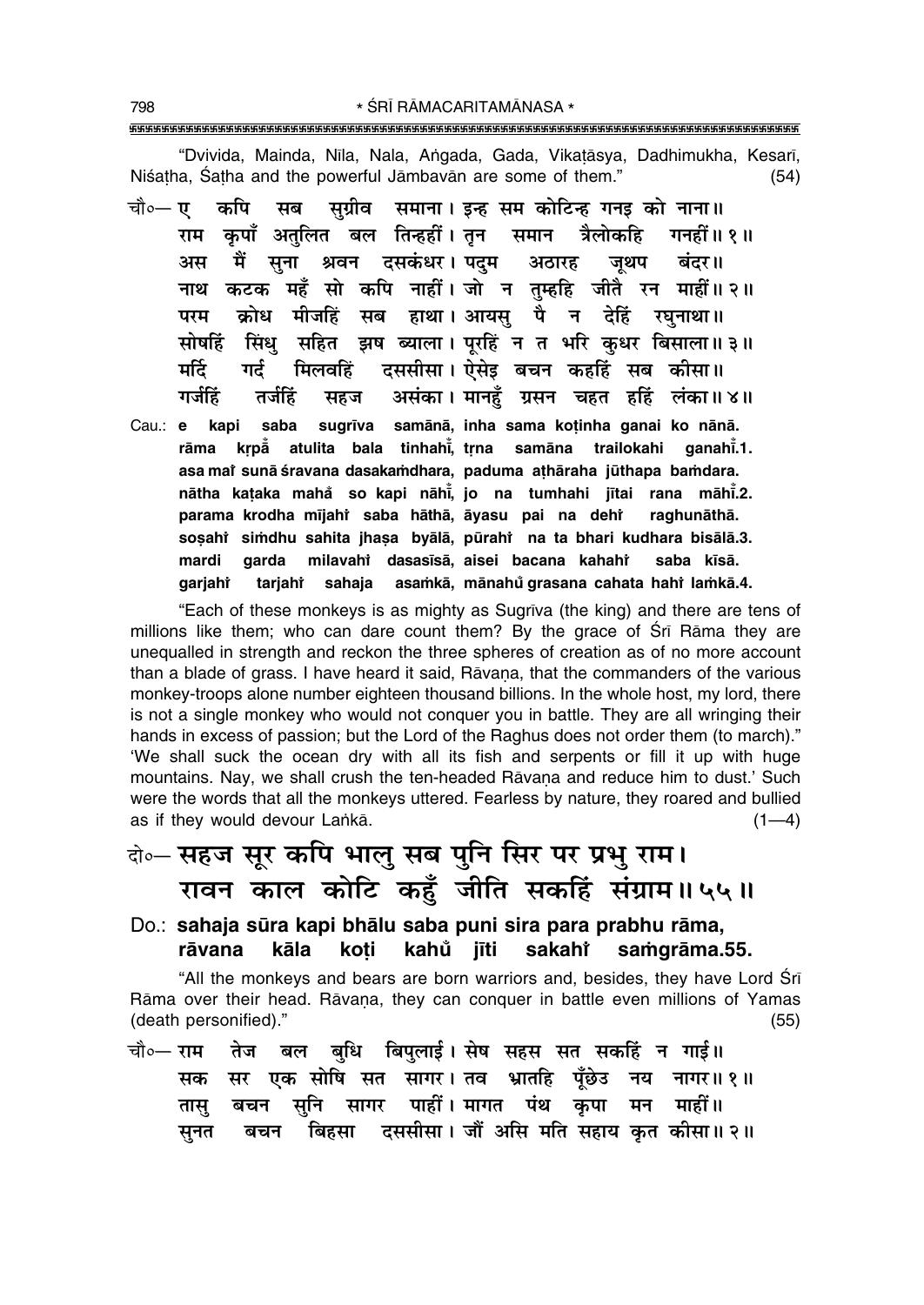भीरु दढाई। सागर ठानी मचलाई।। सन सहज कर बचन करसि बड़ाई। रिप बल बद्धि थाह मैं पाई॥ ३॥ मुढ मषा का बिभीषन जाकें। बिजय बिभुति कहाँ जग ताकें॥ सचिव सभीत दत रिस बाढी। समय बिचारि पत्रिका सनि खल बचन काढी॥ ४॥ पाती । नाथ यह बचाड छाती ॥ रामानज दीन्ही जडावह रावन। सचिव बोलि सठ लाग बचावन॥५॥ लीन्ही बिर्हास बाम कर bipulāī, sesa sahasa sata sakahi na gāī. Cau.: rāma teia bala budhi sara eka soși sata sāgara, tava bhrātahi pūcheu naya nāgara.1. saka tāsu bacana suni sāgara pāhi, māgata pamtha krpā mana māhi. bihasā dasasīsā, jaŭ asi mati sahāya krta kīsā.2. bacana sunata sahaja bhīru kara bacana drRhāī, sāgara sana thānī macalāī. karasi baRāī, ripu bala buddhi thāha mai pāī.3. mūRha mrsā kā saciva sabhīta bibhīsana jākė, bijaya bibhūti kahā jaga tākě. suni khala bacana dūta risa bāRhī, samaya patrikā kāRhī.4. bicāri rāmānuja dīnhī vaha pātī, nātha bacāi juRāvahu chātī.

**bihasi** 

bāma kara

"A hundred thousand Sesas would fail to describe the greatness of Sri Rāma's valour, strength and intelligence. With a single shaft He could dry up a hundred seas; yet, being a master of propriety, He consulted your brother (Vibhisana) and in accordance with his suggestion He is asking passage of the ocean with a heart full of compassion." The ten-headed monster laughed to hear these words. "It was because of such wits that he (Rāma) took monkeys for his allies. That is why, confirming the advice of my brother, who is a born coward, he is persistent in demanding of the ocean (like a pet child) something which is impossible. Fool, why do you bestow false praise on the enemy, whose might and wisdom I have fathomed. Triumph and glory in this world are inaccessible to him who has a cowardly counsellor like Vibhisana." The spy waxed angry to hear the words of the wicked monarch and taking it to be an opportune moment he took out the letter (from Laksmana). "Srī Rāma's younger brother (Laksmana) gave me this note; have it read, my lord, and soothe your heart." Rāvana laughed when he took the letter in his left hand; and summoning his minister, the fool asked him to read it out.  $(1 - 5)$ 

līnhī rāvana, saciva boli satha lāga bacāvana.5.

- केन्चातन्ह मनहि रिझाइ सठ जनि घालसि कुल खीस । राम बिरोध न उबरसि सरन बिष्नु अज ईस॥५६ (क)॥ की तजि मान अनुज इव प्रभु पद पंकज भूंग। होहि कि राम सरानल खल कुल सहित पतंग॥५६ (ख)॥
- Do.: bātanha manahi rijhāi satha jani ghālasi kula khīsa, rāma birodha na ubarasi sarana bisnu aja īsa.56(A). kī taji māna anuja iva prabhu pada pamkaja bhrmga, hohi ki rāma sarānala khala kula sahita patamga.56(B).

799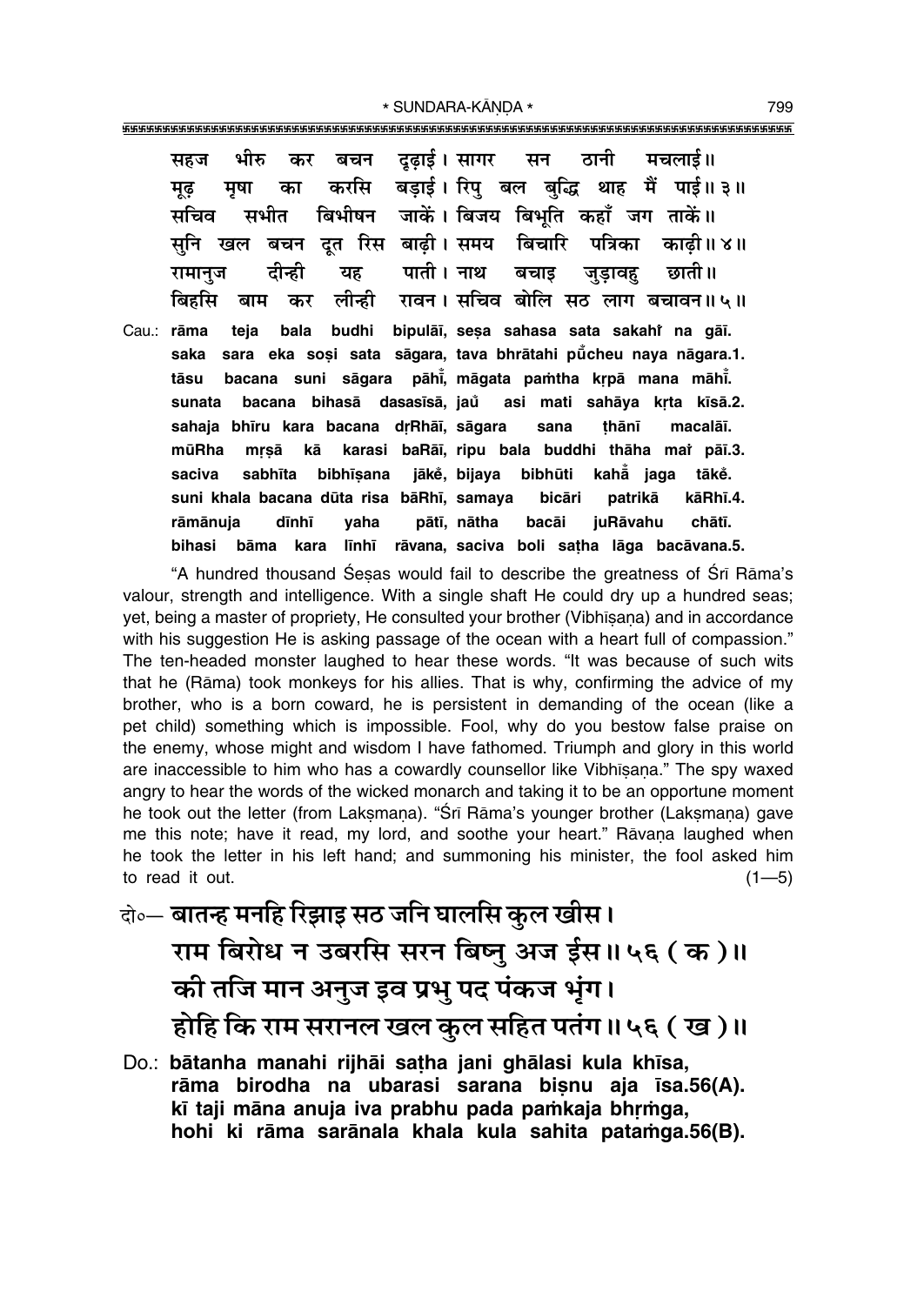Beguiling your mind with flattering words, O fool, do not bring your race to utter ruin. By courting enmity with Sri Rama you will not be spared even though you seek the protection of Visnu, Brahma or Śiva. Therefore, abandoning pride, like your younger brother, either seek the lotus feet of the Lord as a bee or be consumed with your family like a moth into the fire of Sri Rama's shafts, O wretch.  $(56 A-B)$ 

चौ०— सनत मुख मुसुकाई। कहत दसानन सबहि सनाई॥ सभय मन गहत अकासा। लघु तापस कर बाग बिलासा॥१॥ भूमि परा कर सुक नाथ सत्य सब बानी। समुझहु छाड़ि प्रकृति अभिमानी॥ कह मम परिहरि क्रोधा।नाथ राम सन तजह बिरोधा॥२॥ सनह बचन सुभाऊ। जद्यपि अखिल लोक कर राऊ॥ अति कोमल रघबीर मिलत कृपा तुम्ह पर प्रभु करिही। उर अपराध न एकउ धरिही॥३॥ दीजे। एतना कहा मोर प्रभ कीजे॥ जनकसुता रघनार्थाह देन बैदेही। चरन प्रहार कीन्ह सठ तेही॥४॥ जब तेहिं कहा चरन सिरु चला सो तहाँ।कपासिंध जहाँ ॥ रघनायक नाड निज कथा सुनाई। राम कुपाँ आपनि गति पाई॥५॥ करि प्रनाम रिषि कीं साप भवानी। राछस भयउ रहा मुनि ग्यानी॥ अगस्ति बारा। मुनि निज आश्रम कहँ पगु धारा॥६॥ बंदि बारहिं राम पट Cau.: sunata sabhaya mana mukha musukāī, kahata dasānana sabahi sunāī. bhūmi parā kara gahata akāsā, laghu tāpasa kara bāga bilāsā.1. kaha suka nātha satya saba bānī, samujhahu chāRi prakrti abhimānī. sunahu bacana mama parihari krodhā, nātha rāma sana tajahu birodhā.2. raghubīra subhāū, jadyapi akhila ati komala loka kara rāū. milata krpā tumha para prabhu karihī, ura aparādha na ekau dharihī.3.

raghunāthahi dīje, etanā kahā mora prabhu janakasutā kīie. jaba teht kahā dena baidehī, carana prahāra kīnha sațha tehī.4. carana siru calā so tahā, krpāsimdhu nāi raghunāyaka iahẳ. pranāmu nija kathā sunāī, rāma krpå āpani kari qati pāī.5. sāpa bhavānī, rāchasa bhavau rahā muni gyānī. risi agasti kŤ rāma pada bārahi bārā, muni nija āśrama kahů pagu dhārā.6. bamdi

Rāvana was dismayed at heart as he listened to the above message but wore a feigned smile on his face and spoke aloud for all to hear: "The younger hermit's grand eloquence is just like attempt of a man lying on the ground to clutch with hands the vault of heaven." Said Śuka, "My lord, giving up haughtiness take every word of it as true. Abandon passion and give ear to my advice: my lord, avoid a clash with Sri Rāma. The Hero of Raghu's line is exceedingly mild of disposition, even though He is the lord of the entire universe. The Lord will shower His grace on you the moment you meet Him, and will not take to heart even a single offence of yours. Pray, restore Janaka's Daughter to Śrī Rāma; at least concede this request of mine." When Śuka asked him to surrender Videha's Daughter, the wretch kicked him. Suka, however, bowed his head at Rāvaņa's feet and proceeded to the place where the all-merciful Lord of the Raghus was. Making obeisance to the Lord he told Him all about himself and by Rama's grace recovered his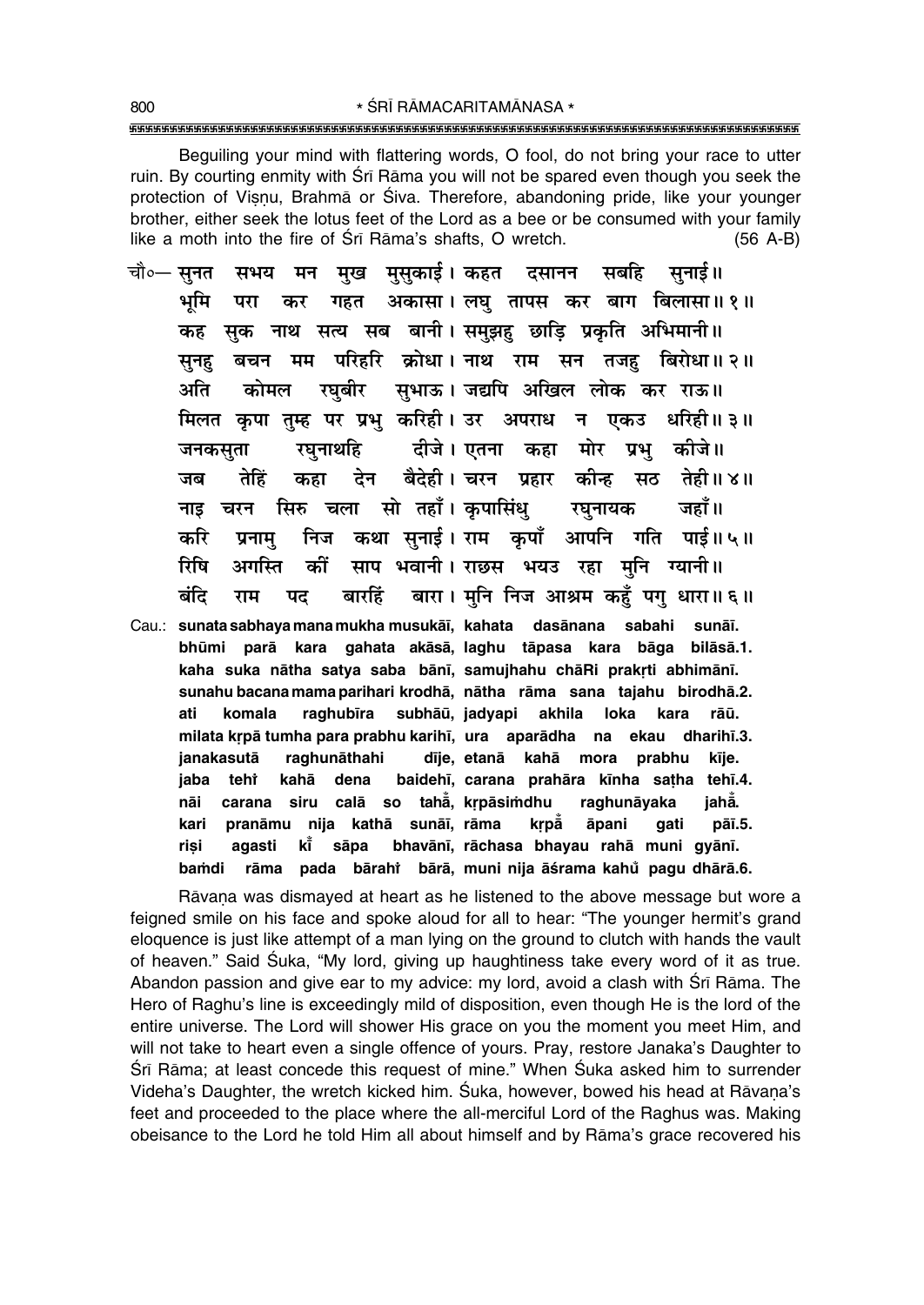original state. He was an enlightened sage; it was by Agastya's curse, Pārvatī, that he had been transformed into a demon. Adoring Srī Rāma's feet again and again the sage returned to his hermitage.  $(1 - 6)$ 

## बे॰- बिनय न मानत जलधि जड़ गए तीनि दिन बीति। बोले राम सकोप तब भय बिन् होइ न प्रीति॥५७॥

Do.: binava na mānata ialadhi iaRa gae tīni dina bīti. bole rāma sakopa taba bhaya binu hoi na prīti.57.

Although three days had elapsed, the crass ocean would not answer the Lord's prayer. Śrī Rāma thereupon indignantly said, "There can be no friendship without inspiring fear."  $(57)$ 

- सरासन आनू। सोषौं बारिधि बिसिख कृसानू॥ चौ०— लछिमन बान सठ सन बिनय कटिल सन प्रीती। सहज कृपन सन संदर नीती॥१॥ सन ग्यान कहानी। अति लोभी सन बिरति बखानी॥ ममता रत क्रोधिहि सम कामिहि हरि कथा। ऊसर बीज बएँ फल जथा॥२॥ अस कहि रघपति चाप चढावा। यह मत लछिमन के मन भावा॥ संधानेउ प्रभ बिसिख कराला। उठी उदधि उर अंतर ज्वाला॥३॥ गन अकलाने। जरत जंत जलनिधि जब जाने॥ मकर उरग झष भरि मनि गन नाना। बिप्र रूप आयउ तजि कनक थार माना ॥ ४॥
- Cau.: lachimana sarāsana ānū, sosaů bāridhi bāna bisikha krsānū. satha sana binaya kutila sana prītī, sahaja krpana sana sumdara nītī.1. mamatā rata sana gyāna kahānī, ati lobhī sana birati bakhānī. krodhihi sama kāmihi hari kathā, ūsara **bīja** baě phala iathā.2. asa kahi raghupati cāpa caRhāvā, yaha mata lachimana ke mana bhāvā. samdhāneu prabhu bisikha karālā, uthī udadhi ura amtara jvālā.3. makara uraga ihasa gana akulāne, jarata jamtu jalanidhi jaba jāne. kanaka thāra bhari mani gana nānā, bipra taji rūpa āyau mānā.4.

"Laksmana, bring Me My bow and arrows; I will dry up the ocean with a missile presided over by the god of fire. Supplication before an idiot, friendship with a roque, inculcating liberality on a born miser, talking wisdom to one steeped in worldliness, glorifying dispassion before a man of excessive greed, a lecture on mindcontrol to an irascible man and a discourse on the exploits of Srī Hari to a libidinous person are as futile as sowing seeds in a barren land." So saying, the Lord of the Raghus strung His bow and this stand (of the Lord) delighted Laksmana's heart. When the Lord fitted the terrible arrow to His bow, a blazing fire broke out in the heart of the ocean; the alligators, serpents and fishes felt distressed. When the god presiding over the ocean found the creatures burning, he gave up his pride and, assuming the form of a Brāhmana, came with a gold plate filled with all kinds of jewels.  $(1-4)$ 

बे- काटेहिं पड़ कदरी फरड़ कोटि जतन कोउ सींच। बिनय न मान खगेस सुनु डाटेहिं पड़ नव नीच॥५८॥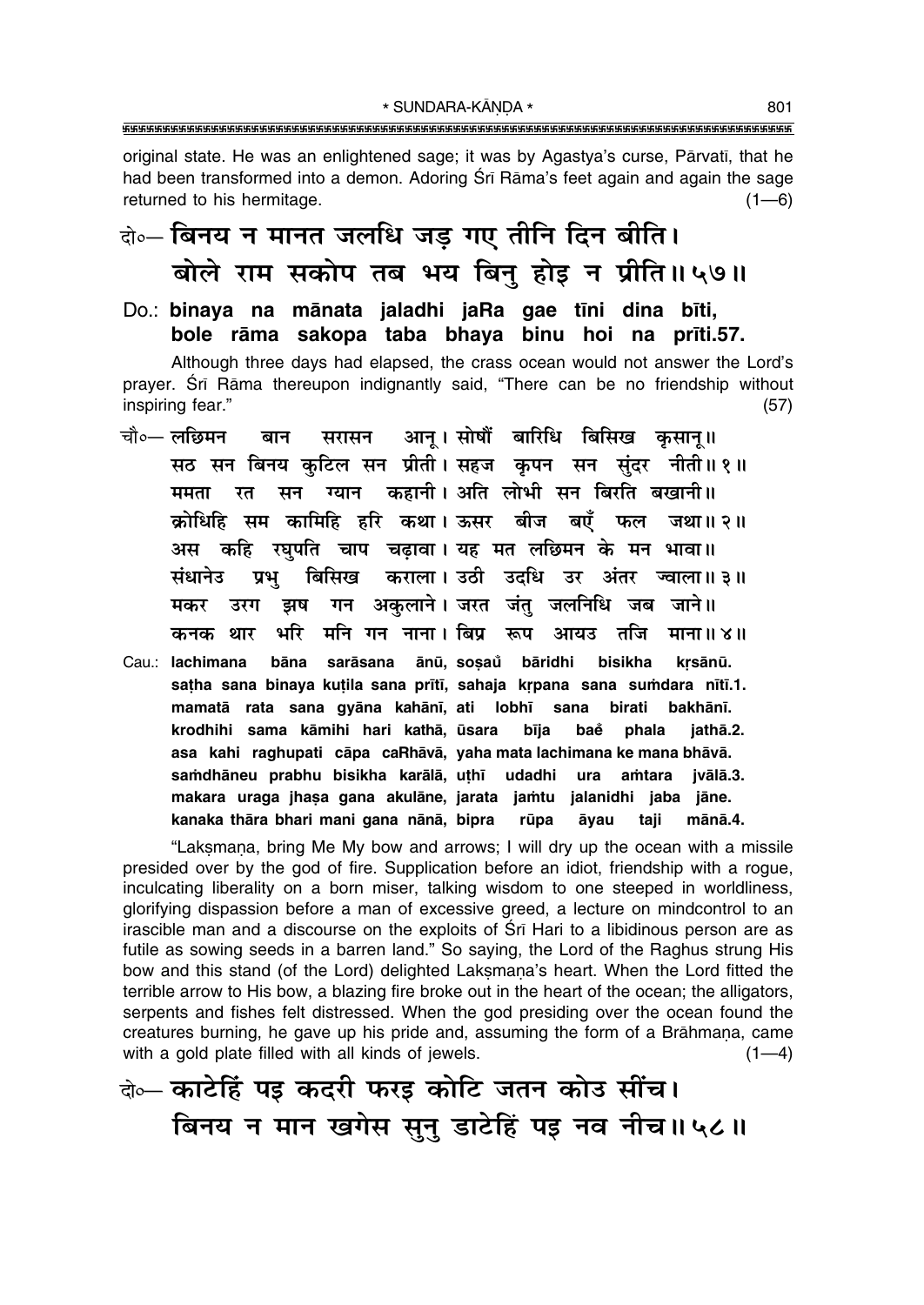#### Do.: kātehr pai kadarī pharai koti jatana kou sīca. binaya na māna khaqesa sunu dātehi pai nava nīca.58.

Though one may take infinite pains in watering a plantain it will not bear fruit unless it is hewed. Similarly, mark me, O king of birds, (continues Kākabhuśundi,) a vile fellow heeds no prayer but yields only when reprimanded.  $(58)$ 

- चौ०— सभय सिंधु गहि पद प्रभु केरे। छमह नाथ सब अवगुन मेरे॥ समीर अनल जल धरनी। इन्ह कइ नाथ सहज जड़ करनी॥१॥ गगन मायाँ उपजाए।सृष्टि हेतु सब ग्रंथनि गाए॥ प्रेरित तव प्रभु आयसु जेहि कहँ जस अहई। सो तेहि भाँति रहें सुख लहई॥२॥ प्रभ भल कीन्ह मोहि सिख दीन्ही। मरजादा पनि तम्हरी कीन्ही ।। पस् नारी।सकल ताडना के अधिकारी॥३॥ ढोल गवाँर सुद्र जाब सखाई। उतरिहि कटक न मोरि बडाई॥ प्रभ मैं प्रताप अपेल श्रति गाई। करौं सो बेगि जो तम्हहि सोहाई॥४॥ अग्या प्रभ
- Cau.: sabhaya simdhu gahi pada prabhu kere, chamahu nātha saba avaguna mere. gagana samīra anala jala dharanī, inha kai nātha sahaja jaRa karanī.1. tava prerita māvå upajāe, srsti hetu saba gramthani gāe. prabhu āyasu jehi kahå jasa ahaī, so tehi bhāti rahe sukha lahaī.2. prabhu bhala kīnha mohi sikha dīnhī, marajādā puni tumharī kīnhī. dhola gavāra sūdra pasu nārī, sakala adhikārī.3. tāRanā ke prabhu pratāpa mai jāba sukhāī, utarihi kataku na mori baRāī. prabhu agyā apela śruti gāi, karaŭ so begi jo tumhahi sohāi.4.

The god presiding over the ocean clasped the Lord's feet in dismay. "Forgive, my lord, all my faults. Ether, air, fire, water and earth-all these, my lord, are dull by nature. It is Māyā (Cosmic Nature) which brought them forth for the purpose of creation under an impulse from You; so declare all the scriptures. One would attain happiness in life only by remaining where he has been placed by the Lord. My Lord has done well in giving me a lesson; but You have fixed certain limits for everyone. A drum, a rustic, a Sūdra, a beast and a woman—all these deserve instructions. By the Lord's glory I shall be dried up and the army will cross over; but this will bring no credit to me. Your command, however is inviolable; thus declare the Vedas, I shall do at once what pleases You."  $(1-4)$ 

# बे॰ सूनत बिनीत बचन अति कह कृपाल मुसूकाइ। जेहि बिधि उतरै कपि कटकु तात सो कहहु उपाइ॥५९॥

Do.: sunata binīta bacana ati kaha krpāla musukāi, jehi bidhi utarai kapi kataku tāta so kahahu upāi.59.

On hearing his most submissive words the all-merciful smiled and said, "Tell me, dear father, some device whereby the monkey host may cross over."  $(59)$ चौ∘— नाथ नील नल कपि द्रौ भाई । लरिकाईं रिषि आसिष पार्ड ॥ तिन्ह कें परस किएँ गिरि भारे। तरिहर्हि जलधि प्रताप तुम्हारे॥१॥

802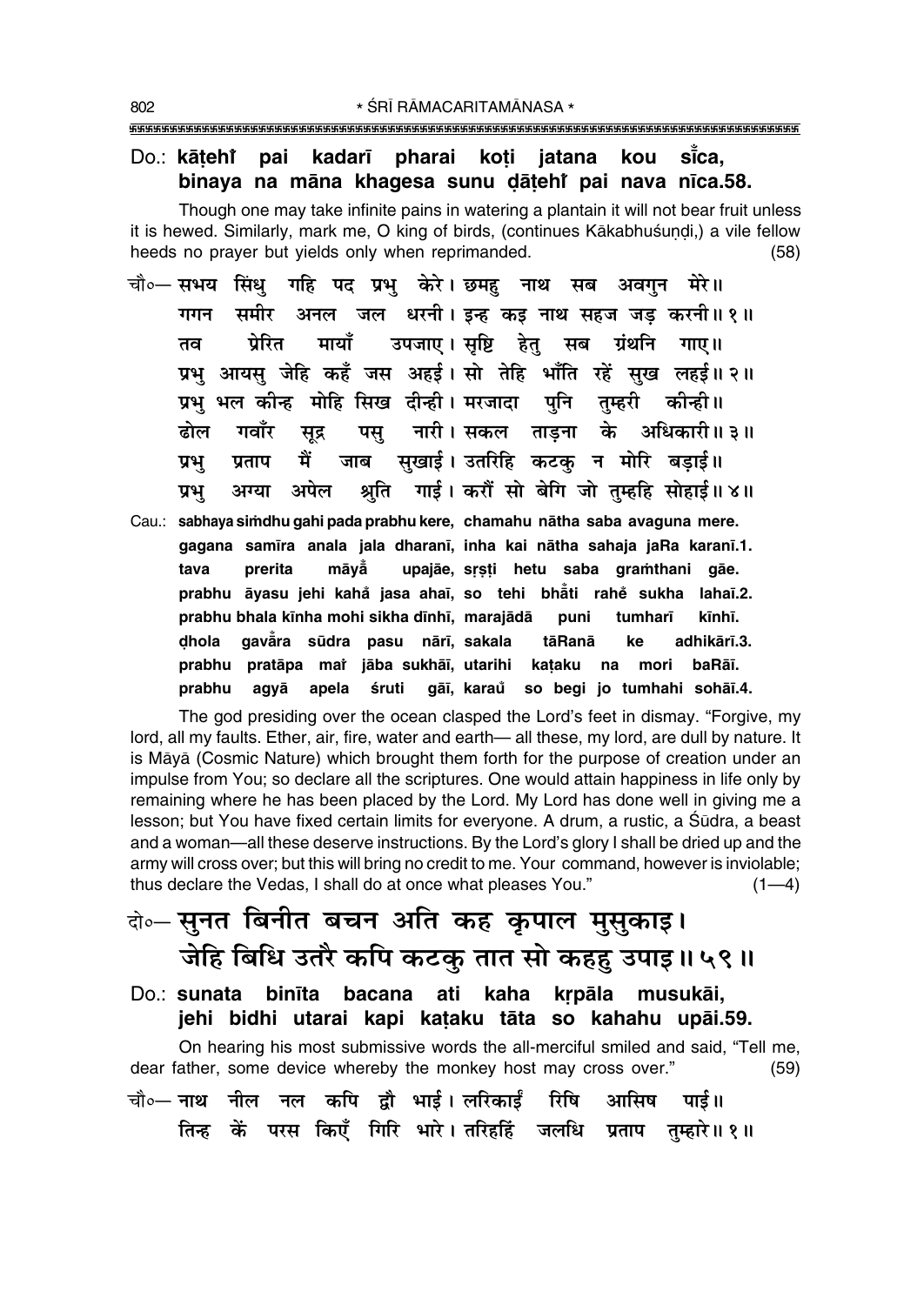पनि उर धरि प्रभ प्रभताई। करिहउँ में बल सहाई ॥ अनमान बिधि नाथ पयोधि बँधाइअ। जेहिं यह सुजसु लोक तिहुँ गाइअ॥२॥ एहि एहिं उत्तर तट बासी। हतह नाथ खल नर अघ रासी॥ सर मम मन पीरा। तरतहिं सनि हरी रनधीरा॥ ३॥ सागर राम कपाल देखि भारी। हरषि पयोनिधि पौरुष राम बल भयउ सखारी॥ चरित कहि प्रभुहि सुनावा। चरन बंदि पाथोधि सिधावा ॥ ४ ॥ सकल Cau.: nātha nīla nala kapi dvau bhāī, larikāi risi āsisa pāī.

parasa kie qiri bhare, tarihahi jaladhi pratapa tumhare.1. tinha kě mai puni ura dhari prabhu prabhutāī, karihaŭ bala anumāna sahāī. ehi bidhi nātha payodhi bådhāia, jehř yaha sujasu loka tihů gāia.2. sara mama uttara tata bāsī, hatahu nātha khala nara agha rāsī. ehr sāgara mana pīrā, turatahī suni krpāla harī rāma ranadhīrā.3. dekhi rāma bala paurusa bhārī, harasi payonidhi bhayau sukhārī. sakala carita kahi prabhuhi sunāvā, carana bamdi pāthodhi sidhāvā.4.

"My lord, the two monkey brothers, Nila, and Nala, got a boon in their childhood from a sage. Touched by them even huge mountains will float on the ocean by Your glory. Cherishing my lord's (Your) greatness I too shall help You to the best of my ability. In this way, my lord, have the ocean bridged, so that this glorious achievement of Yours may be sung in all three spheres of creation. With this arrow, my Lord, exterminate a race of vile criminals inhabiting my northern coast." On hearing this, Srī Rāma, who was as tender-hearted as He was staunch in battle, immediately relieved the agony of Ocean's heart. The god presiding over the ocean was rejoiced and gratified to witness Śrī Rāma's astounding might and valour. He related to the Lord all the doings (of those villains); and bowing to His feet, Ocean took his leave.  $(1-4)$ 

# ಕುಂ— निज भवन गवनेउ सिंधु श्रीरघुपतिहि यह मत भायऊ। यह चरित कलि मलहर जथामति दास तुलसी गायऊ॥ सुख भवन संसय समन दवन बिषाद रघुपति गुन गना। तजि सकल आस भरोस गावहि सुनहि संतत सठ मना ॥

### Cham.: nija bhavana gavaneu simdhu śrīraghupatihi yaha mata bhāyaū, yaha carita kali malahara jathāmati dāsa tulasī gāyaū. sukha bhavana samsaya samana davana bisāda raghupati guna ganā, taji sakala āsa bharosa gāvahi sunahi samtata satha manā.

The god presiding over the ocean left for his home; the idea (of bridging the ocean) commended itself to the blessed Lord of the Raghus. This story (of Srī Rāma's exploits in this Kānda), which wipes out the impurities of the Kali age, has been sung by Tulasīdāsa according to his own (poor) lights. The excellences of Srī Rāma (the Lord of the Raghus) are an abode of delight, a panacea for all doubt and an unfailing remedy for sorrow. Therefore, giving up all other hope and faith, ever sing and hear them, O foolish mind.